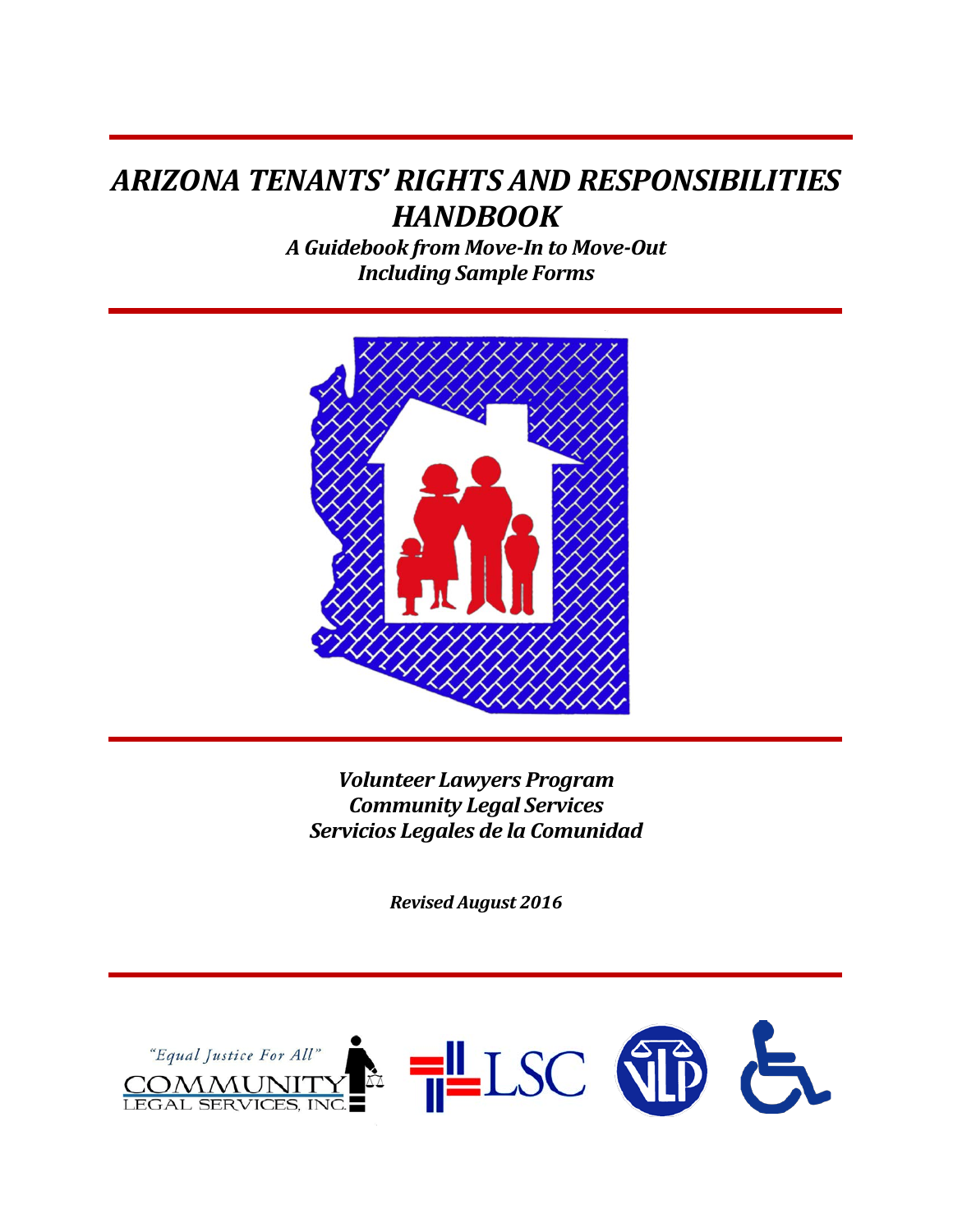# **CONTENTS:**

| I.   |                                                                                                   |  |
|------|---------------------------------------------------------------------------------------------------|--|
| 11.  |                                                                                                   |  |
| III. | Signing a Rental Agreement (For more information, see A.R.S. §§ 33-1314, 33-1315 and 33-1322).  3 |  |
| IV.  |                                                                                                   |  |
|      |                                                                                                   |  |
|      |                                                                                                   |  |
|      |                                                                                                   |  |
|      |                                                                                                   |  |
| Ι.   |                                                                                                   |  |
| II.  |                                                                                                   |  |
| III. |                                                                                                   |  |
|      |                                                                                                   |  |
|      |                                                                                                   |  |
| I.   | Your Landlord Must Provide a Habitable Rental Unit (For more information, see A.R.S. § 33-1323,   |  |
|      |                                                                                                   |  |
| II.  |                                                                                                   |  |
| III. |                                                                                                   |  |
|      |                                                                                                   |  |
|      |                                                                                                   |  |
|      |                                                                                                   |  |
| Ι.   |                                                                                                   |  |
| II.  |                                                                                                   |  |
|      |                                                                                                   |  |
|      |                                                                                                   |  |
| I.   |                                                                                                   |  |
| Н.   |                                                                                                   |  |
| Ш.   |                                                                                                   |  |
| IV.  |                                                                                                   |  |
|      |                                                                                                   |  |
|      |                                                                                                   |  |
| Ι.   |                                                                                                   |  |
| 11.  |                                                                                                   |  |
| Ш.   |                                                                                                   |  |
| IV.  | Requesting the Return of Your Security Deposit. For more information, see A.R.S. § 33-1321 19     |  |
|      |                                                                                                   |  |
|      |                                                                                                   |  |
|      |                                                                                                   |  |
|      |                                                                                                   |  |
|      |                                                                                                   |  |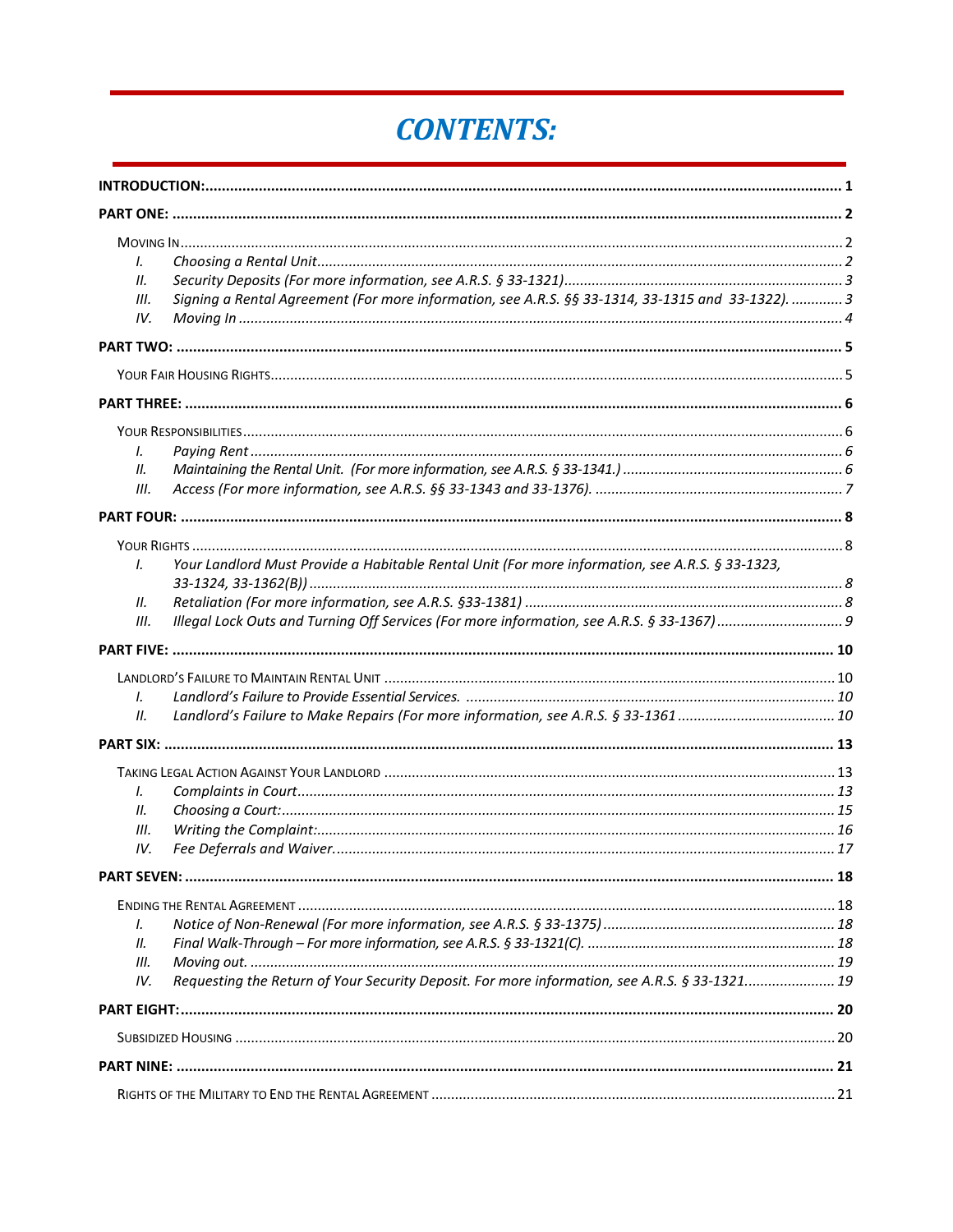| $\mathcal{L}$ |  |
|---------------|--|
| II.           |  |
|               |  |
|               |  |
| $\mathcal{L}$ |  |
| П.            |  |
|               |  |
|               |  |
| $\mathbf{I}$  |  |
| II.           |  |
| III.          |  |
| IV.           |  |
| V.            |  |
| VI.           |  |
|               |  |
|               |  |
|               |  |
|               |  |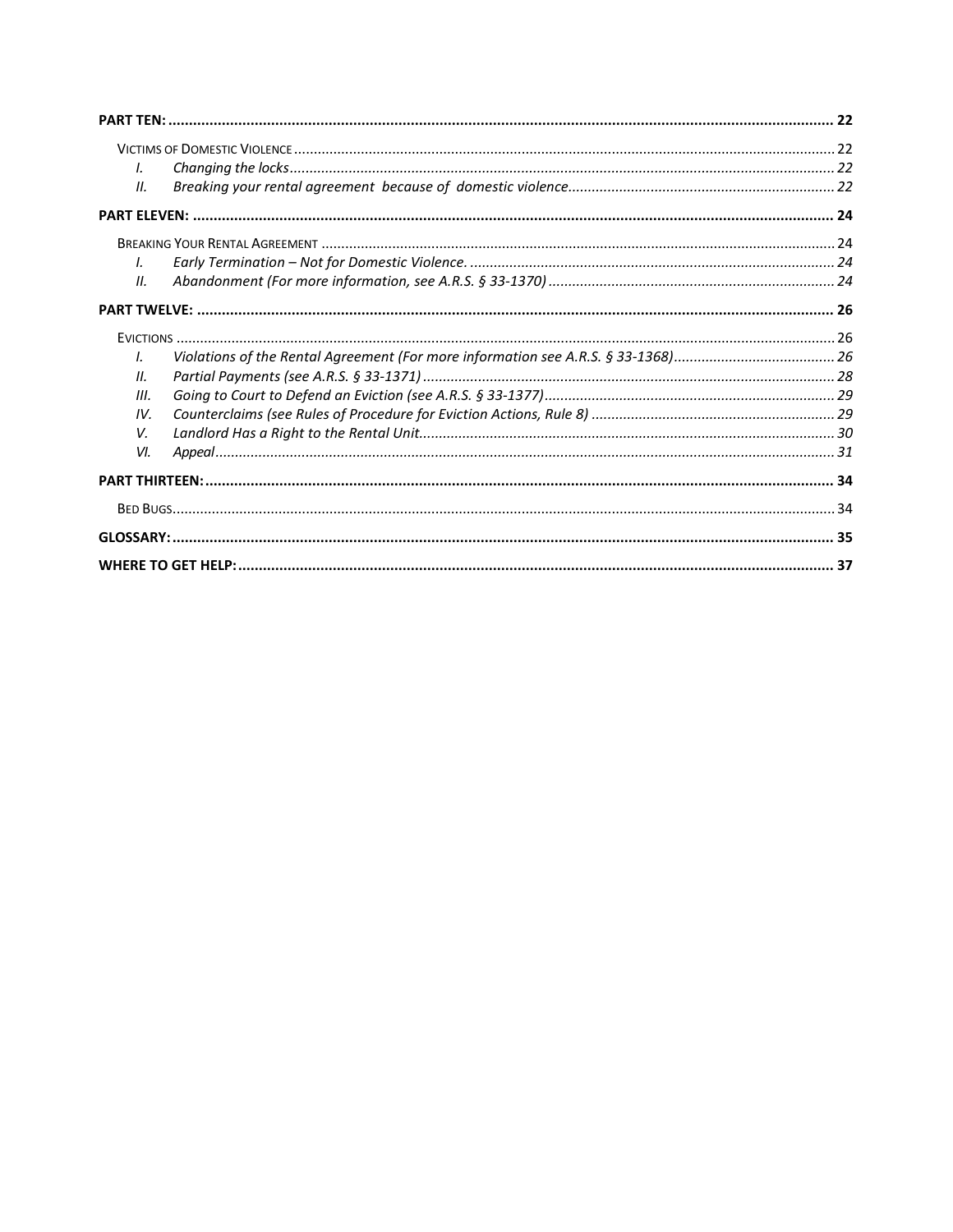# *SAMPLE FORMS:*

| NOTICE OF UNLAWFUL SEIZURE OR POSSESSION OF |  |
|---------------------------------------------|--|
|                                             |  |
|                                             |  |
|                                             |  |
|                                             |  |
|                                             |  |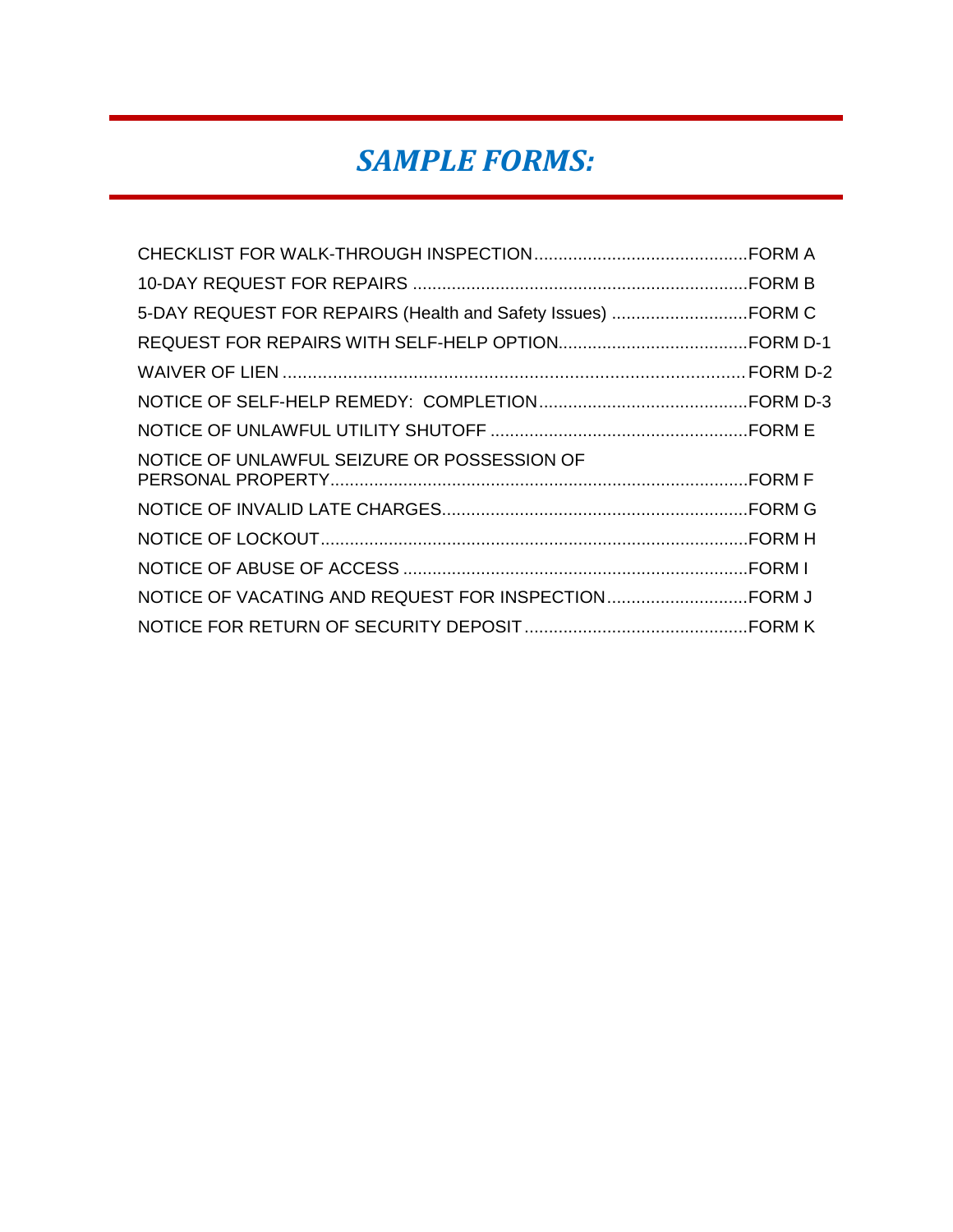# *INTRODUCTION:*

#### <span id="page-4-0"></span>This booklet explains some of your rights and obligations as a residential tenant in Arizona. THIS HANDBOOK IS NOT A SUBSTITUTE FOR LEGAL ADVICE.

All information in this booklet comes from The Arizona Residential Landlord and Tenant Act (revised July 3, 2015). You can get a free copy of the Act from https://housing.az.gov, or you can look up the Act in the Arizona Revised Statutes (A.R.S. §§ 33-1301 to 33-1381), which is available in the reference sections of most public libraries or law libraries in the state.

The Landlord/Tenant Act and this booklet do **NOT** apply to the following:

- 1. Rented mobile homes (except where both the trailer and lot are rented from the same person or company);
- 2. Vehicles covered under the Recreational Vehicle Long Term Rental Space Act at A.R.S. §§ 33-2100 to 33-2148;
- 3. Public housing projects or public institutions;
- 4. Property bought under a sales contract;
- 5. Hotel, motel, or recreational lodging;
- 6. Rental unit provided by a landlord in exchange for work as a manager or custodian; or

See other exclusions found in A.R.S. § 33-1308.

#### **Importance of Written Notices**

This booklet will refer to giving "notice" to your landlord. Samples of notice forms (Form A, Form B, etc.) can be found in the back of the booklet. You may use these sample forms or write your own**.** 

#### **You should make all requests in writing, and keep a copy of all notices and demands for your records. Any notice you give to your landlord should be hand-delivered or mailed by certified mail with a return receipt requested.**

You are entering into a legal contract with the landlord when you rent. You both will have legal rights and obligations. The Landlord/Tenant Act requires both parties to uphold their parts of the agreement.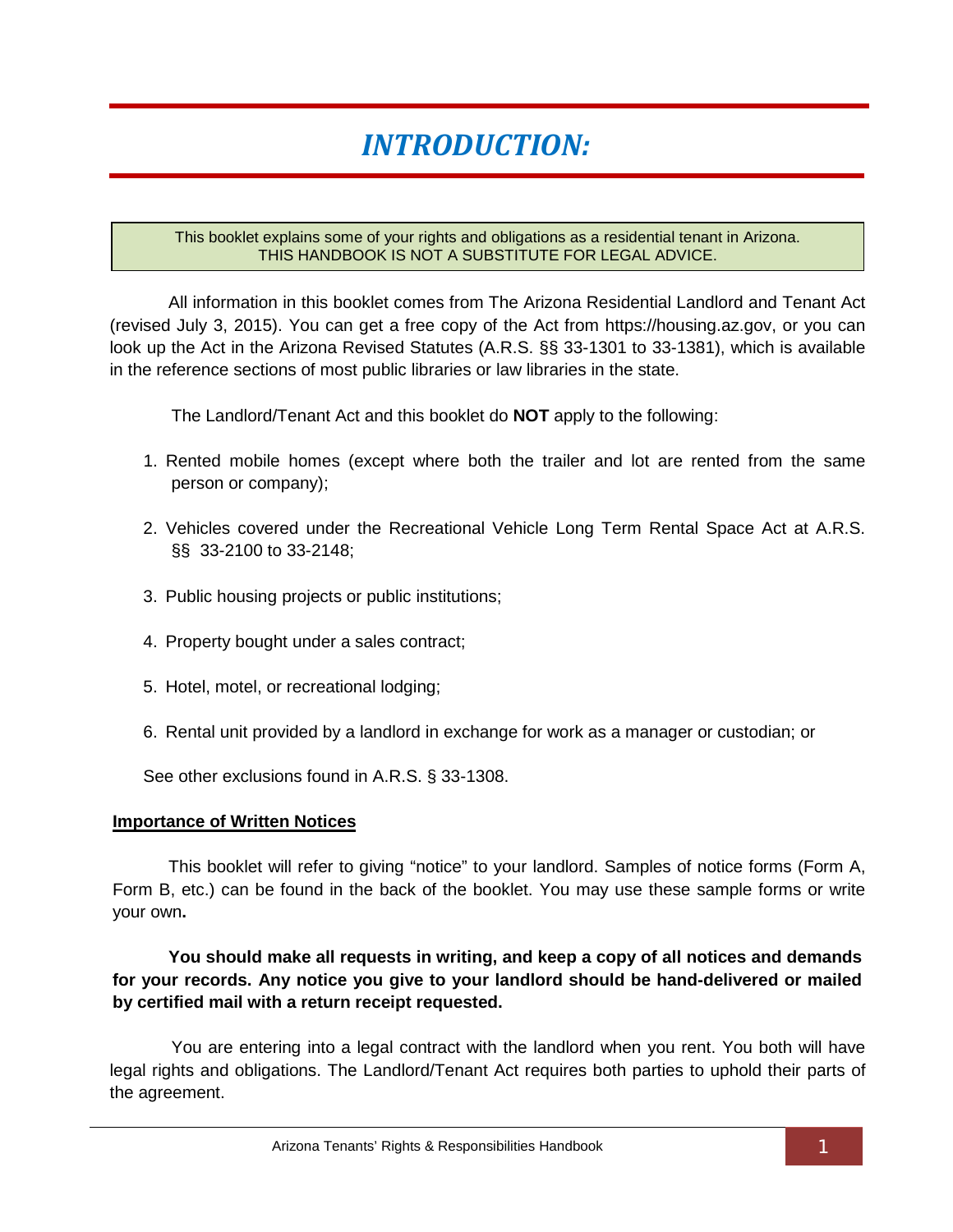# *PART ONE:*

## <span id="page-5-1"></span><span id="page-5-0"></span>*Moving In*

- <span id="page-5-2"></span>I. Choosing a Rental Unit
	- A. Make sure the rental unit fits your needs and your budget. Failure to pay rent in full causes most evictions, so make sure you can afford to pay the rent on time.
	- B. Review the rules about such things as pets, parking, and overnight guests. Make sure that you can follow them. Not following the rules could result in an eviction.
	- C. Find out whether you or your landlord is responsible for the utilities, including water, gas, and electricity. (For more information see A.R.S. § 33-1314.01)
		- 1. If a landlord charges you separately for utilities, the rental agreement should explain how the landlord calculates your bill.
		- 2. The landlord may only charge you for the utilities you actually use, and a fee for administrative costs. The landlord may not charge you for any utilities used by other renters.
	- D. Understand that a landlord cannot refuse to rent to you because of your race, color, national origin, sex, familial status (whether you have children), religion, or disability. Depending where you live in Arizona, you may have additional protections.
		- 1. A landlord also cannot charge you more or make you follow different rules than other tenants for any of these reasons.
		- 2. If you think a landlord is discriminating against you for one of these reasons, contact your local City Attorney's Office, the Civil Rights Division of the Arizona Attorney General's Office, or the U.S. Department of Housing and Urban Development (these numbers can be found in the blue pages of the telephone book or online at: [www.azag.gov/civil-rights](http://www.azag.gov/civil-rights) and [www.hud.gov\)](http://www.hud.gov/).
	- E. Understand that a landlord cannot refuse to rent to you because you have children, unless the rental property is housing for older persons as defined in A.R.S. § 41-1491.04.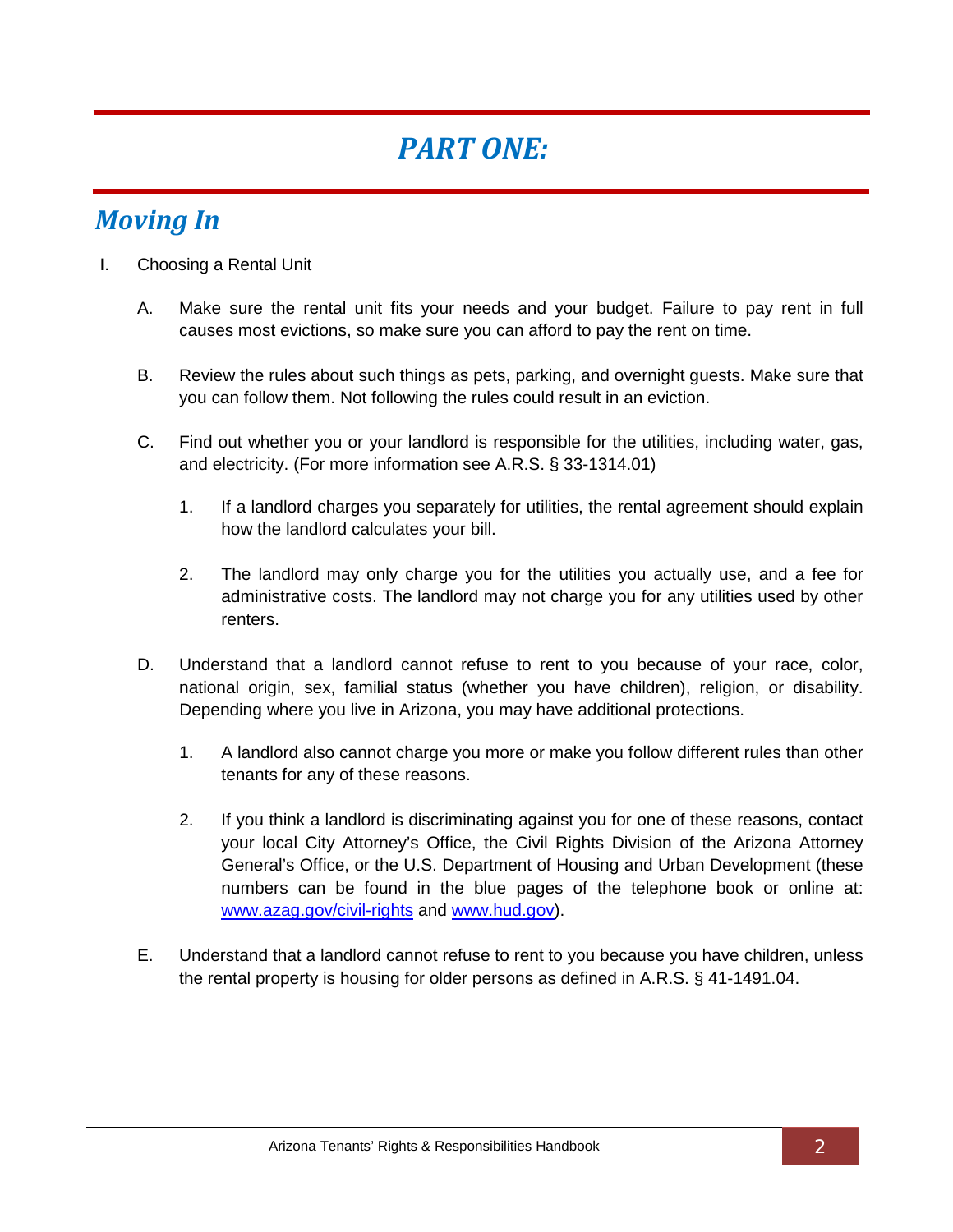- <span id="page-6-0"></span>II. Security Deposits (For more information, see A.R.S. § 33-1321)
	- A. Find out if the rental agreement requires a security deposit and/or cleaning deposit. If so, find out the amount of the deposit required, and whether it is refundable when you move out. The rental agreement must state the purpose of all nonrefundable deposits. Make sure you receive a receipt when you pay your security deposit.
	- B. A landlord cannot require a security deposit that is more than one and one-half times the monthly rent. In addition, the landlord can charge you a reasonable charge for cleaning or redecorating if it is specifically stated in your rental agreement. A landlord may not change the amount or purpose of the security deposit after you have signed a rental agreement.
	- C. You can ask for your security deposit back when you move out. Your landlord may subtract unpaid rent or repair costs from the deposit. (See "Requesting the Return of Your Security Deposit" on page 17.)
- <span id="page-6-1"></span>III. Signing a Rental Agreement (For more information, see A.R.S. §§ 33-1314, 33-1315 and 33-1322).
	- A. You have a right to a signed written copy of your rental agreement. Read all parts of the rental agreement. Make sure that the rental agreement includes the following information:
		- 1. Names, addresses, and phone numbers of both owner and manager;
		- 2. Location and unit number of the rental unit that you are renting;
		- 3. Rent amount, when rent is due, and the manner of payment;
		- 4. Who is responsible for paying utilities (electricity, gas water, etc.);
		- 5. Amount of the security deposit, cleaning, or redecorating deposits, if any, and whether the deposits are refundable or nonrefundable;
		- 6. Length of the rental agreement;
		- 7. Rules and regulations for landlords and tenants, if any (this may include homeowner's association rules); and
		- 8. The names of the people allowed to reside in the rental unit.
	- B. When you sign the rental agreement, you are agreeing to the full stated term. If you choose to move out before the term ends, you may still have to pay the rent until the rental agreements ends or a new renter signs an agreement to rent the rental unit. You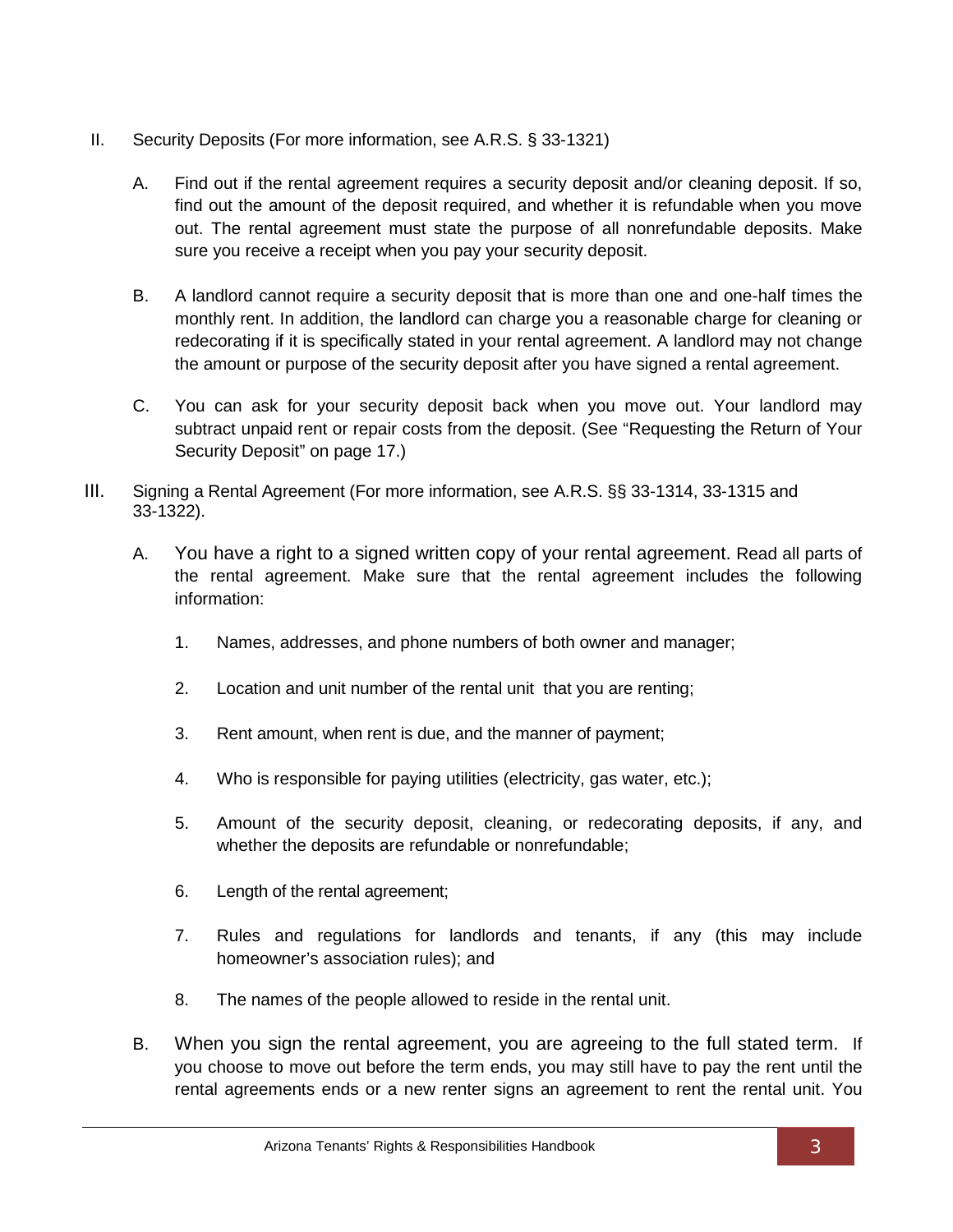may also be charged a fee for breaking your rental agreement. Additionally, if your rental agreement contained concessions (incentives in your rental agreement such as first month free rent or reduced monthly rate), you may be required to pay those amounts to the landlord if you break your rental agreement.

- C. You must be truthful on your rental application. If you lie, the landlord may try to evict you.
- D. Your landlord must also tell the truth. If your landlord lies about important information such as your unit number, rules, fees, or utility services, you may have options and rights under the Arizona Residential Landlord & Tenant Act.
- E. Oral Lease Agreements
	- 1. Agreements to rent for one year or more must be in writing (see "Signing a Rental Agreement," above).
	- 2. If you have an oral agreement, it can be week-to-week or month-to-month. Terms and conditions are negotiable from one term to the next.

#### <span id="page-7-0"></span>IV. Moving In

- A. Walk-Through (For more information, see A.R.S. §33-1321(C))
	- 1. First, inspect the rental unit for problems by doing a "walk-through" and filling out a damage checklist. If the landlord does not provide a checklist, use Form A in this booklet.
	- 2. Check to see that everything is working. Try to have the walk-through with the landlord or manager present. If the landlord or manager is not available, inspect the home yourself and make note of damage or needed repairs. Date the completed checklist and ask the landlord to sign it. Give a copy to the landlord and keep a copy for your records.
	- 3. You may also wish to take photos to document any existing problems at the time of the walk-through. Keep these with your records.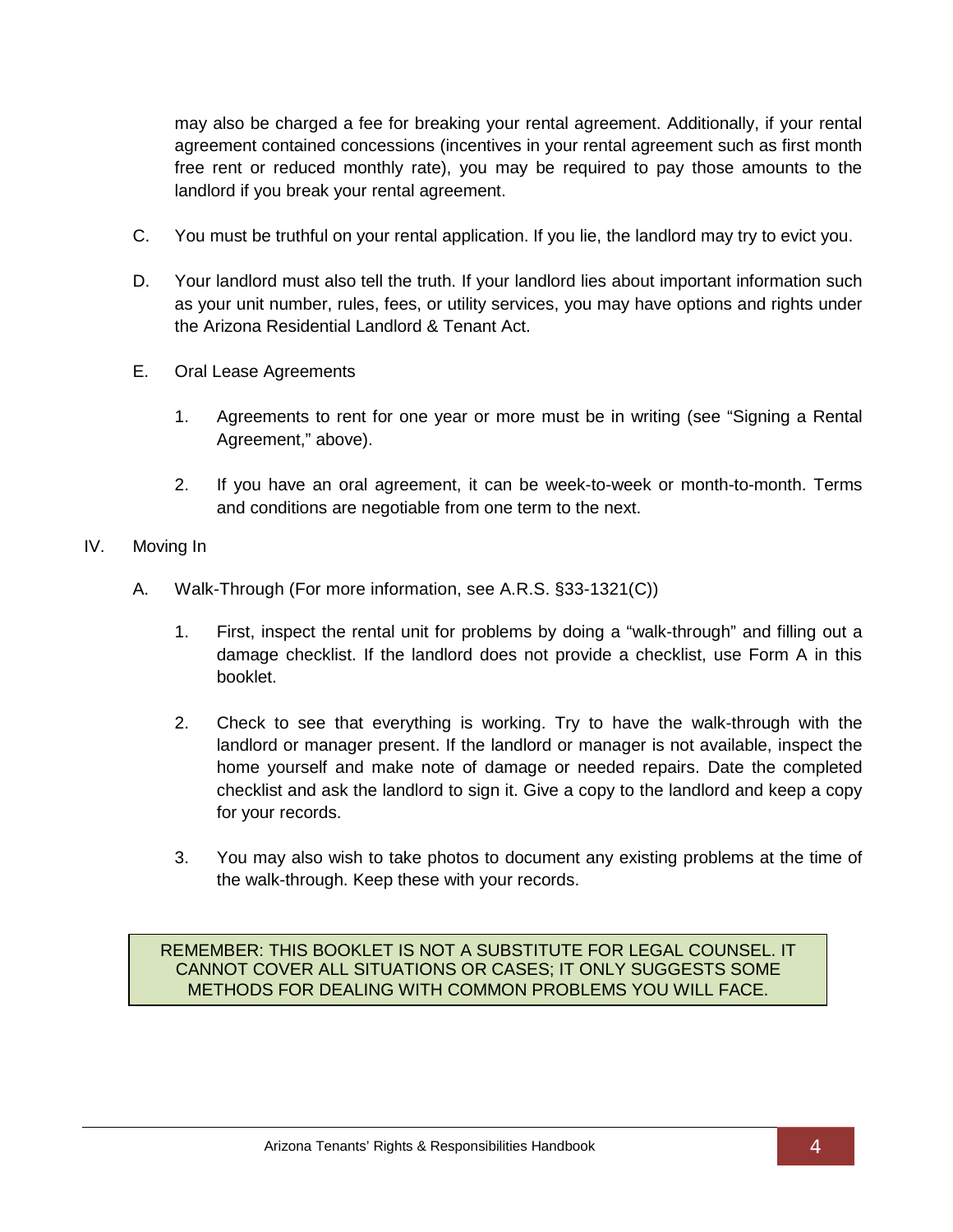## *PART TWO:*

### <span id="page-8-1"></span><span id="page-8-0"></span>*Your Fair Housing Rights*

- A. Understand that a landlord cannot refuse to rent to you because of your race, color, national origin, sex, familial status (whether you have children), religion, or disability. Depending where you live in Arizona, you may have additional protections.
- B. A landlord also cannot charge you more or make you follow different rules than other tenants for any of these reasons.
- C. If you think a landlord is discriminating against you for one of these reasons, contact your local City Attorney's Office, the Civil Rights Division of the Arizona Attorney General's Office, or the U.S. Department of Housing and Urban Development (these numbers can be found in the blue pages of the telephone book or online at: www.azag.gov/civil-rights and www.hud.gov).
- D. Understand that a landlord cannot refuse to rent to you because you have children, unless the rental property is housing for older persons as defined in A.R.S. § 41- 1491.04. For more information, see A.R.S. § 33-1317.
- E. If you have a disability, you can request a reasonable accommodation from your landlord to change a policy or procedure because of your disability. The accommodation requested must be **necessary and reasonable** and related to the disability.
- F. Also, if you have a disability, you can request a reasonable modification (change to physical structure) to the dwelling unit. For example, reasonable modifications may include grab bars in the bathroom or ramps to doors. However, in most situations, you will be responsible for paying for these modifications and returning the rental unit to its original condition when you move it.

Under Fair Housing law, service animals are considered reasonable accommodations and are not subject to pet policies.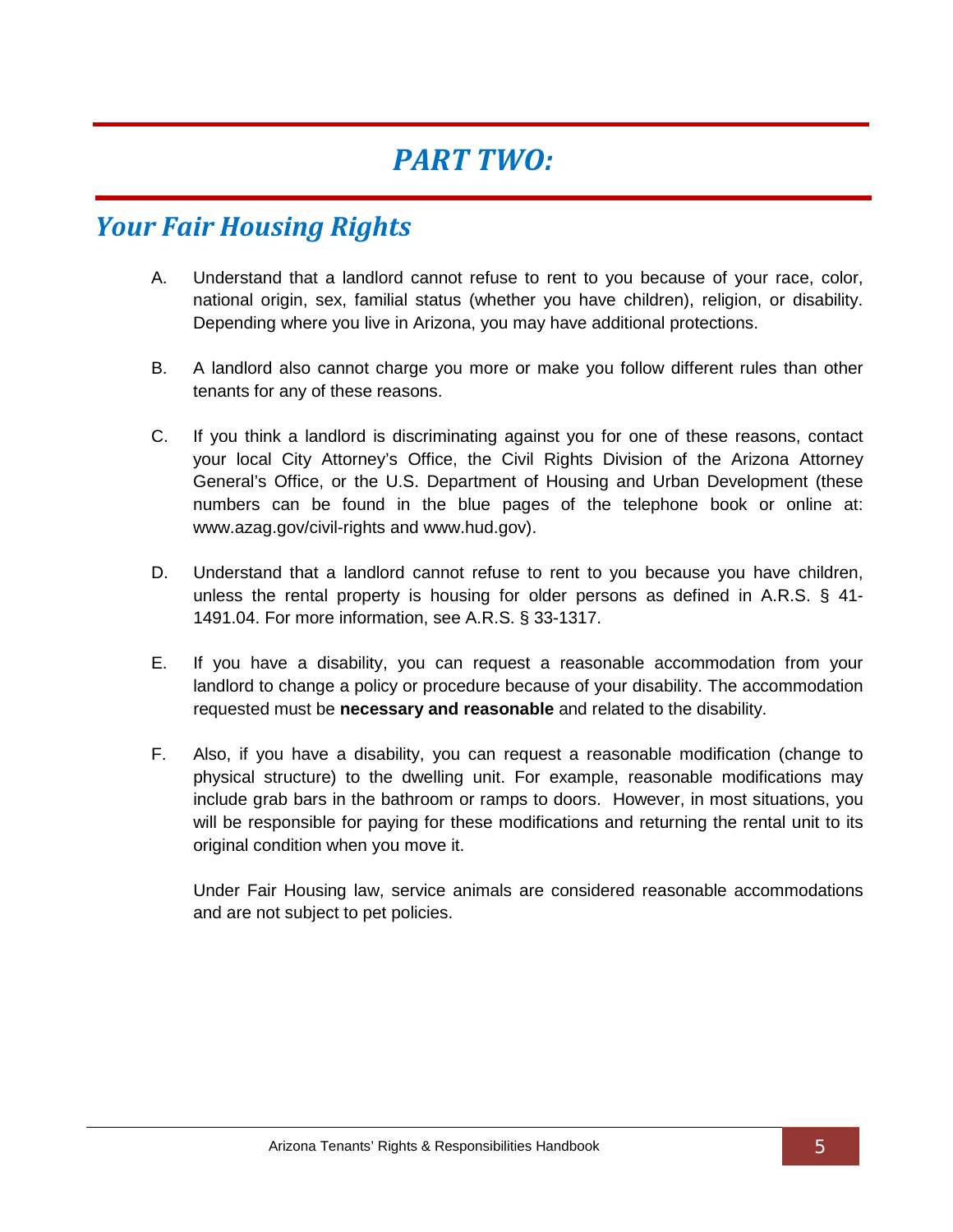## *PART THREE:*

## <span id="page-9-1"></span><span id="page-9-0"></span>*Your Responsibilities*

- <span id="page-9-2"></span>I. Paying Rent
	- A. You must pay your rent in full and on time. Inability to pay rent because of job loss, financial hardship, or medical problems **will not** stop an eviction. Even if your landlord does not make repairs, you still need to pay your rent.

If you have a problem paying your rent on time, try talking with your landlord first. The landlord may be willing to work with you regarding payments; however, you are still responsible for paying all of the rent you owe. If you do work out a different payment agreement, get the agreement in writing signed by the landlord. The landlord is not required to give you more time or make special payment arrangements with you. (See "Evictions" on page 24.)

- B. Your landlord is not required to accept partial payments.
- <span id="page-9-3"></span>II. Maintaining the Rental Unit. (For more information, see A.R.S. § 33-1341.)
	- A. You must obey all health and safety provisions of the building codes.
	- B. You must keep the home clean and safe.
	- C. You must dispose of trash in a clean and safe manner.
	- D. You must keep all plumbing clean.
	- E. You must use the facilities in a reasonable manner, including electrical, heating, air conditioning, plumbing, appliances, and elevators.
	- F. You must notify the landlord if a repair needs to be made. (For more information regarding maintenance and repair requests, see "Landlord's Failure to Maintain Rental Unit" on page 10.)
	- G. You must not negligently or deliberately damage any part of the property or let any guest cause damage or you may be held responsible for those damages.
	- H. You and your guests should not disturb your neighbors' peaceful enjoyment of the premises.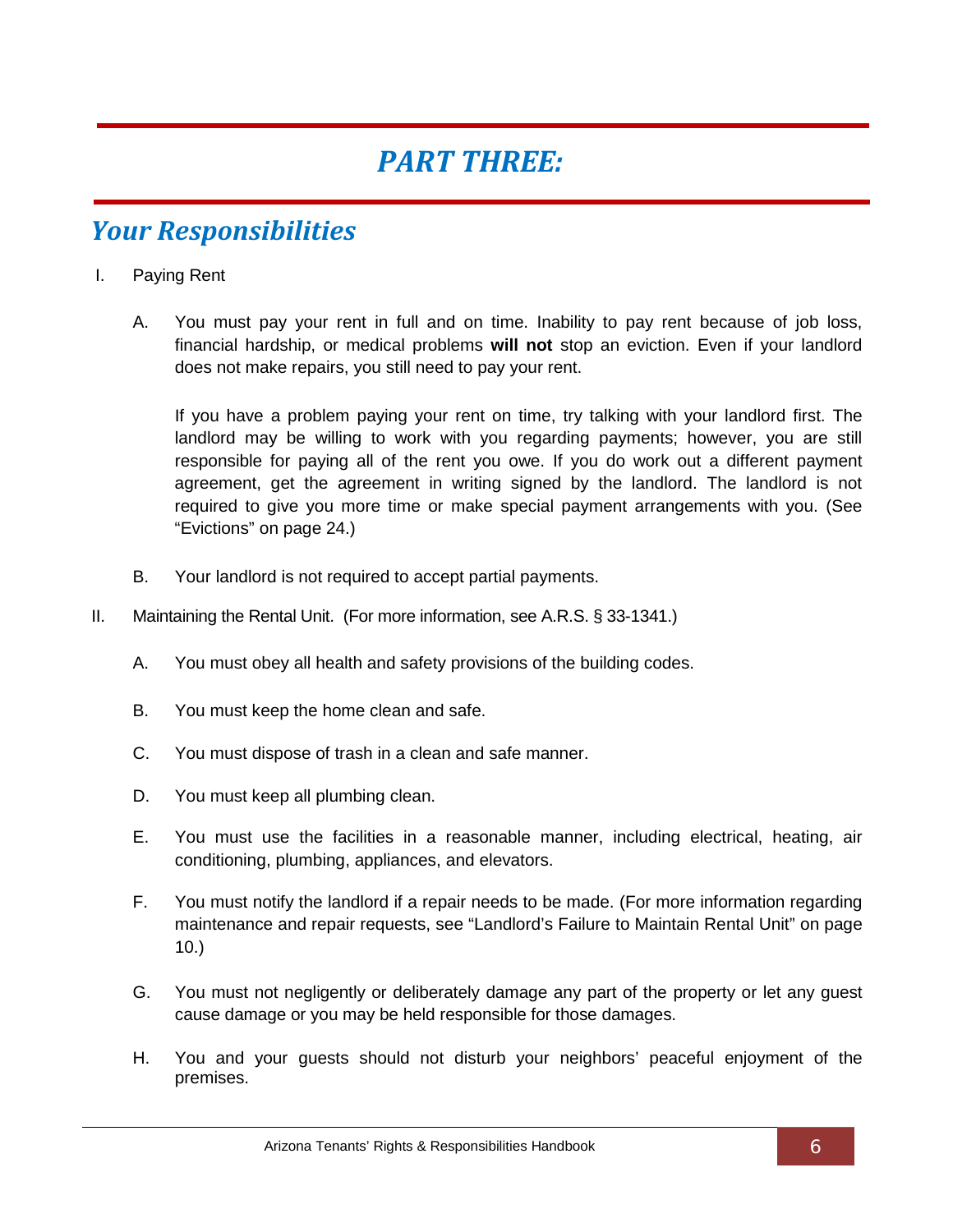- <span id="page-10-0"></span>III. Access (For more information, see A.R.S. §§ 33-1343 and 33-1376).
	- A. Your landlord has a right to enter at reasonable times to make necessary or agreed-upon repairs or alterations, to supply necessary or agreed-upon services, to inspect the home, or to show the home to prospective or actual purchasers, lenders, tenants, workers, or contractors.
	- B. If the landlord wishes to enter for one of these reasons, he must give you two days' (48 hours) notice.
	- C. Your landlord only has the right to immediate entry in an emergency, or by court order.
	- D. A request to your landlord for repairs gives your landlord permission to enter your rental unit to make those specific repairs.
	- E. If your landlord enters your home without proper notice, at an unreasonable time, or in a harassing manner, you can file for an "injunction" to stop him from doing it again, and you may recover actual damages equal to at least one month's rent. (Refer to Form I, and see "Taking Legal Action Against Your Landlord" on page 13.)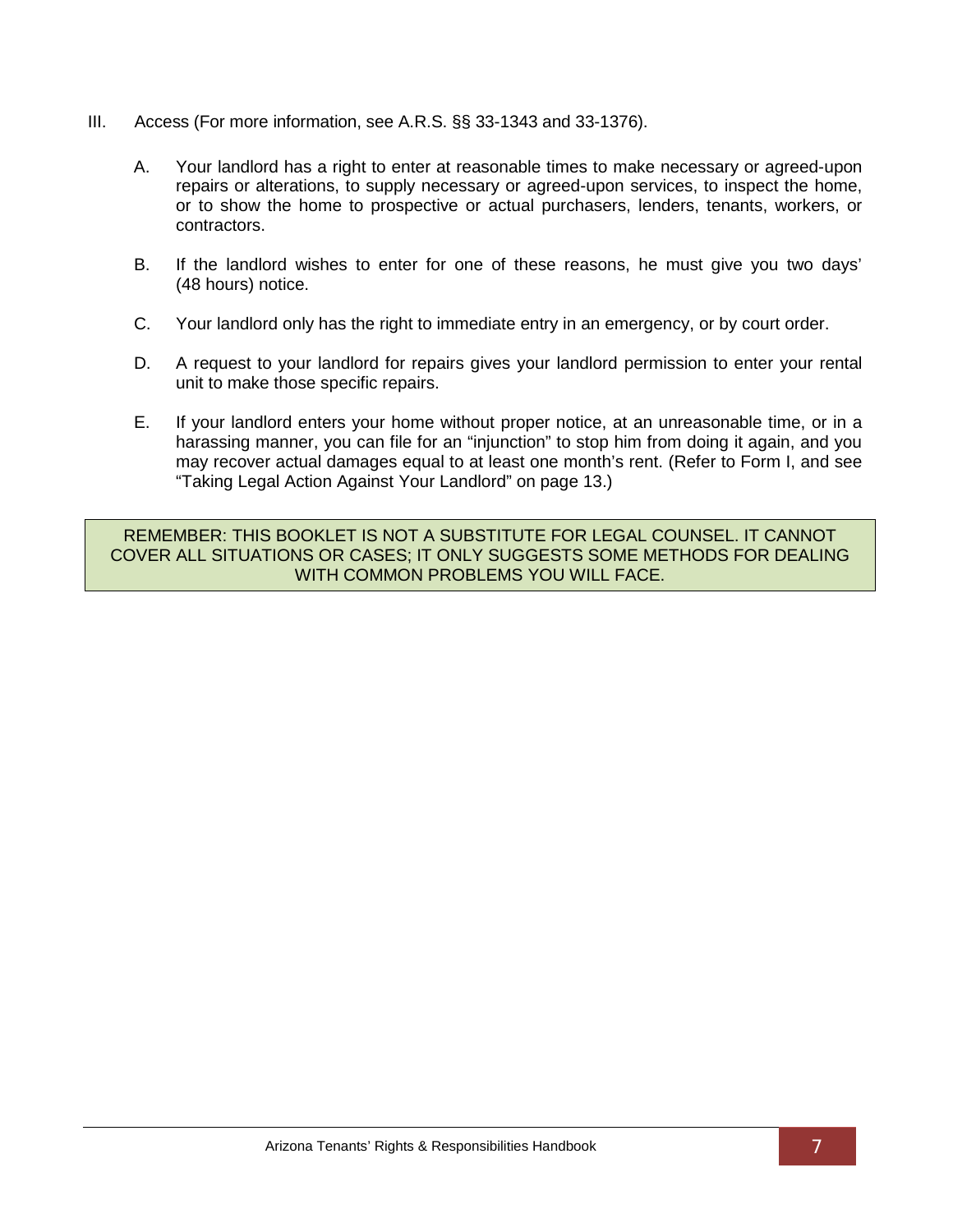# *PART FOUR:*

## <span id="page-11-1"></span><span id="page-11-0"></span>*Your Rights*

- <span id="page-11-2"></span>I. Your Landlord Must Provide a Habitable Rental Unit (For more information, see A.R.S. § 33-1323, 33-1324, 33-1362(B))
	- A. Arizona law requires that the landlord do the following:
		- 1. Meet the requirements of local building and health codes regarding the condition of your rental agreement;
		- 2. Make repairs necessary to keep the home in a fit and habitable condition;
		- 3. Keep shared areas, such as hallways and playgrounds, clean and in a safe condition;
		- 4. Keep all the electrical, plumbing, sanitary, heating, ventilating, air conditioning, and other facilities and appliances that are supplied by the landlord, in safe and working order;
		- 5. Provide and maintain containers for the removal of trash and provide for the removal of the trash from the containers;
		- 6. Supply running water and reasonable amounts of hot water, heating, and air conditioning or cooling, unless these services are exclusively controlled by you and supplied by a direct public utility connection.
	- B. For some services, you and the landlord can make a good-faith, written agreement for you to be responsible for specific repairs and maintenance duties. This agreement must include that you get some kind of compensation, such as reduced rent. However, the landlord cannot make this agreement in order to avoid his obligations under section A(1) and A(2) above.
	- C. If you believe the landlord has violated any of his legal responsibilities, refer to the "Landlord's Failure to Maintain Rental Unit" section on page 10.
- <span id="page-11-3"></span>II. Retaliation (For more information, see A.R.S. §33-1381)
	- A. If you assert your right to decent and safe housing (such as by complaining to your landlord or to a government agency) or if you join a tenants' organization, the landlord cannot retaliate against you.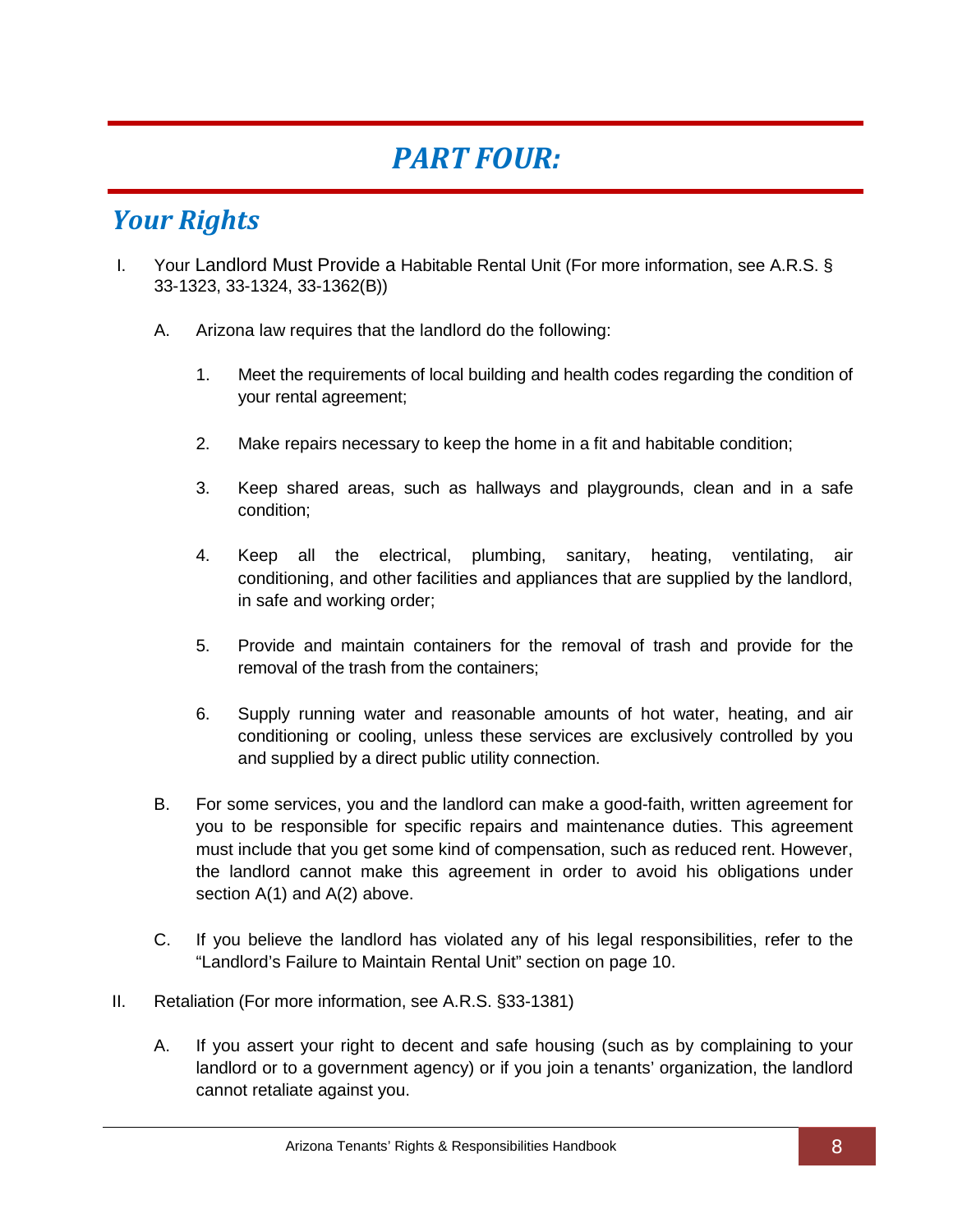- 1. Examples of retaliation include increased rent, eviction, threatening to evict you, or reduction of services to you within six (6) months of your actions.
- 2. This does not prohibit your landlord from taking actions against you if you do not pay your rent, or if there is a violation of your rental agreement. At the end of your rental agreement, the landlord always has a legal right not to renew the rental agreement and does not have to provide you a reason for this decision. However, the landlord may not refuse to renew your rental agreement for an unlawful discriminatory reason. (For more information, see "Your Fair Housing Rights" on page 5.
- <span id="page-12-0"></span>III. Illegal Lock Outs and Turning Off Services (For more information, see A.R.S. § 33-1367)
	- A. Your landlord cannot lock you out without a court order or take any of your personal belongings. If your landlord has done this, call the police.
	- B. Your landlord cannot unlawfully turn off essential services such as electricity, water, or heat. This is true even if you are behind in rent.
	- C. If your landlord locks you out without a court order, removes your personal property, or turns off any of these services, notify him in writing that he is in violation of Arizona law and that he must allow you back in the home, return your property, and/or restore the services.
		- 1. For unlawful lock-out, refer to Form H;
		- 2. For unlawful seizure of property, refer to Form F.
		- 3. For unlawful utility shut-off, refer to Form E.
	- D. If your landlord has done any of these things, you may sue him for an amount up to two months' rent or twice your actual damages, whichever is greater. (See "Taking Legal Action Against Your Landlord" on page 13.)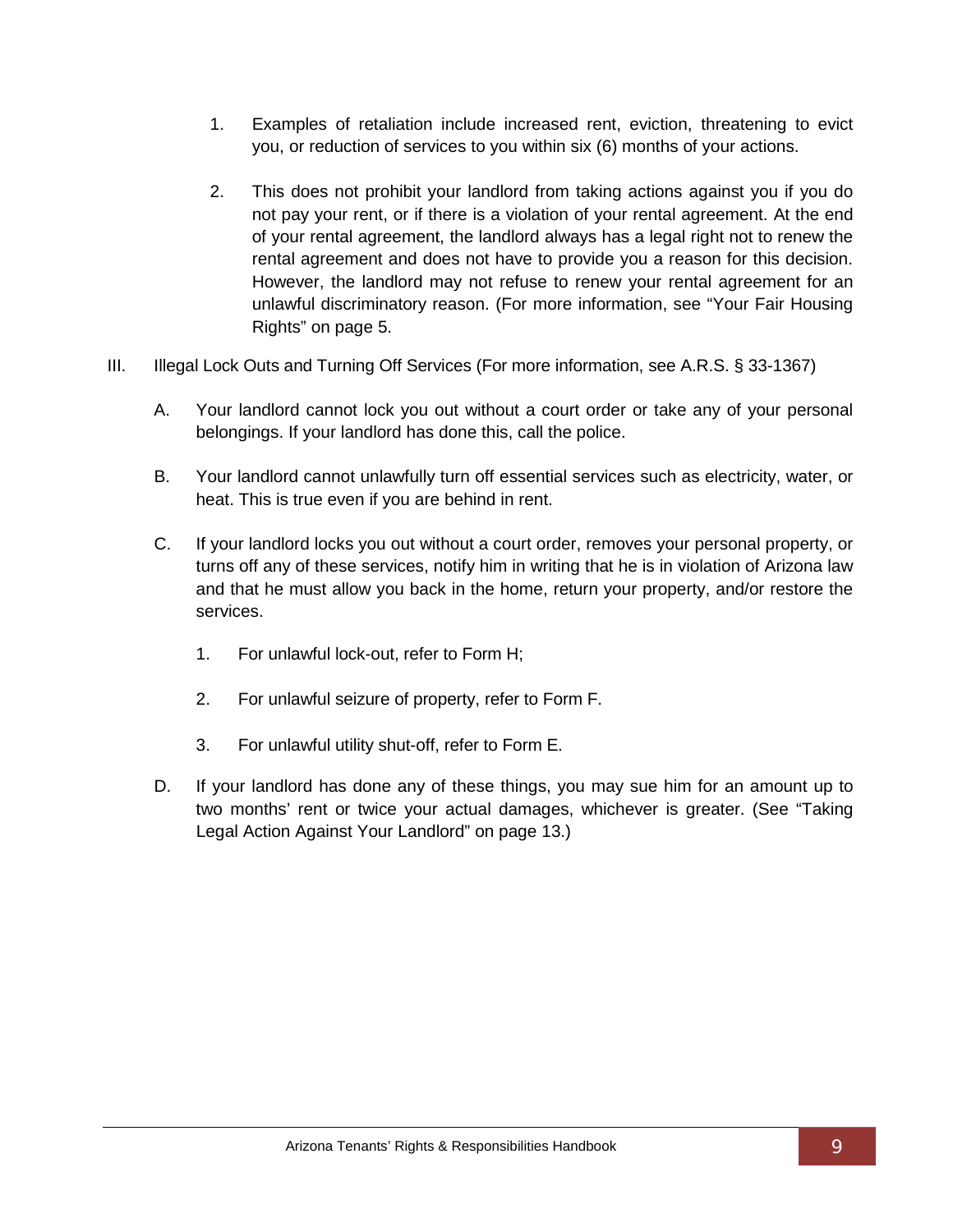## *PART FIVE:*

#### <span id="page-13-1"></span><span id="page-13-0"></span>*Landlord's Failure to Maintain Rental Unit*

- <span id="page-13-2"></span>I. Landlord's Failure to Provide Essential Services. (This section is very important to tenants. Because the law is complicated, not every option and requirement is listed below. Tenants should review the law and speak with an attorney before taking these options. For more information, see A.R.S. § 33-1364)
	- A. If your landlord fails to supply running water, gas, electrical service, hot water, heat, air conditioning or essential services**, you must give reasonable notice to your landlord** and then you may have the following options:
		- 1. While the landlord is failing to provide the essential service, obtain reasonable amounts of the service and deduct the actual, reasonable costs from your rent;

For example, if you have to buy reasonable amounts of water because there is no running water, after giving reasonable notice to the landlord, save your receipts and subtract the cost of the water from the next rent payment;

- 2. Sue your landlord for damages based upon the reduced rental value;
- 3. While the landlord is failing to provide the essential service, obtain reasonable substitute housing. You will not have to pay for rent during this time. Your landlord may be required to pay a portion of your reasonable substitute housing.
- B. Keep copies of all written notices that you give to the landlord and all receipts and documents, including those you receive from the landlord.
- C. Although you are not required to give written notice to the landlord. It is best to have proof (for example, a witness) that your landlord had notice about the violations.
- <span id="page-13-3"></span>II. Landlord's Failure to Make Repairs (For more information, see A.R.S. § 33-1361
	- A. If your landlord fails to maintain the rental unit, you may give the landlord written notice specifying the problems. (See Form B).
	- B. If your landlord does not fix the problems, you have three options: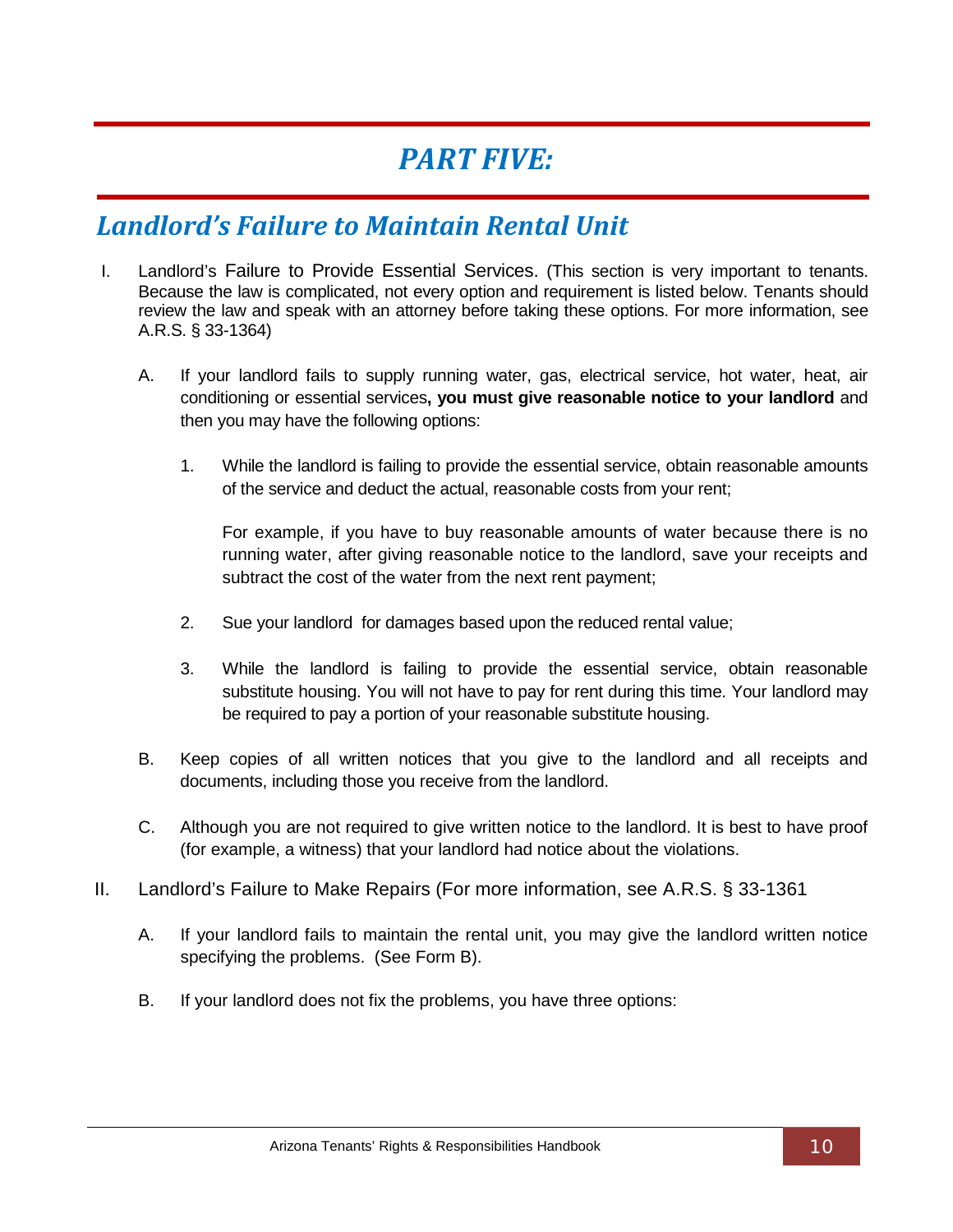- 1. You can terminate the lease if the landlord fails to correct the breach. (See II(C) below).
- 2. You can sue your landlord for damages.
- 3. You can go to Superior Court and seek injunctive relief to make the landlord correct the breach.
- C. To terminate the rental agreement, you must inform your landlord that if the problems are not fixed within ten (10) days of the notice your rental agreement will terminate. (See Form B.)
- D. If the needed repairs involve serious health and safety matters such as electrical problems or outside doors that do not lock, you must follow the same procedure above, but you can demand that the landlord make the repairs in five (5) days (See Form C).
- E. If your landlord does nothing to repair the home within ten (10) days or, for health or safety issues, five (5) days, after getting your notice, you may terminate the lease and move out.
- F. If you cannot move out, you may file a lawsuit asking the court to force your landlord to do the repairs; you will also be able to sue for damages. (See "Taking Legal Action Against Your Landlord" on page 13.)
- G. If the issue requires a repair that will cost less than \$300, or an amount up to one-half of your monthly rent, you may hire a licensed contractor to make the repair at the landlord's expense. (See A.R.S. § 33-1363). You must follow these steps:
	- 1. Give your landlord a written notice as described above, but you must include in the notice that you are going to make the repairs yourself at your landlord's expense if your landlord does nothing within the time you give him. (See Form D-1.) You must generally give your landlord ten (10) days to make the repairs, but the time to make repairs can be less in the case of an emergency.
	- 2. Before you do anything else, you must wait until the end of the ten (10) days (or less in the case of an emergency) to allow your landlord the time to make the repairs.
	- 3. After the notice time has passed, you may hire a licensed contractor to make the repairs. The contractor must be licensed for you to hold the landlord responsible for the repair costs.
	- 4. Pay the licensed contractor and get an itemized bill showing what you paid for, and have the contractor sign a "waiver of lien." (See Form D-2.)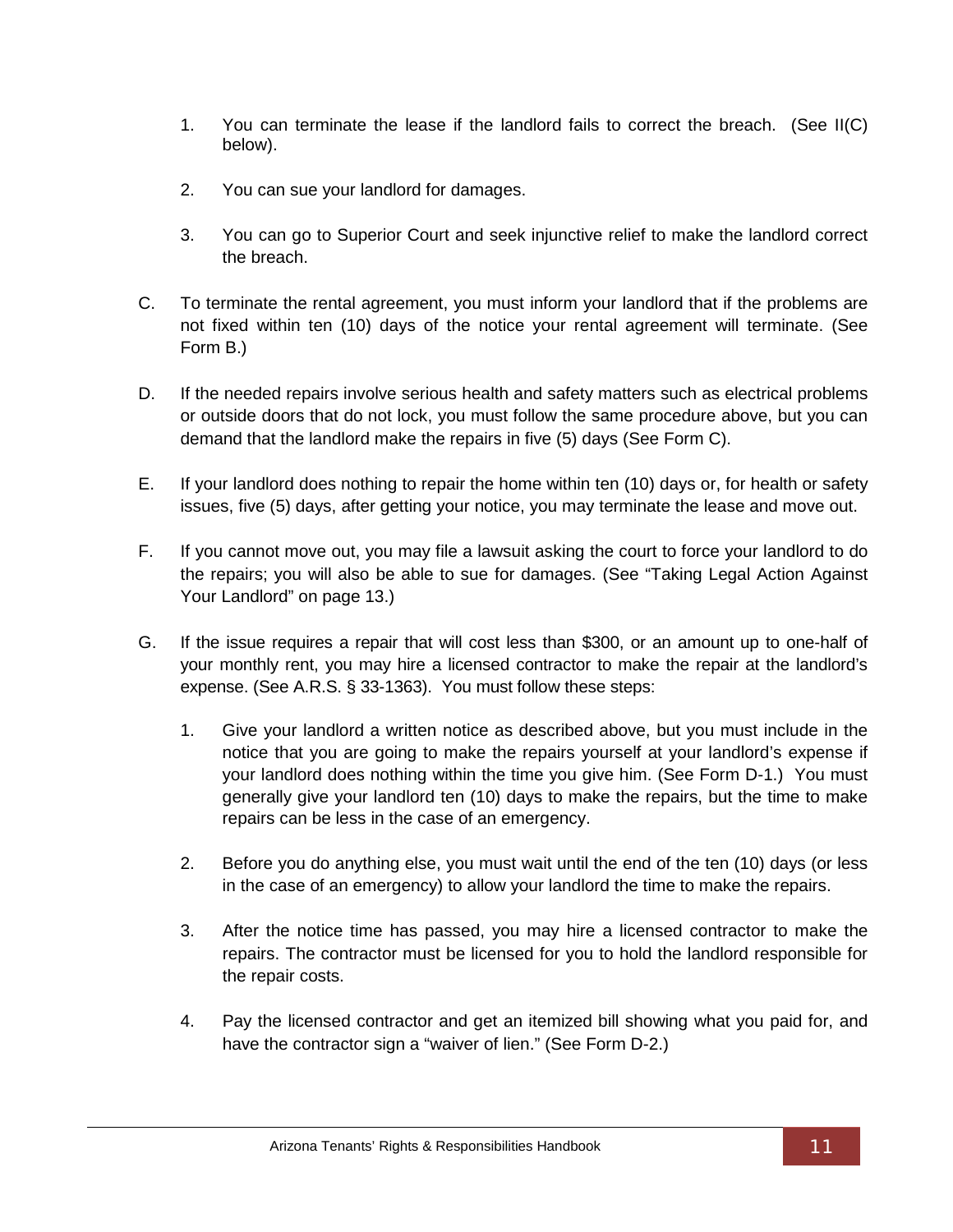- 5. Next, give your landlord a notice that states that the repairs are complete, attach copies of the itemized bill and the waiver of lien to the notice, and state that you will subtract the cost of the repairs from your next month's rent. (See Form D-3.)
- 6. You must complete each of these steps before you can subtract the repair cost from your rent.
- H. The above procedures only apply when the landlord has failed to comply with legal duties or promises in the lease. If you, a family member, or one of your guests causes damage, you must talk to the landlord about how to remedy the situation. If you are at fault, you may be responsible for the full cost of repairs.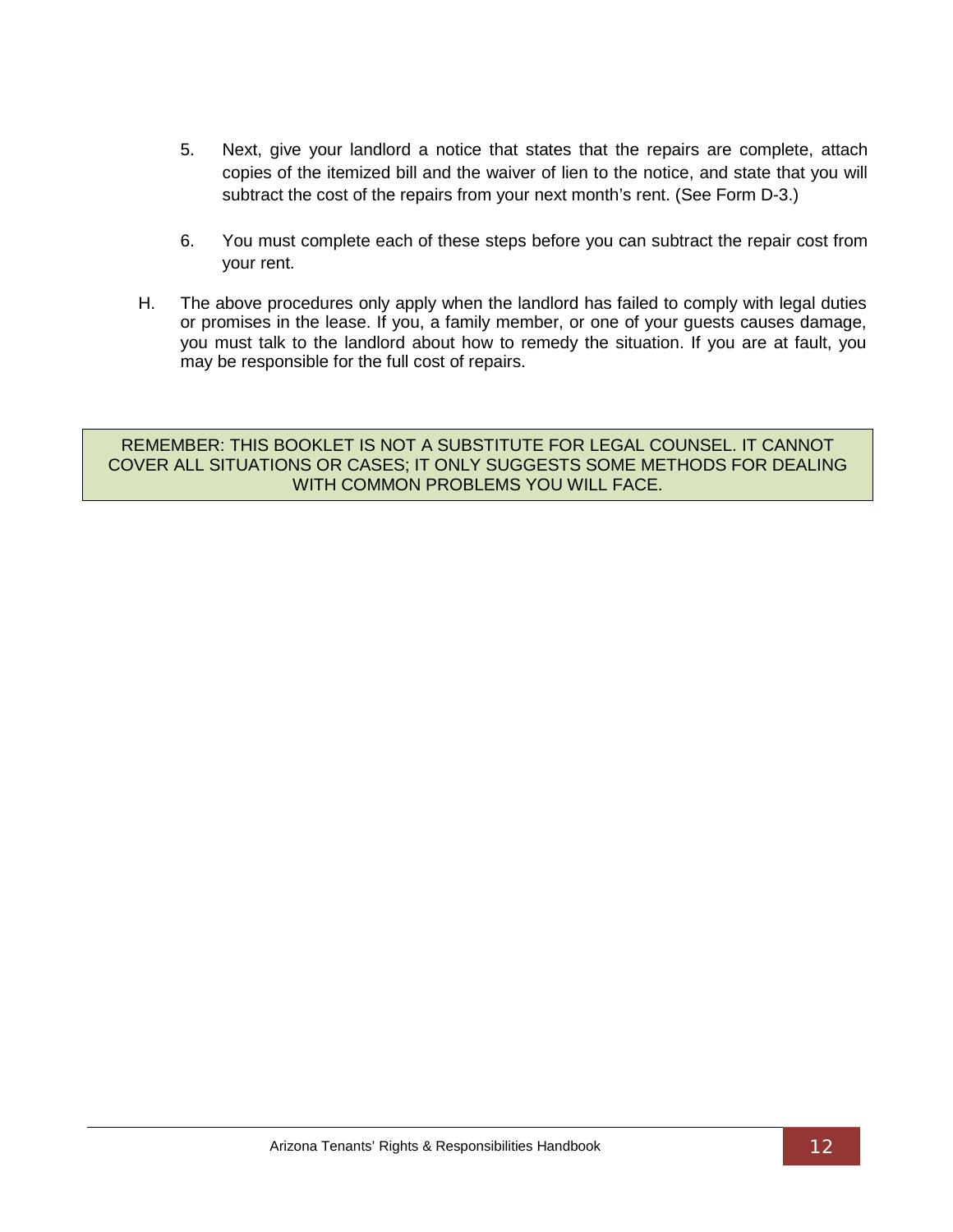# *PART SIX:*

## <span id="page-16-1"></span><span id="page-16-0"></span>*Taking Legal Action Against Your Landlord*

- <span id="page-16-2"></span>I. Complaints in Court
	- A. Complaints about Habitability Issues (Part Five above)
		- 1. You may file a Complaint in court against your landlord if, as explained in Part Five above, you have given him notice and a chance to fix the problem, and he has failed to correct the problem or continues to violate your rights.
		- 2. Your Complaint may ask the court to make the landlord pay for damages, make the landlord stop violating your rights or make the landlord do repairs.
		- 3. If your landlord fails to return your security deposit, or you dispute any deductions, you may file a Complaint after proper notice
		- 4. If you want to take your landlord to court, you must file your Complaint within one year of the date your landlord violated the law.
	- B. Below are statutory claims under the Landlord Tenant Act. You may have other claims that do not arise from the Landlord Tenant Act.
		- 1. Ouster A.R.S. § 33-1367. If your landlord unlawfully locks you out of your rental unit or intentionally stops providing electric, gas, water, or other essential services you can do the following:
			- 1. Recover possession of the rental unit
			- 2. Terminate the rental agreement (landlord must return your security deposit as required by the law)
			- 3. Sue or counterclaim for an amount not more than 2 month's rent or twice the actual financial harm you suffered, whichever is greater.
		- 2. Abuse of Access A.R.S. § 33-1376(B). If your landlord does one of the following:
			- 1. Enters your rental unit unlawfully (usually this means not providing proper notice of his intent to enter the rental unit),
			- 2. Enters lawfully in an unreasonable manner; or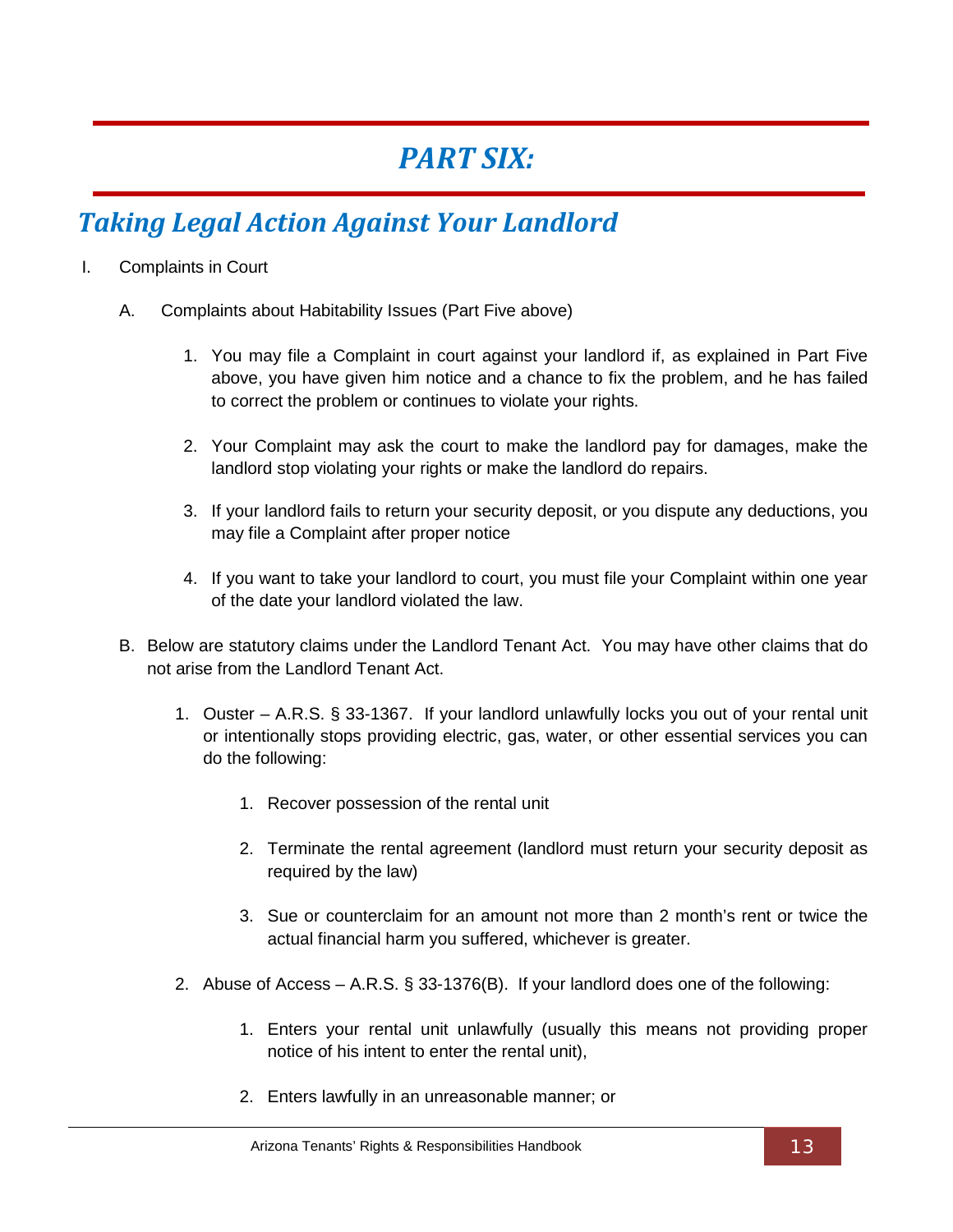3. Makes repeated demands for entry that unreasonably harass you.

You can do one of the following:

- 4. Obtain injunctive relief (get the court to order your landlord to stop); or
- 5. Terminate the rental agreement.

In addition to the above, you can also sue for actual damages not less than an amount equal to one month's rent.

- 3. Retaliation A.R.S. § 33-1381. If, in the past 6 months, you complained to your landlord or a government agency charged with code enforcement about habitability issues materially affecting health and safety, and then your landlord did any of the following, you may be entitled to damages.
	- 1. Landlord increased rent
	- 2. Landlord decreased services
	- 3. Your landlord filed an action for possession (eviction action)
	- 4. Your landlord threatened to bring an action for possession

Damages are the same as those found in A.R.S. § 33-1367. See Ouster above.

- 4. Landlord's Failure to Deliver Possession A.R.S. § 33-1262. If your landlord fails to give you physical possession of the rental unit at the beginning of the lease, you do not have to pay rent until you get access to the rental unit and can do one of the following:
	- 1. Give your landlord at least five days' notice and terminate the rental agreement. If you do this, your landlord must return your security deposit and any prepaid rent.
	- 2. File a lawsuit against the landlord or another party wrongfully in the rental unit.

If your landlord gives you a rental unit that is not in fit and habitable condition (see A.R.S. § 33-1324 and Part Four above), you still have to pay rent, but you can take the steps outlined in A.R.S. § 33-1361 (see Part Five (II) above).

In some cases, you can be awarded damages by a court (see A.R.S. § 33-1362(C)).

5. Landlord's failure to Return Refundable Security Deposit – A.R.S. § 33-1321(D). Your landlord is allowed to use your refundable security deposit to pay for damages to the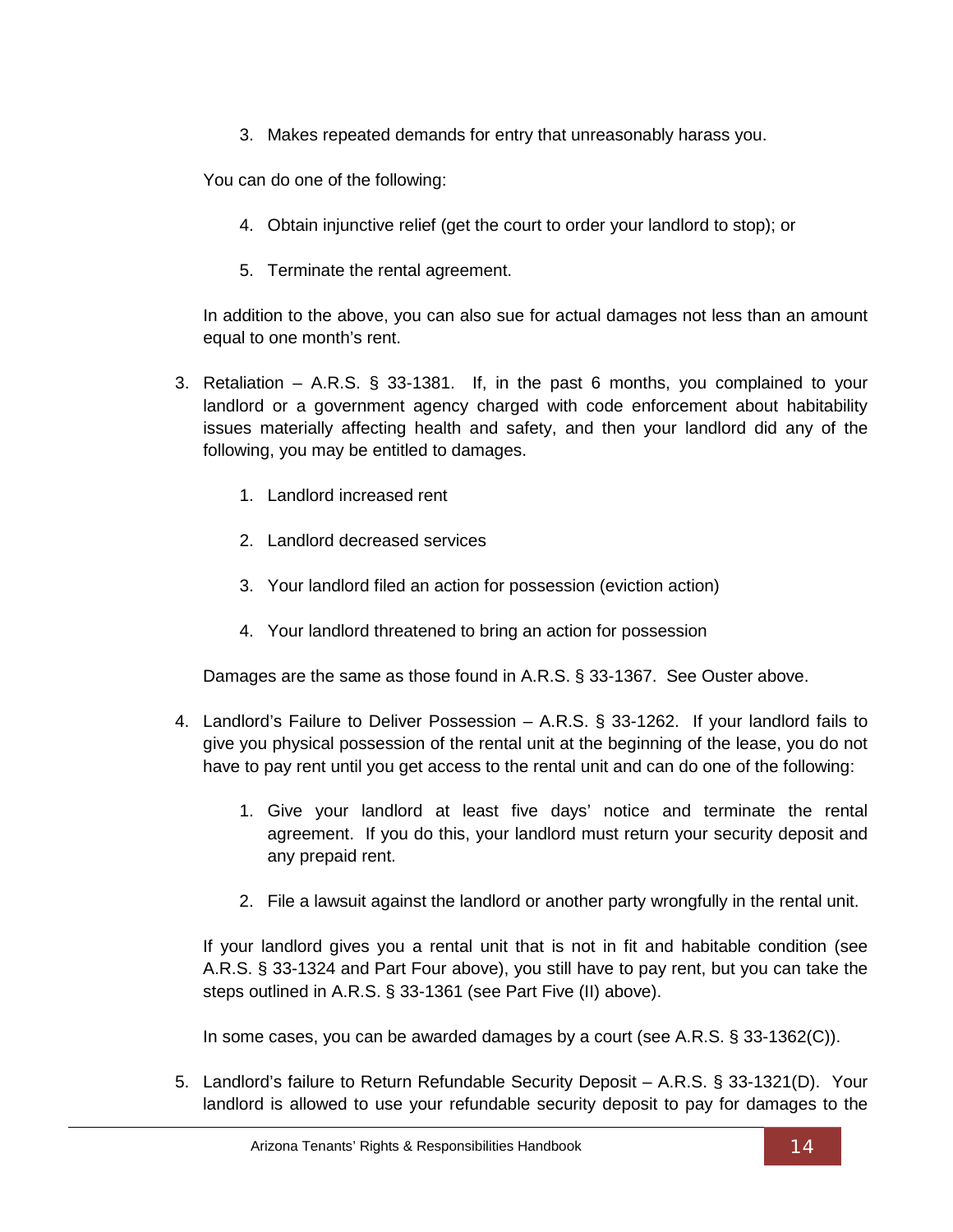rental unit caused by you, members of your household, or your guests. Your landlord can also use your refundable security deposit to pay unpaid rent. To get your refundable security deposit back, you must do all 3 of these things:

- 1. Terminate the tenancy. This usually means that the rental agreement has reached the end of its term, but a rental agreement can be cancelled other ways. This includes a court ordered eviction.
- 2. Return the rental unit to your landlord. This generally means giving your landlord all of the keys to the rental unit.
- 3. Demand your refundable security deposit. (See Form K.)

Once you have done all of the above, your landlord has fourteen (14) days (not including weekends and holidays) to send you a list of any deductions from your refundable security deposit and any part of your refundable security deposit after deductions. Your landlord is required to mail the list of deductions and refund to your last known address unless you make other arrangements in advance.

If your landlord fails to send you the list of deductions and refund as above, you can sue your landlord to recover the amount due and damages of twice that amount due. See Part II below about choosing the property court.

6. Diminution of Fair Rental Value of the Rental Unit – If your landlord deliberately or negligently fails to provide running water, gas or electrical service, reasonable amount of hot water, heat, air conditioning or cooling (where units are installed), or essential services you can ask the court for a return of part of the rent you have paid. In other words, because your landlord failed to supply one or more of the above, your rental unit was not worth what you were paying for.

This statute requires that you first give your landlord reasonable notice about the problem.

- <span id="page-18-0"></span>II. Choosing a Court:
	- A. For damages that exceed \$10,000, or for injunctions, you must file your complaint in Superior Court.
		- 1. For Maricopa County, you may access forms and instructions on the Superior Court website at http://www.superiorcourt.maricopa.gov/SuperiorCourt/CivilDepartment/.
		- 2. The Superior Court Law Library can also supply you with forms and references to help you write your complaint.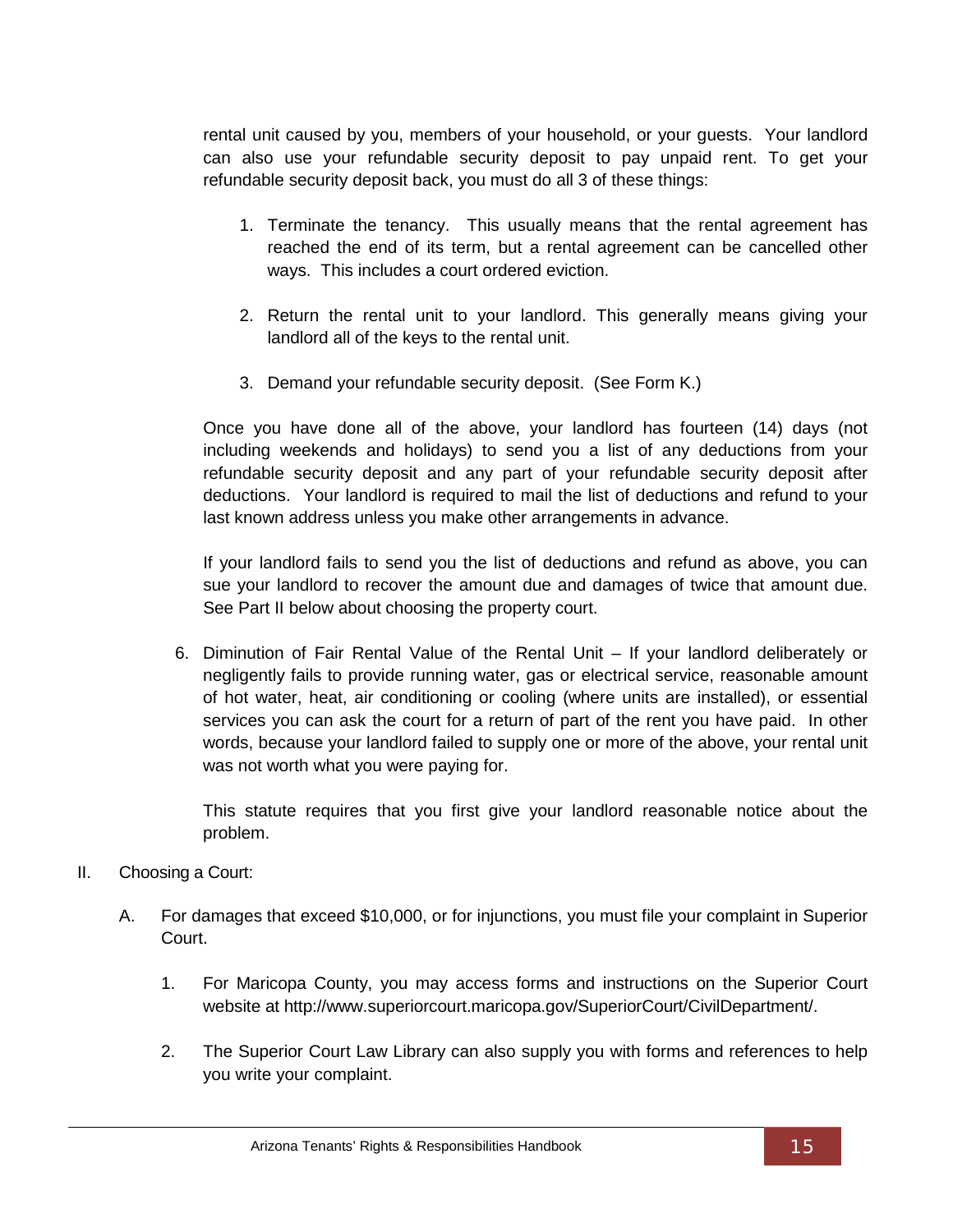- 3. You must go to the court's Civil Complaints window to file your complaint, pay necessary fees or receive a fee deferral, and then pay a process server or receive a fee deferral, and serve a summons and complaint your landlord. See Fee Deferrals below.
- B. For damages \$10,000 or less and you do not need injunctive relief, you must file your Complaint in your local Justice Court.
	- 1. Contact your county's Superior Court for a listing of Justice Courts and their locations or in Maricopa County, you can use the prescient locator at [https://recorder.maricopa.gov/pollingplace/getdistrict.aspx.](https://recorder.maricopa.gov/pollingplace/getdistrict.aspx)
	- 2. For Maricopa County, you may access this information at [http://justicecourts.maricopa.gov/.](http://justicecourts.maricopa.gov/) You can download a form Complaint online using the "Forms" link.
	- 3. You must go to the local Justice Court to file your complaint, pay necessary fees or receive a fee deferral, and then pay a process server or receive a fee deferral or pay to serve a summons and complaint upon your landlord. See Fee Deferrals below*.*
	- 4. The Justice Courts can award money damages only. They cannot order injunctions.
- C. For damages less than \$3,500, you may file your Complaint in the Small Claims Division of the local Justice Court. The Small Claims Division is the cheapest and fastest method for handling your case.
	- 1. You would follow the same procedure as you would for Justice Court, using "small claims forms" instead of "civil forms."
	- 2. Small Claims Courts have the following restrictions:
		- a. Neither party will get to use an attorney.
		- b. Neither party will get to appeal the Court's decision.
		- c. The landlord may request that your case be transferred into Justice Court and retain an attorney.
		- d. Small Claims Courts are for money damages only. They do not order injunctions.
- <span id="page-19-0"></span>III. Writing the Complaint:
	- A. Injunctions
		- 1. An injunction is an order from the court to your landlord to do something (such as make repairs), or not do something (such as not enter your home without permission).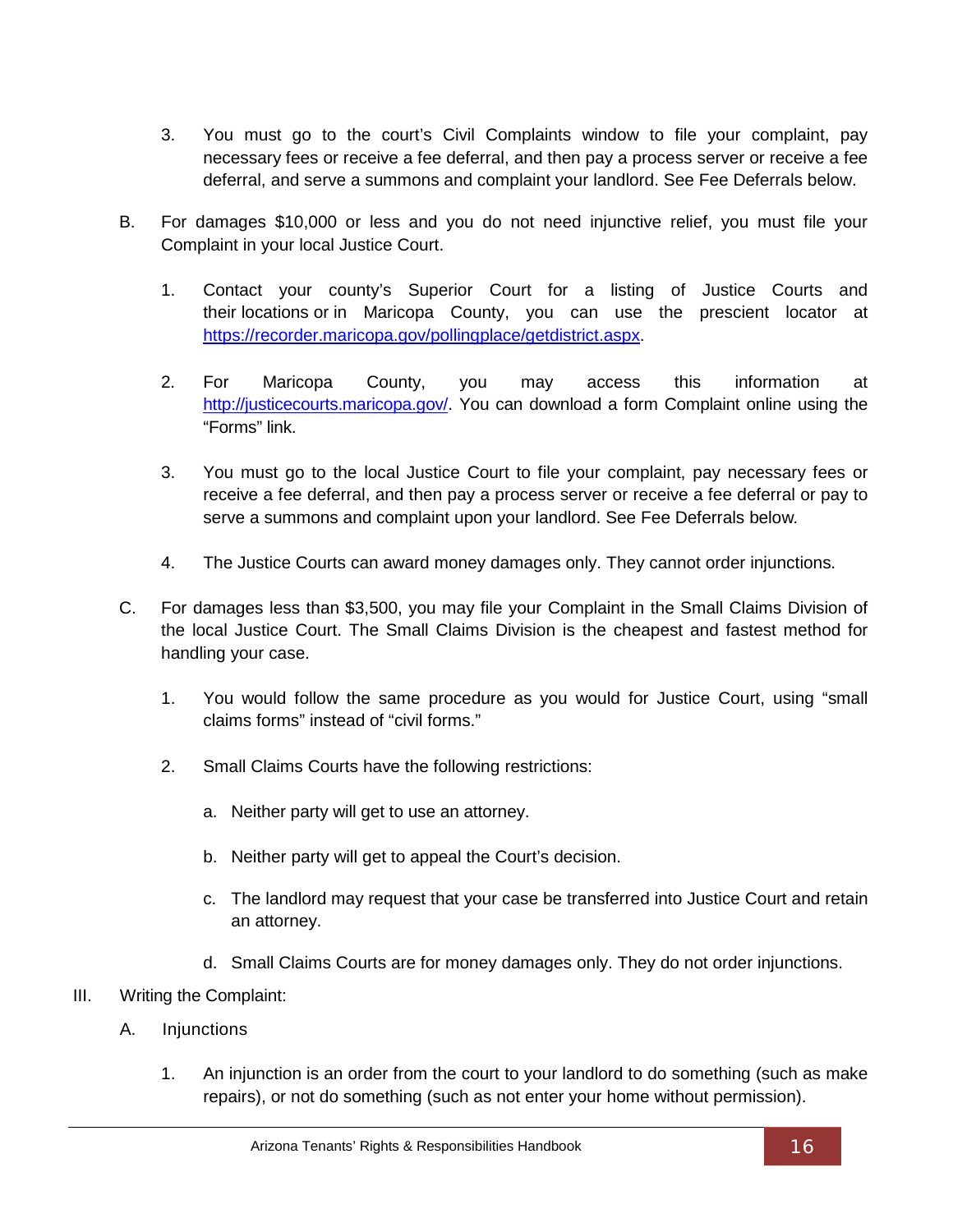- 2. Only the Superior Court can issue injunctions; the Justice Courts and the Small Claims division cannot.
- 3. State on the Complaint that you are asking for an injunction. You may also request Damages (see below).
- B. Damages
	- 1. Damages can include such things as the costs of staying at a motel while your rental unit is not livable, damage to personal property, the decreased value of the home during the time you went without necessary services or repairs or amounts allowed under the Arizona Residential Landlord & Tenant Act.
	- 2. If you want the court to award you damages, you must explain the amount of your losses and why your landlord is responsible for those losses in your Complaint.
- C. Whether requesting an injunction, damages, or both, briefly state (1) the problem, (2), what you want the court to do, and (3), why you think the court should rule in in your favor.
- <span id="page-20-0"></span>IV. Fee Deferrals and Waiver.

Individuals who are low income may qualify for a fee deferral or waiver. Fee deferrals are temporary postponements of the court fees. Fee waivers are permanent. Some individuals receive a fee deferral at the beginning of a case and then receive a waiver at the end of the case. In order to receive fee deferrals or waivers, individuals must file applications with the clerk at the same time and place you file your complaint. Contact your local justice court or superior court in order to get copies of the applications.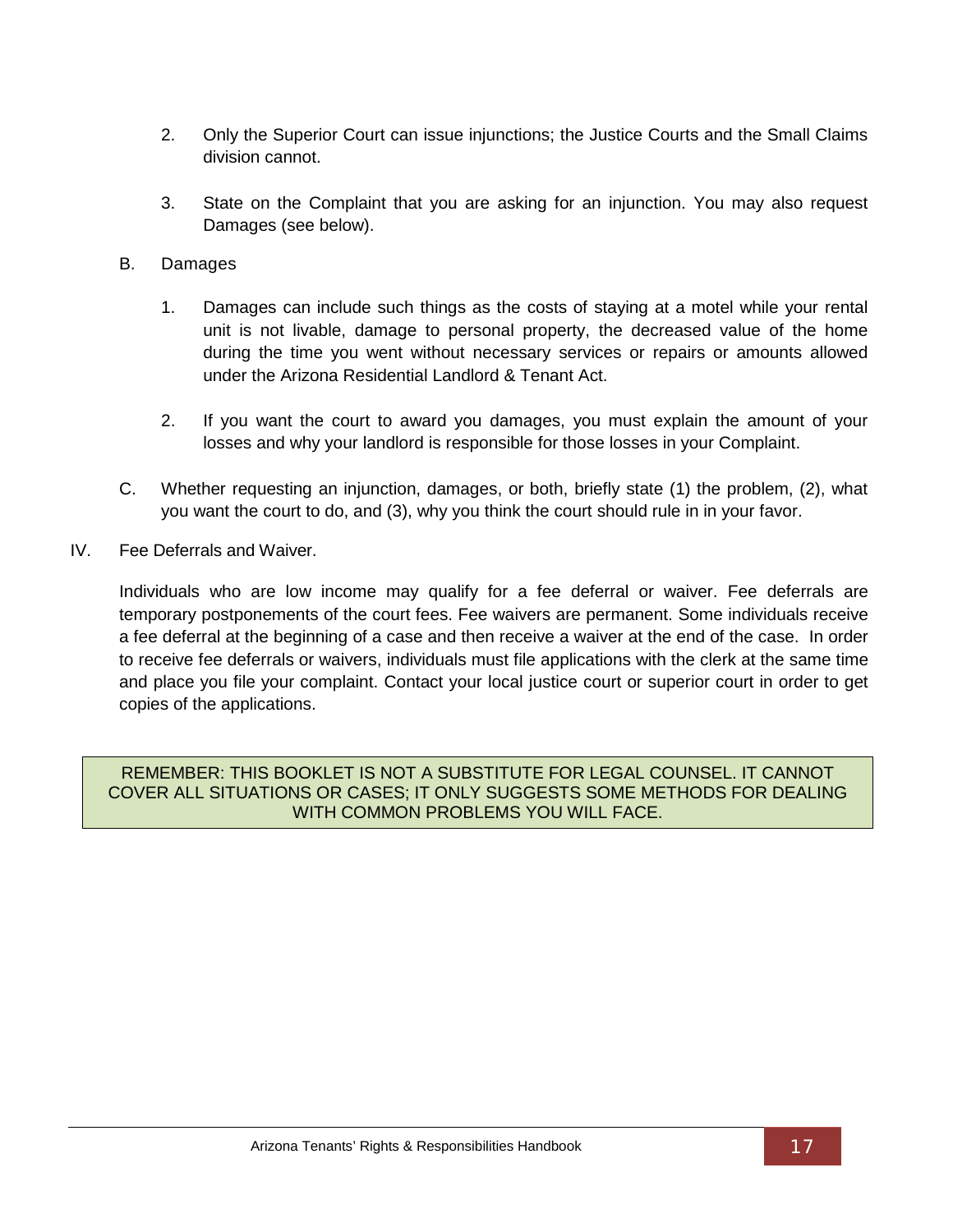## *PART SEVEN:*

## <span id="page-21-1"></span><span id="page-21-0"></span>*Ending the Rental Agreement*

- <span id="page-21-2"></span>I. Notice of Non-Renewal (For more information, see A.R.S. § 33-1375)
	- A. You or your landlord may decide not to renew the rental agreement; no reason is necessary.
	- B. If you have a written rental agreement, you should look through it to see how and when to give your landlord notice that you do not plan to renew the rental agreement. Some rental agreements may automatically renew or become month-to month rental agreements if you fail to give this notice. If you do not have a written rental agreement, or if your rental agreement does not tell you what to do, it is best to provide at least 30 days' notice as described below.
	- C. If your rental agreement is month-to-month, to terminate your rental agreement, you or the landlord must give the other written notice at least thirty (30) days before the end of the last month you plan to live in the home. This means you must give notice in the month before the month you want to leave.
		- This means that you cannot plan to move out in the same month you give notice. For example, if you normally pay rent the first of the month and you want to move out by the end of May, you should give the landlord your 30-day notice before May 1. If you don't give your notice until May 1 or after, then your rental agreement will not terminate until the end of June and you will be responsible for June's rent.
	- D. If you rent week-to-week, you or the landlord must give the other at least ten (10) days written notice before the date you intend to move out. If the notice is less than ten days from the end of the next week, the rental agreement cannot terminate until the end of the following week.
- <span id="page-21-3"></span>II. Final Walk-Through – For more information, see A.R.S. § 33-1321(C).
	- A. After receiving notice or giving the landlord notice that you do not intend to renew the lease, schedule a time after you have moved your belongings but before you turn in the key for the landlord to join you on a walk-through inspection of the home.
	- B. It is important to use the copy of the completed walk-through checklist you used when you moved in to compare the condition of the home. This allows you and the landlord to decide if you owe any money for damages. You should keep a copy of the completed walk through check list signed by the landlord for your records.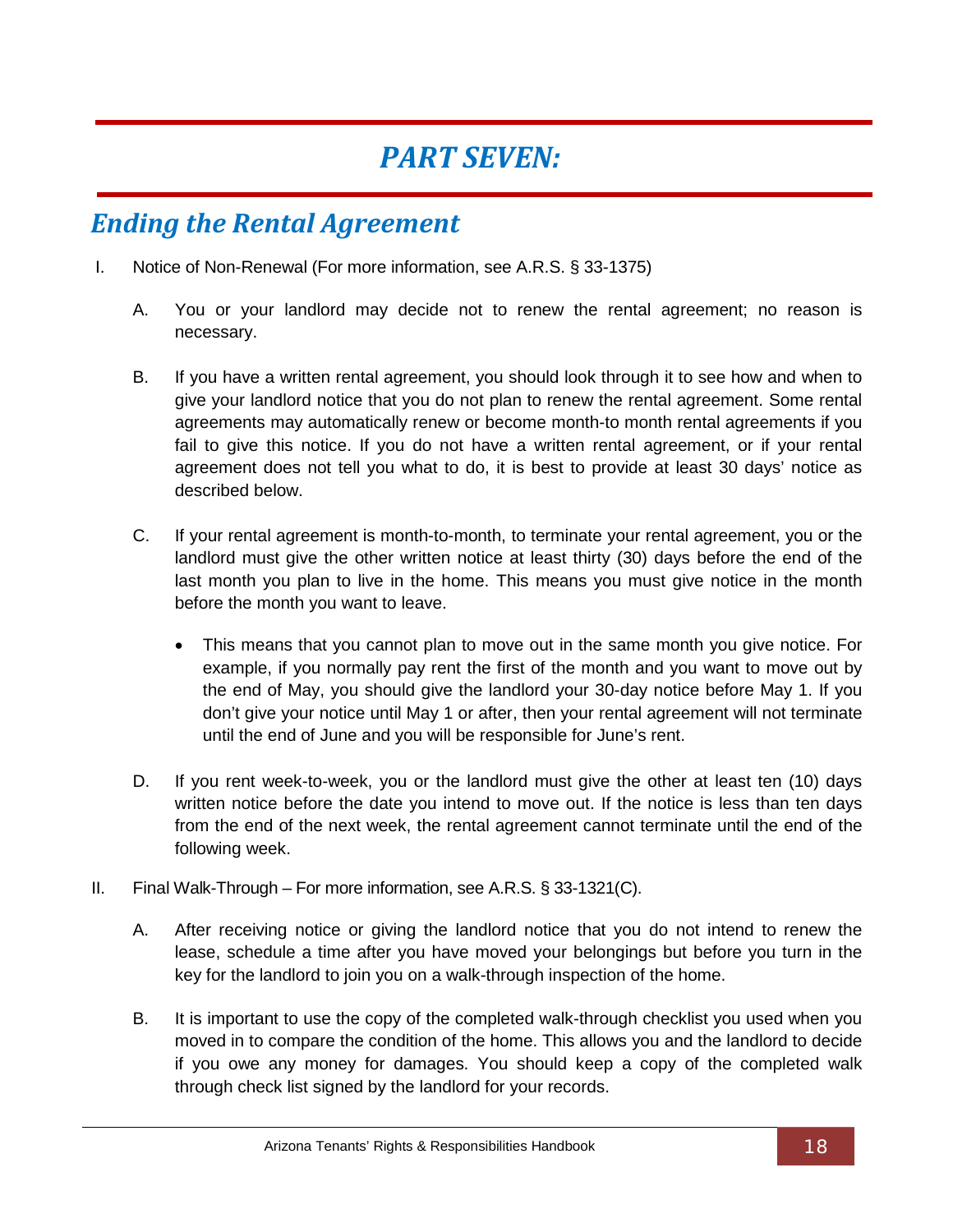- C. You should take pictures of the rental unit to keep for your records in case any dispute should later arise over the return of your security deposit.
- <span id="page-22-0"></span>III. Moving out.
	- A. Remember to leave the rental unit in the same or better condition as when you moved in. If you damaged the rental unit or left it uncleaned, your landlord may charge you for cleaning or repairs he has to do after you move.
	- B. Be sure to return your keys to the landlord on the day you move out of the rental agreement. If you decide to mail your keys to your landlord, then you should send them via certified mail, in a padded envelope to ensure that the keys do not tear through the envelope. If you give your landlord the keys in person, request that your landlord sign a receipt showing that you returned the keys.
	- C. Submit a request to have your mail forwarded with the US Postal Service.
- <span id="page-22-1"></span>IV. Requesting the Return of Your Security Deposit. For more information, see A.R.S. § 33-1321.
	- A. You can request the return of your security deposit when you move out. You should make your request in writing and include an address where the landlord can send the money or response. (See Form K.)
	- B. The landlord must respond within fourteen (14) days, not counting Saturdays, Sundays, and legal holidays. (Add five (5) days if you mail the request).
	- C. Your landlord must return the refundable security deposit to you or he must give you a written list of the deductions he made (such as for unpaid rent or repairs) along with a payment of any remaining money.
	- D. If the landlord does not respond to your written request or if you disagree with any charges, you may sue for the return of your deposit plus twice the amount wrongfully withheld. (See Taking Legal Action Against Your Landlord on page 13.) You will need to prove in court that the landlord owes you this money.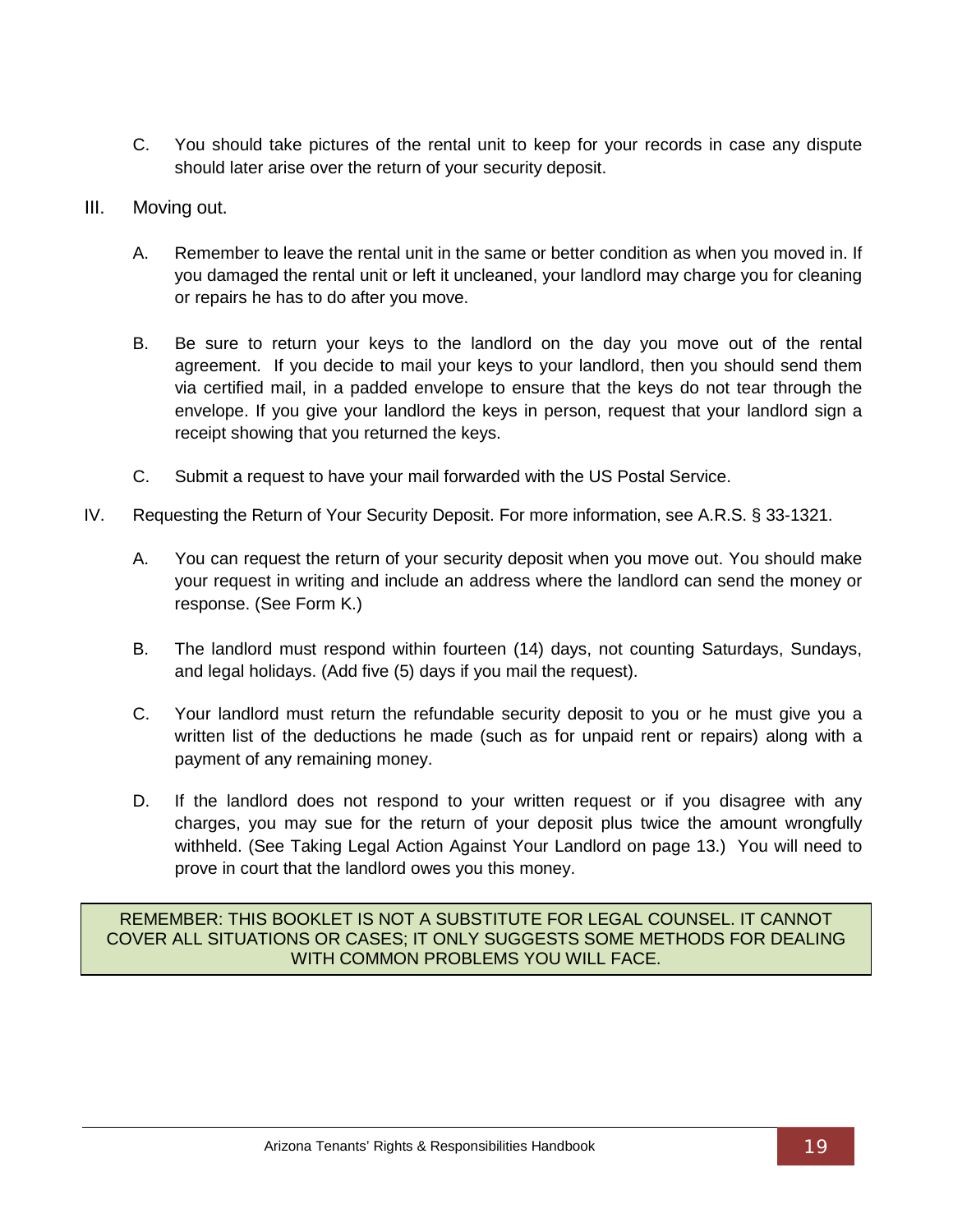# *PART EIGHT:*

### <span id="page-23-1"></span><span id="page-23-0"></span>*Subsidized Housing*

If your rental assistance is subsidized, you have additional rights and requirements. Types of subsidized housing include Section 8 Housing Choice Vouchers, Section 8 Project Based Vouchers, Rapid Rehousing, Section 8 Moderate Rehabitation, Affordable Housing, Low Income Tax Credit and Housing for Persons with Aids.

Information about Public Housing is not included in this booklet, but can be found here: http://portal.hud.gov/hudportal/HUD?src=/program\_offices/public\_indian\_housing/programs/ ph or by contacting your local public housing agency. A list of AZ PHAs can be found here: http://portal.hud.gov/hudportal/HUD?src=/program\_offices/public\_indian\_housing/pha/contac ts/az.

- 1. You should check your rental agreement and with the office that handles your subsidy for information about your subsidized housing.
- 2. For all subsidized housing, you are still required to pay the portion designated as "Tenant's Rent." In some instances, the tenant's portion of rent can be zero.
- 3. Generally, you cannot be evicted if the Housing Authority does not pay their portion of the monthly rent. However, if you fail to renew or are responsible for a failed inspection, the Housing Authority may not be allowed by law to pay their portion of the monthly rent and you may be evicted.
- 4. If your landlord tries to evict you for nonpayment of the Housing Authority's portion of the monthly rent, you should bring to court your lease and any documentation proving that the unpaid portion of rent is not your responsibility. It will be the landlord's burden to prove to the court that it is your responsibility the Housing Authority did not pay.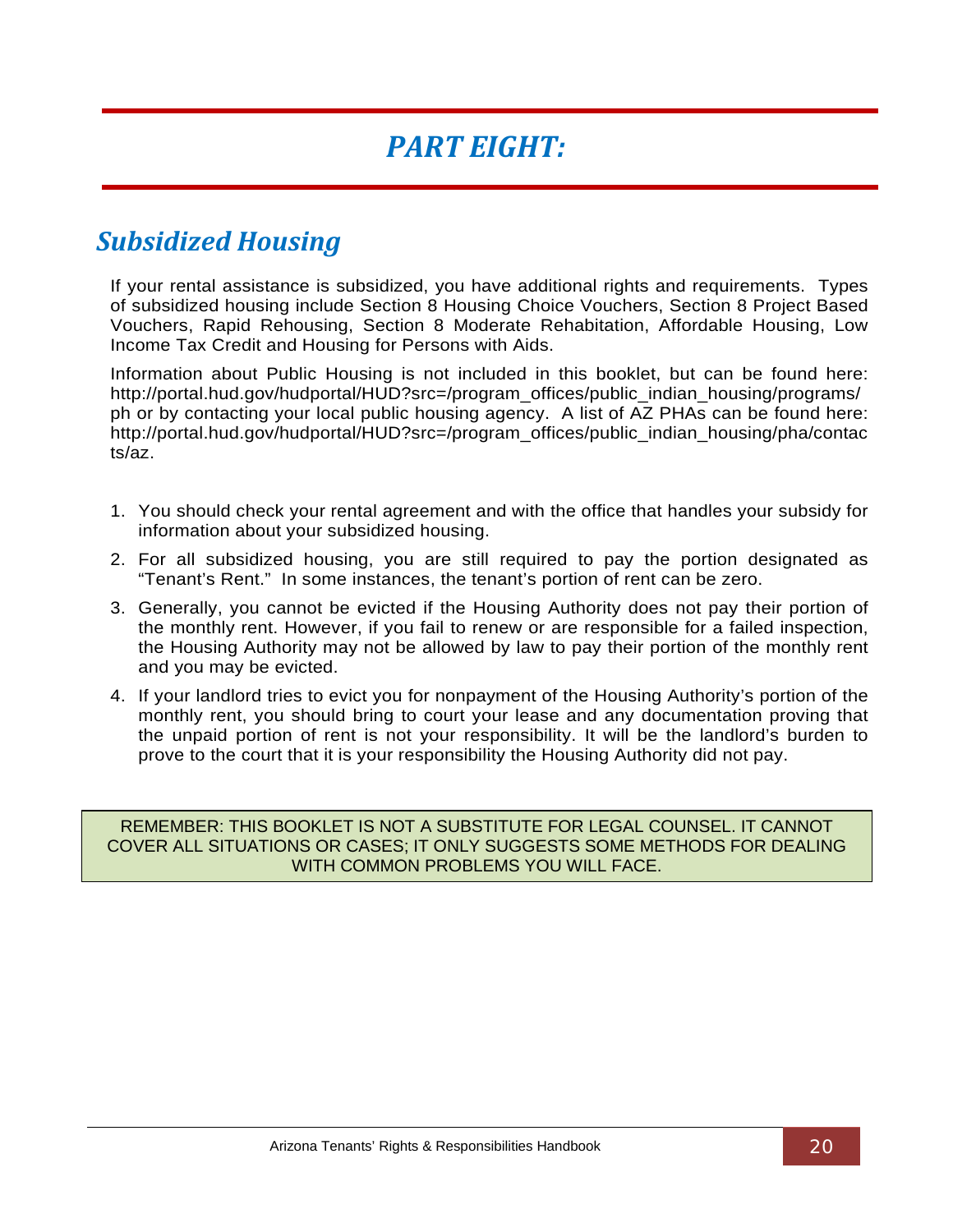## *PART NINE:*

## <span id="page-24-1"></span><span id="page-24-0"></span>*Rights of the Military to End the Rental Agreement*

#### **(For more information, see 50 U.S.C. § 535)**

- A. A military member or military member's family may break his or her lease if there is a Permanent Change of Station or deployment of at least 90 days.
- B. To end a rental agreement under this law, the military member must give the landlord written notice and a copy of the orders.
- C. The notice may be served on the landlord in person or by certified mail, return receipt requested.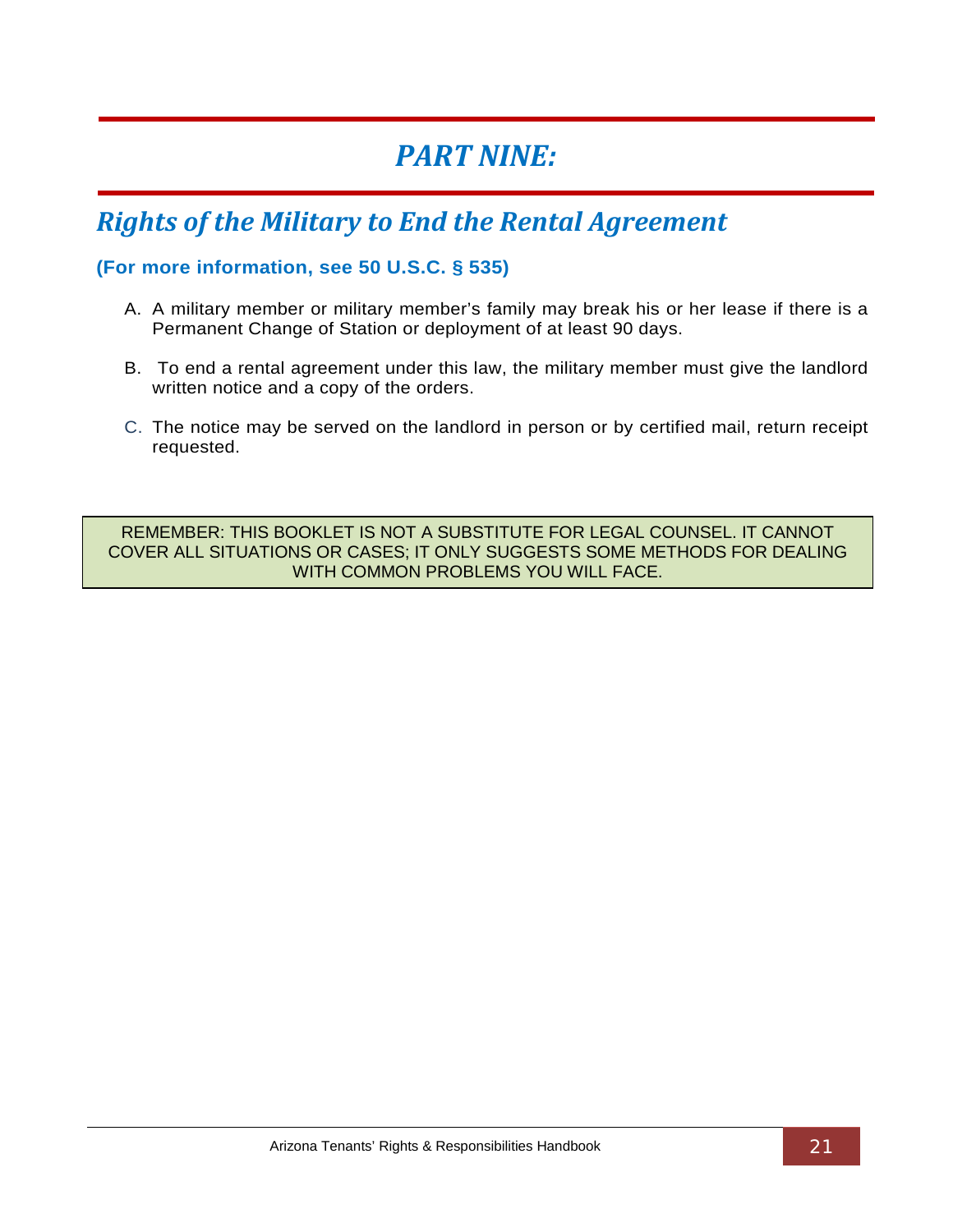## *PART TEN:*

## <span id="page-25-1"></span><span id="page-25-0"></span>*Victims of Domestic Violence*

#### **(For more information, see A.R.S. § 33-1318)**

<span id="page-25-2"></span>I. Changing the locks

If you are a survivor of domestic violence, you may require the landlord to rekey existing locks or replace the locks with equal or better locks.

- A. You must pay the cost of the rekey or installation.
- B. The landlord has a right to keep a key to rekeyed or new locks, and to deny a key to any person named in a protective order or law enforcement report, other than the victim.
- C. The landlord shall also deny access to those named in a protective order to retrieve property without a police officer or other law enforcement escort.
- <span id="page-25-3"></span>II. Breaking your rental agreement because of domestic violence
	- A. You may terminate a rental agreement early if you are a survivor of domestic violence and you are trying to move due to a recent act of violence.
		- 1. To terminate your rental agreement because of domestic violence, you must give your landlord written notice within thirty (30) days following a domestic violence incident. If you wait more than 30 days, you may only break the rental agreement if the landlord is willing to waive this time limit.
			- a. The notice must state that you are a victim of domestic violence, which is defined as a person who is a victim of a dangerous crime, committed by someone they were married to, had a child with, or is related to through marriage or blood. (A.R.S. § 13-3601).
			- b. In the notice, you must request that you be released from the rental agreement.
			- c. Unless you and the landlord agree upon a later date, the notice must contain a date to vacate that is no later than thirty (30) days after you give notice.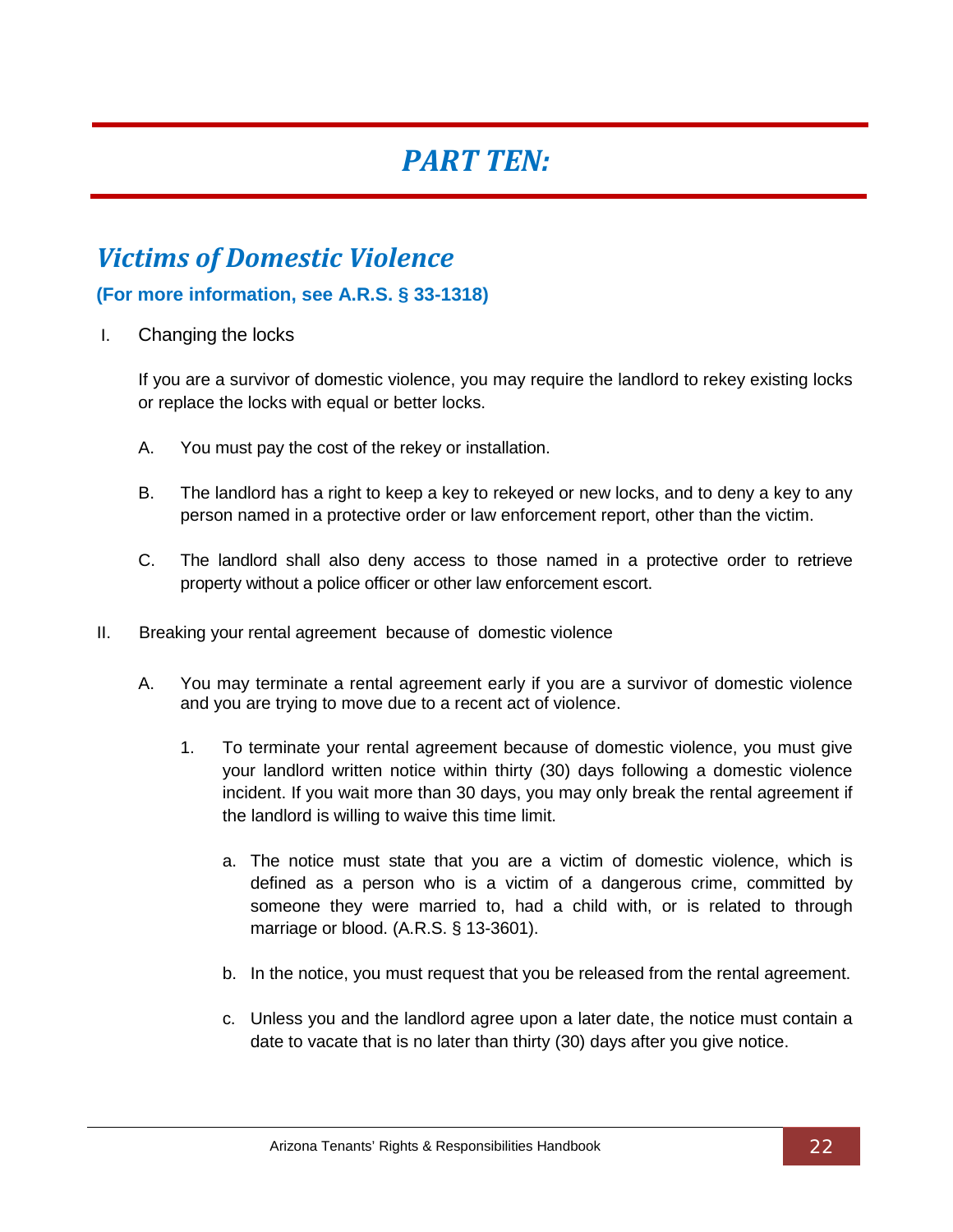- 2. In addition to the notice, you must attach one of the following:
	- a. A copy of a protective order issued by a court; or
	- b. A copy of a police report that states you notified the police that you were a victim of domestic violence.
- 3. Your landlord may request that you provide the name and address of the person named in a protective order or report.
- 4. If you have a protective order, your landlord may also request a receipt or signed statement that a copy of the order has been given to a police officer to be served on the defendant.
- B. Once you have given the above notice, you must pay rent and any other charges or bills owed through the date of move-out.
- C. As long as the notice of breaking your rental agreement meets the requirements explained here, your landlord cannot keep your deposit or charge you other fees or penalties because you moved out early. But, just like any other move-out, if you leave any damages, the landlord may first apply the security deposit to the cost of repairs.
- D. If the report or protective order is valid, the person who is named in the order or report, whether that person is part of the rental agreement or not, may be responsible for all additional charges or money losses that result from your early cancellation of the rental agreement.
- E. Effect of Early Cancellation of the Rental Agreement on Multiple Tenants
	- 1. If you cancel your lease under this section and your rental agreement includes other tenants, the lease for the other tenants will also be cancelled and they may be released from any obligation to pay rent on the remaining months of the rental agreement.
	- 2. Additional tenants can enter into a new rental agreement with the landlord if they want to continue renting the property after the original rental agreement has been cancelled.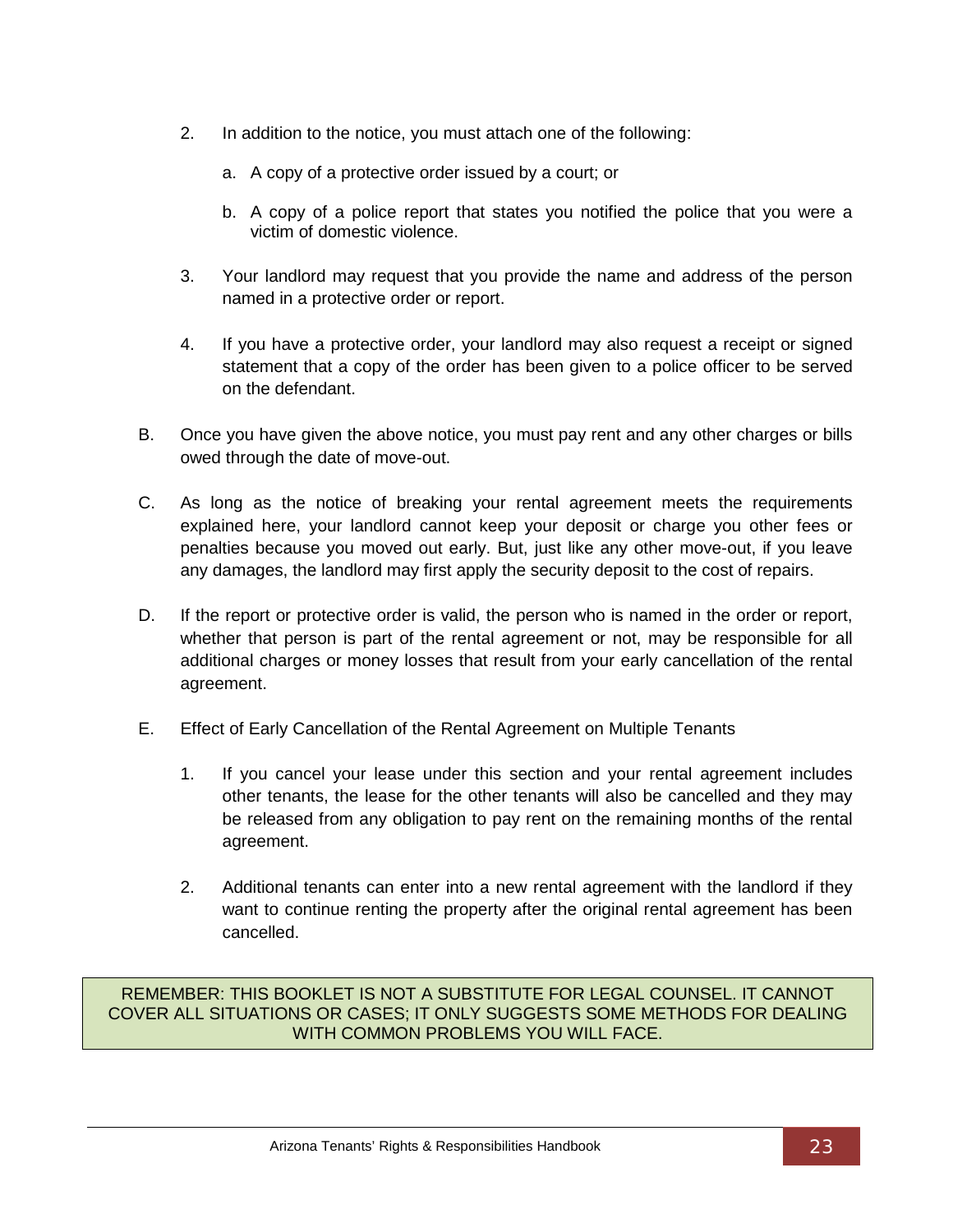## *PART ELEVEN:*

### <span id="page-27-1"></span><span id="page-27-0"></span>*Breaking Your Rental Agreement*

- <span id="page-27-2"></span>I. Early Termination – Not for Domestic Violence.
	- A. If you move out before your rental agreement ends, your landlord may charge you for the remainder of the rental agreement until he re-rents the rental unit if allowed in your rental agreement. Your rental agreement may also state that your landlord can charge you a set amount for breaking the rental agreement.
	- B. If you choose to break your rental agreement, you should still do a move-out walk-through in order to prevent your landlord from making claims about damages to the rental unit.
- <span id="page-27-3"></span>II. Abandonment (For more information, see A.R.S. § 33-1370)
	- A. Abandonment means either:
		- 1. You leave the rental unit without notice to the landlord for at least seven days; and
			- a. You have not paid your rent for at least ten days after it is due; and
			- b. There is no evidence you are living in the rental unit besides your property.

OR

- 2. You leave the rental unit for at least five days; and
	- a. You have not paid your rent for at least five days after it is due; and
	- b. None of your personal property is in the rental unit.
- B. Landlord's obligations
	- 1. The landlord must provide written notice to you that he believes the rental unit is abandoned by certified mail, return receipt requested, to both the last known address of the tenant and any other known address. Also, the landlord must post the notice on the door of the rental unit for five days.
	- 2. The landlord can retake possession of the rental unit five days after the notice has been both posted and mailed. If this happens, any security deposit is forfeit.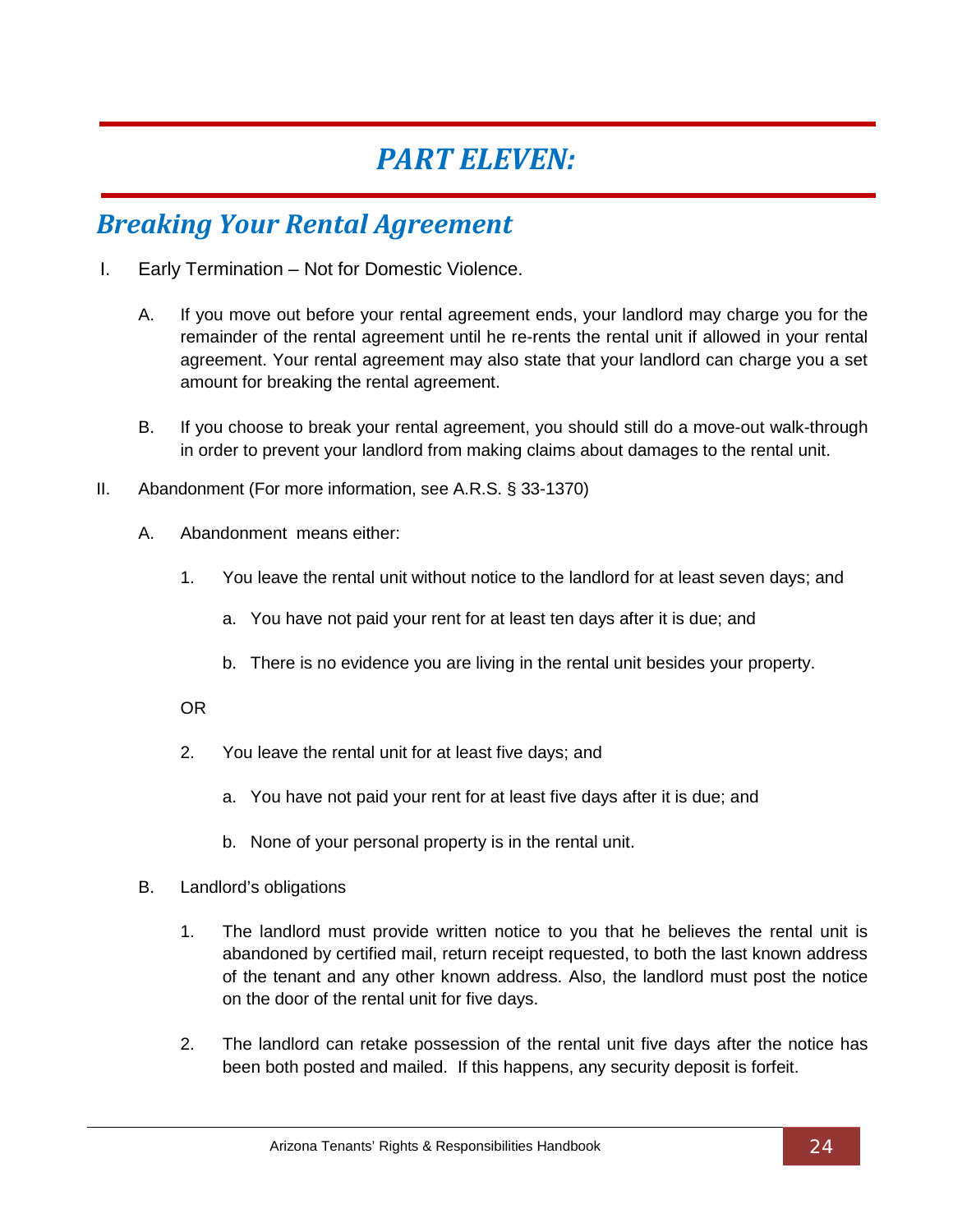- 3. After the landlord has retaken possession of the rental until he must store your possessions for ten (10) days, before selling them. The landlord must tell you where your property is being held. If the landlord sells the property, the landlord can apply the money received to any rent or monies owed. He must then mail any extra funds to you at your last known address.
- 4. You will need to pay for storage and moving costs to get most items back. Items that you can get back without having to pay fees first are listed in A.R.S. § 33-1370(E).

If your landlord does not follow the law, you can file a complaint in court against your landlord. (See Part Six, Taking Legal Action Against Your Landlord).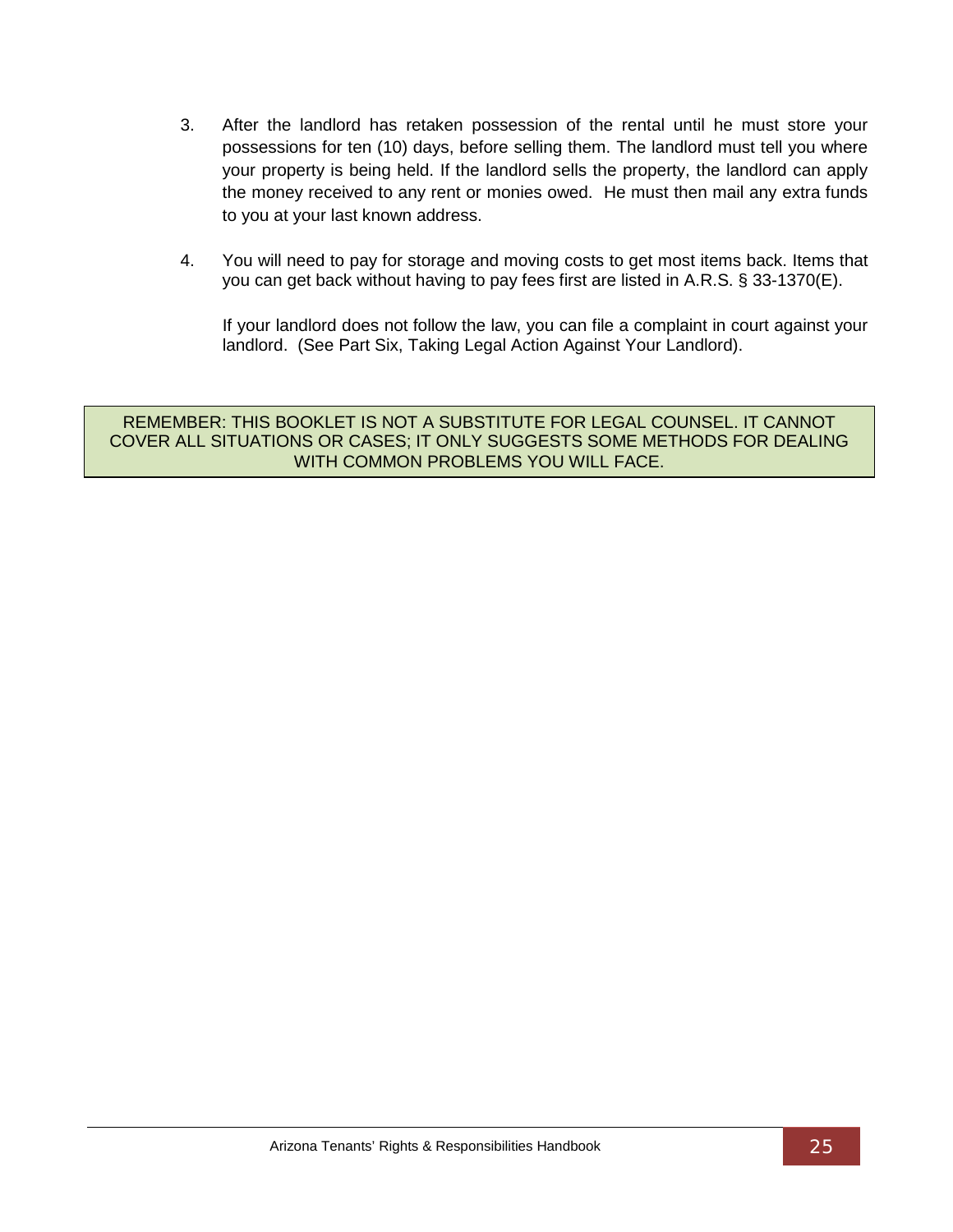# *PART TWELVE:*

### <span id="page-29-1"></span><span id="page-29-0"></span>*Evictions*

#### THE LANDLORD CAN EVICT YOU IF S/HE CAN SHOW YOU VIOLATED RENTAL AGREEMENT.

- <span id="page-29-2"></span>I. Violations of the Rental Agreement (For more information see A.R.S. § 33-1368)
	- A. Not paying rent. (For more information see A.R.S. § 33-1368(B))
		- 1. If you do not pay your rent when it is due, your landlord may give you written notice explaining how much rent and late fees you owe, and that your rental agreement will end if not paid within five days.
		- 2. You have a right to reinstate your rental agreement any time before the landlord files in court by paying the unpaid rent and any late fees.
			- a. Your landlord can only charge late fees if they are included in your rental agreement.
			- b. If you settle with your landlord, be sure to get a receipt of your payment showing that you do not owe any additional money.
		- 3. If you fail to pay the full amount of rent and late fees owed within five days, your landlord may file in court to have you evicted.
			- a. You can still reinstate your rental agreement after your landlord files in court if you pay the rent, late fees, court fees, and possibly attorney's fees before the judge enters judgment against you.
			- b. If you make this payment, be sure to get a receipt showing that you do not owe any additional money.
			- c. Even if you make an agreement with your landlord, you should attend court to make sure the eviction is dismissed. Bring any settlement papers or payment receipts with you.
		- 4. If you lose, the court will issue an eviction judgment against you. After judgment, your landlord has no obligation to reinstate your rental agreement, even if you pay the full amount of the judgment. If your landlord is willing to work with you and you are able to come to an agreement, be sure to get the terms of any reinstatement or new rental agreement in writing signed by the landlord.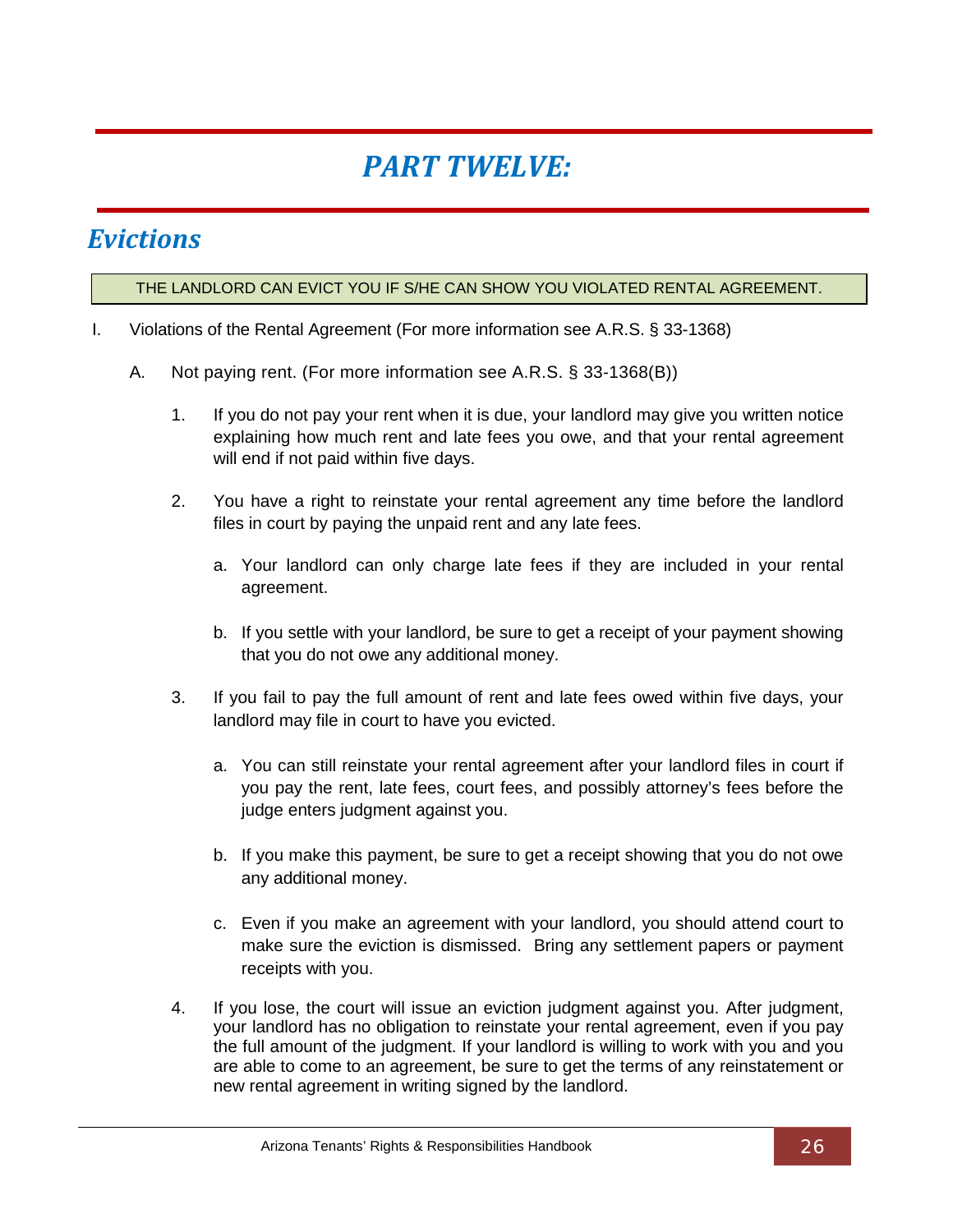- B. Breaking the rules (violating the rental agreement) or disturbing other tenants. (For more information, see A.R.S. § 33-1368(A).
	- 1. In most of situations, your landlord must serve you with a ten (10) day notice requiring you to follow the rules and correct your behavior.
	- 2. Generally, you can fix any problems in the notice. Once you have fixed the problems identified by your landlord in the notice, you may want to have written proof (for example, a picture or signed statement from your landlord) that you corrected the problem.
	- 3. If you do not fix the problem within ten (10) days, your landlord can terminate your rental agreement and file in court to have you evicted.
	- 4. If you break the same rule during your rental agreement, your landlord can give you a second ten day notice. You cannot fix the problem if you receive this second notice. Your landlord can then end your rental agreement and can file in court to have you evicted.
	- 5. Once the landlord has filed in court, you may still try to work out a settlement. However, unless you receive written documentation that the case has been dismissed, be sure to attend the court date and bring a copy of a signed settlement agreement when you appear.
	- 6. If your landlord files an eviction against you, you have a right to attend the eviction hearing and dispute the landlord's notice and complaint. Be sure to take any evidence and witnesses with you as you may only get one chance to present your defense.
- C. Health or Safety Violation (For more information, see A.R.S. § 33-1368(A))
	- 1. If you, a household member, or a guest breaks a rule or causes a condition that materially affects health and safety, your landlord can give you a notice informing you of problems that need to be fixed within five (5) days. This generally means that the rental unit is not being kept in a clean and safe condition by the tenant or the tenant is damaging the rental unit. See A.R.S. § 33-1341 for more information on how the tenant must maintain the rental unit.
	- 2. Generally, you can fix any problems in the notice. Once you have fixed the problems identified by your landlord in the notice, you may want to have written proof (for example, a picture or signed statement from your landlord) that you corrected the problem.
	- 3. If you do not fix the problem within five (5) days, your landlord can terminate your rental agreement and file in court to have you evicted.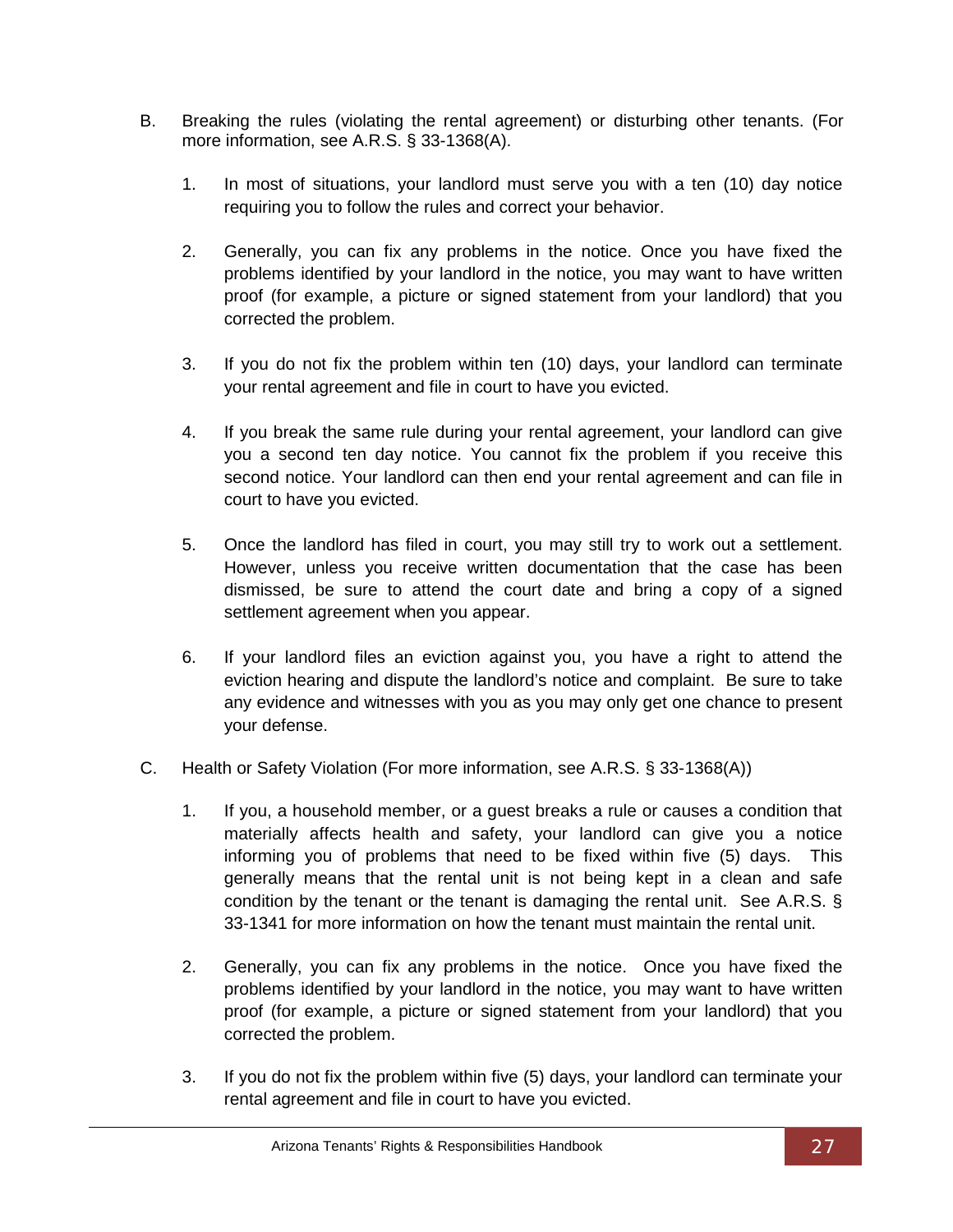- 4. If you break the same rule during your rental agreement, your landlord can give you a second five (5) day notice. You cannot fix the problem if you receive this second notice. Your landlord can then end your rental agreement and can file in court to have you evicted.
- 5. Once the landlord has filed in court, you may still try to work out a settlement. However, unless you receive written documentation that the case has been dismissed, be sure to attend the court date and bring a copy of a signed settlement agreement when you appear.
- 6. If your landlord files an eviction against you, you have a right to attend the eviction hearing and dispute the landlord's notice and complaint. Be sure to take any evidence and witnesses with you as you may only get one chance to present your defense.
- D. Material and Irreparable Violation (For more information, see A.R.S. § 33-1368(A))
	- 1. If you, a household member, or a guest commits a serious violation (see A.R.S. § 33-1368(A)) for a list of types of violations that apply) on the premises, your landlord may serve you with a notice to vacate in 24 hours.
	- 2. This notice may state that you cannot correct the rule violation. Your landlord can file an eviction complaint against you at the same time he gives you the notice.
	- 3. If your landlord files in court, the court will set a date for a hearing within the next three days. Even if you move out before that date, you should still go to court to avoid additional fees or judgments.
	- 4. If your landlord files an eviction against you, you have a right to attend the eviction hearing and dispute the landlord's notice and complaint.
- E. In Arizona, tenants are responsible for the conduct of their guests if the tenant could reasonably be expected to be aware that a guest would break a rule or law and did not attempt to prevent the guest's actions to the best of the tenant's ability. A.R.S. § 33- 1368(G).
- <span id="page-31-0"></span>II. Partial Payments (see A.R.S. § 33-1371)
	- A. A landlord does not have to accept a partial payment of rent.
	- B. If your landlord accepts rent in part or in full after he has given you a notice of nonpayment or a notice of any other kind of rental agreement breach, he cannot evict you unless you also sign an agreement which states the terms of the partial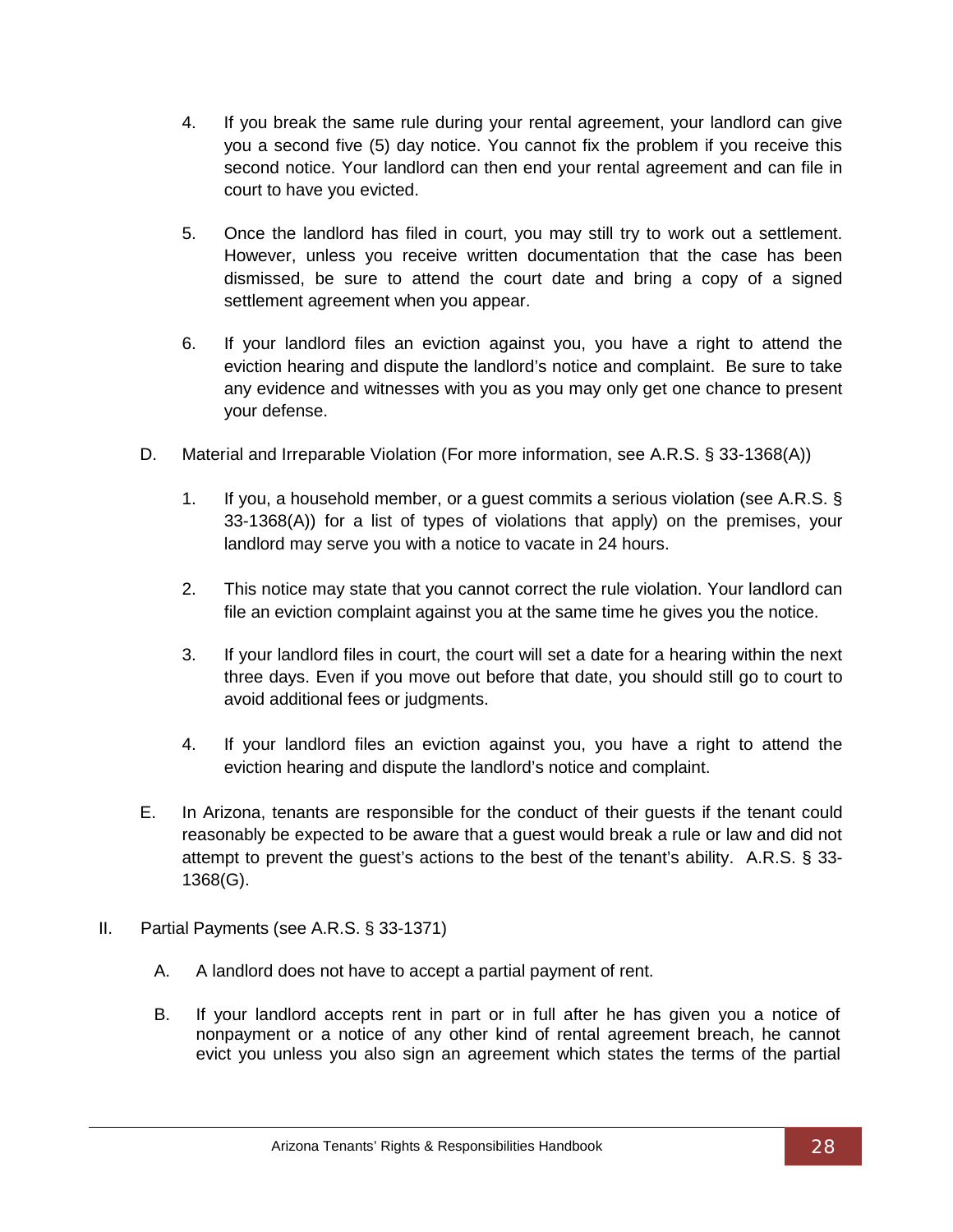payment and the date that the rest of the rent is due. If your landlord does not have you sign this agreement at the same time he accepts the rent, then he loses his right to evict you for that breach of the rental agreement.

- <span id="page-32-0"></span>III. Going to Court to Defend an Eviction (see A.R.S. § 33-1377)
	- A. If you do not move out or resolve the problem after receiving a termination notice, your landlord may file an eviction complaint in court to evict you.
	- B. After an Eviction Complaint is filed, the landlord or his attorney must appear in court to obtain a judgment.
	- C. If the landlord files an eviction complaint against you, you will receive court papers that tell you when you have to go to court. The court date will generally be between three and six days unless the eviction is based upon a material and irreparable breach of the rental agreement in which case the court date will be under three days.
	- D. Once your landlord has filed in court, you may still try to work out a settlement with your landlord. However, unless you receive written documentation that the case has been dismissed, be sure to attend the court date and bring a signed copy of any settlement agreements when you appear.
	- E. You may represent yourself in court, or you may have a lawyer represent you. You will have the right to tell your side of the story and present witnesses and evidence to the judge. You may present an answer, defenses and counterclaims allowed by law.
	- F. You may not be given more time to hire an attorney.
	- G. You can either file a written answer or give your answer orally in court. If you file a written answer, you will have to pay a filing fee or obtain a deferral or waiver.
- <span id="page-32-1"></span>IV. Counterclaims (see Rules of Procedure for Eviction Actions, Rule 8)
	- A. All counterclaims have to be based on some statute. See Part Six, B. for examples of statutory claims.
	- B. All counterclaims have to be filed in writing and served upon your landlord.
	- C. Your counterclaim must state specific facts about your landlord's violation of the rental agreement or statute so that your landlord can prepare a defense.
	- D. Your counterclaim must also state when and how any required notices were sent to your landlord and tell the court what was in the notices. Bring copies of these notices with you to court.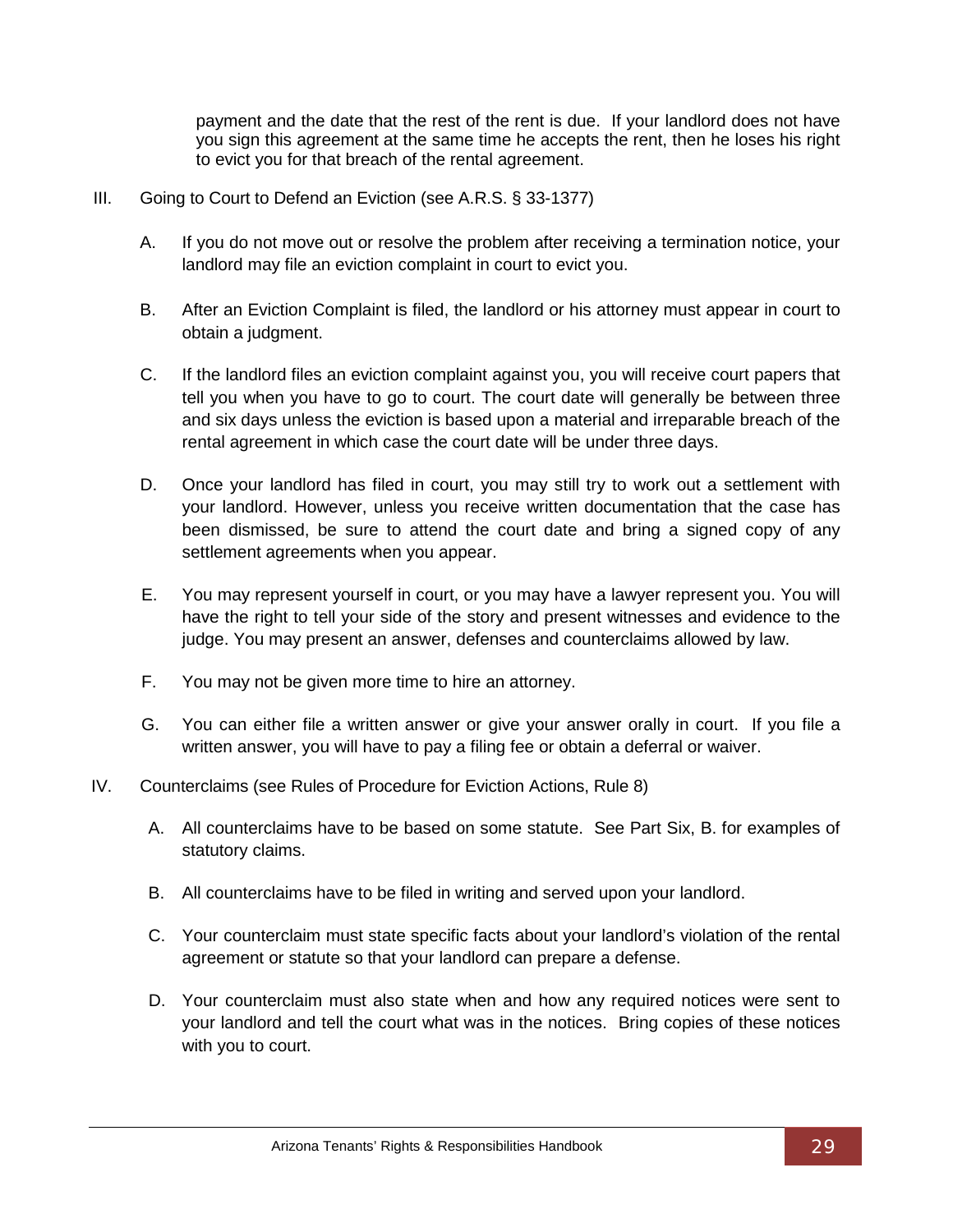E. If your landlord is trying to evict you for not paying rent, and you believe the landlord did not maintain the rental unit, then you may file a Counterclaim under to A.R.S. § 33- 1365.

Bring your unpaid rent with you as you may be required to deposit it with the court. You should also bring copies of all previous notices you have given to your landlord about requests for repairs. Failure to give proper notice to your landlord may invalidate your counterclaims.

- <span id="page-33-0"></span>V. Landlord Has a Right to the Rental Unit.
	- A. If you lose in court, the judge will give you five calendar days to move out. But, if you are evicted because of a material and irreparable breach, the judge will only give you twelve (12) to twenty-four (24) hours to move.
	- B. If you have not moved out at the end of the time the judge sets, the landlord may obtain a Writ of Restitution from the court. This is an order for the sheriff or constable to change the locks on the rental unit. Returning to the rental unit without the landlord's permission is trespassing.
	- C. If you leave personal property in the home after you have been locked out following a writ of restitution, your landlord must do the following:
		- 1. Store your personal property for twenty-one (21) days;
		- 2. Notify you of the location of your belongings; and
		- 3. Send you an itemized list of your property.
	- C. Reclaiming Property (see ARS § 33-1368(E))
		- 1. You may immediately obtain clothing, tools, or books of your trade or profession, along with any identification or financial documents, including all those related to your immigration status, public assistance, or medical care.
		- 2. To get the rest of your property, you have to pay the landlord only for the cost of removal and storage for the time the property is held by the landlord. You do not have to pay the judgment amount. You will have to contact the landlord in writing to arrange for a time to pick up your property and pay those fees and then pick up your property and pay the fees within five (5) days of the written offer.
		- 3. If the landlord holds your property for twenty-one (21) days, and you do not make a reasonable attempt to recover it, the landlord may sell or dispose of your property. The landlord may apply the proceeds from the sale to the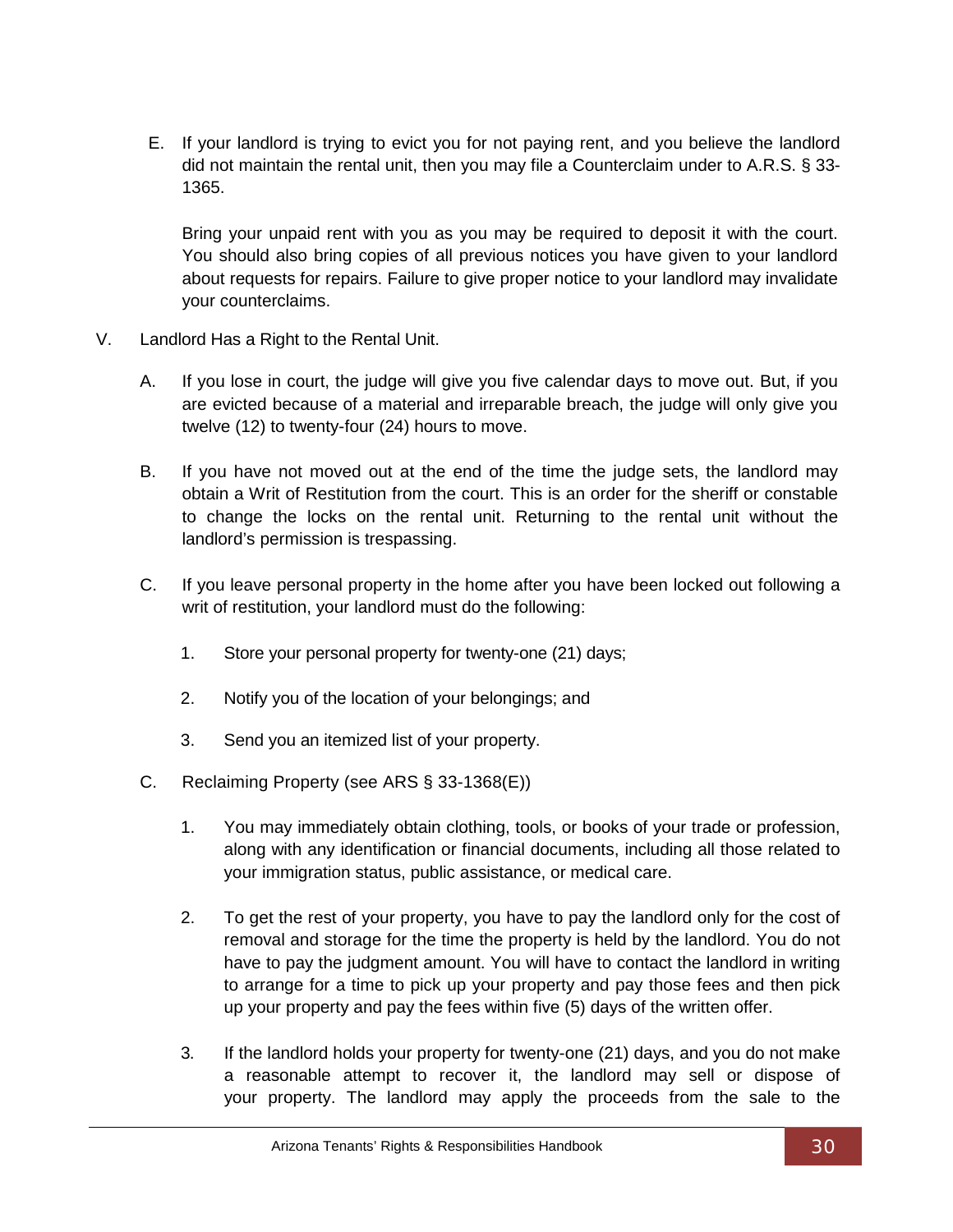outstanding rent and other allowable costs with the remainder being mailed to you at the last known address.

#### <span id="page-34-0"></span>VI. Appeal

- A. When You Did Not Come to Court
	- 1. If you did not come to court and a judgment was entered against you—it is called a Default Judgment.
	- 2. You cannot appeal a default judgment. Instead, you must first ask the judge to vacate the judgment by filing a Motion to Set Aside Judgment. If the judge vacates the judgment, the judgment is removed. If the judge does not vacate the judgment based on your motion, you can appeal that decision.
- B. When You Did Come to Court
	- 1. If you want to appeal, file a Notice of Appeal with the Justice Court within five (5) calendar days after a judgment is entered against you. If the fifth day is a weekend or holiday, file the Notice of Appeal on the next court day.
	- 2. At the same time you file the Notice of the Appeal, request a copy of the CD (record of court hearing) from the justice court. If there is a cost for the CD and you cannot afford the cost, you can file a request for waiver or deferral of the fee. The CD will be part of the evidence in the appeal but it also will help you prepare an appeal memorandum. Viewing or listening to the CD will require special software that can be downloaded for free. Refer to the instructions that come with the CD from the court on how to download and view the CD.
	- 3. You will have sixty (60) days after you filed your Notice of Appeal to file a memorandum based upon the CD you requested above explaining why the trial court's original decision was wrong.
	- 4. You must file an original and one copy of your memorandum with the justice court that heard the case.
	- 5. Your landlord will be given thirty (30) days to respond in writing.
	- 6. You must get permission from the Superior Court to file a reply memorandum.
	- 7. Additional Costs. Appeals that you file in Justice Court will be transferred to Superior Court for a decision. When your appeal is transferred, you must pay an additional filing fee to the Superior Court. This fee may be waived by filing a fee waiver form with the Superior Court.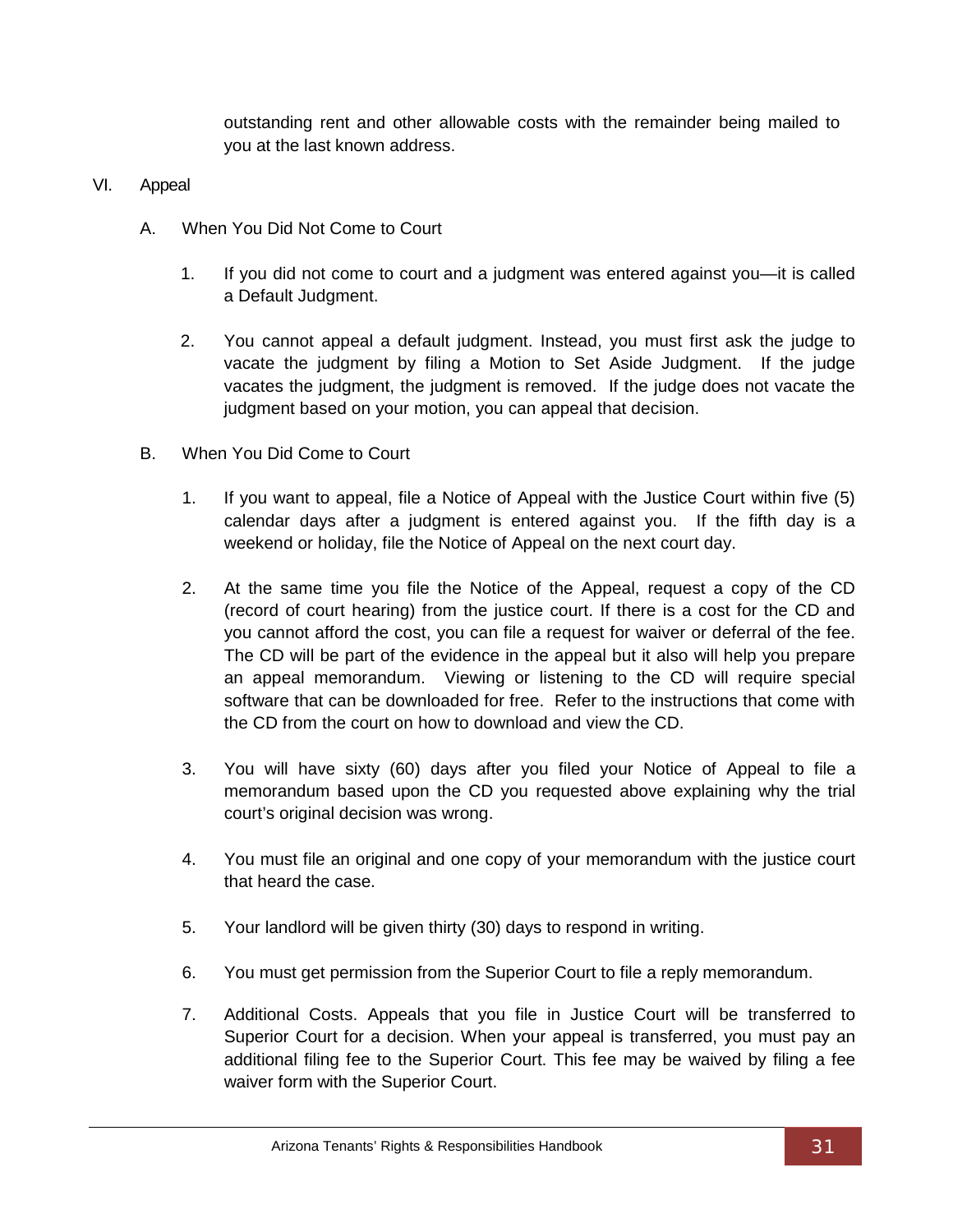- C. Posting Bonds: In order to appeal, you must pay a cost bond and filing fees or have them waived. Additionally, if you would like to remain in your rental unit during the appeal, you must pay a supersedeas bond. For more information, see A.R.S. § 12-1179.
	- 1. Cost Bond and Filing Fees
		- a. The court can give you a fee waiver form to fill out. This form allows you to show the court that you cannot afford the cost bond and filing fees and asks the court to waive the bond and fees.
		- b. The landlord has a chance to object to your affidavit. If this happens, a hearing may be held before the judge to determine whether the bond and fees will be waived or reduced.
		- c. If your cost bond and filing fees are not waived, you will have five (5) days to pay the bond and filing fees in order to go forward with your appeal.
	- 2. Supersedeas Bond.
		- a. If you want to stay in the rental unit during the appeal process, you must post a supersedeas bond before the writ of restitution is issued by the court. Generally, you must pay the supersedeas bond within five days after the judgment. However, if your judgement was for a material and irreparable breach, then you must pay the supersedeas bond before the landlord applies for the writ of restitution which could be the morning after the judgment. In order to make sure you can stay in your rental unit during the appeal, it is recommended that you pay the supersedeas bond the same day as the judgment.
		- b. Filing this bond will prohibit anyone from locking you out of the rental unit because of the judgment until the appeal is decided.
		- c. This bond cannot be waived. The amount of the bond is the total of the court costs and attorney's fees stated on the judgment plus the amount of rent due from the date of the judgment up to the date that your rent is next due.
		- d. If you stay in the rental unit during the appeal process, you will be required to continue to pay your rent, when due, to the court that issued the judgment against you. If you fail to pay rent on time, your landlord will be able to file with the court to get the rental unit back immediately.
		- e. If you do not want to stay in the rental unit or cannot afford the supersedeas bond, you may still appeal, but you will have to move from your rental unit.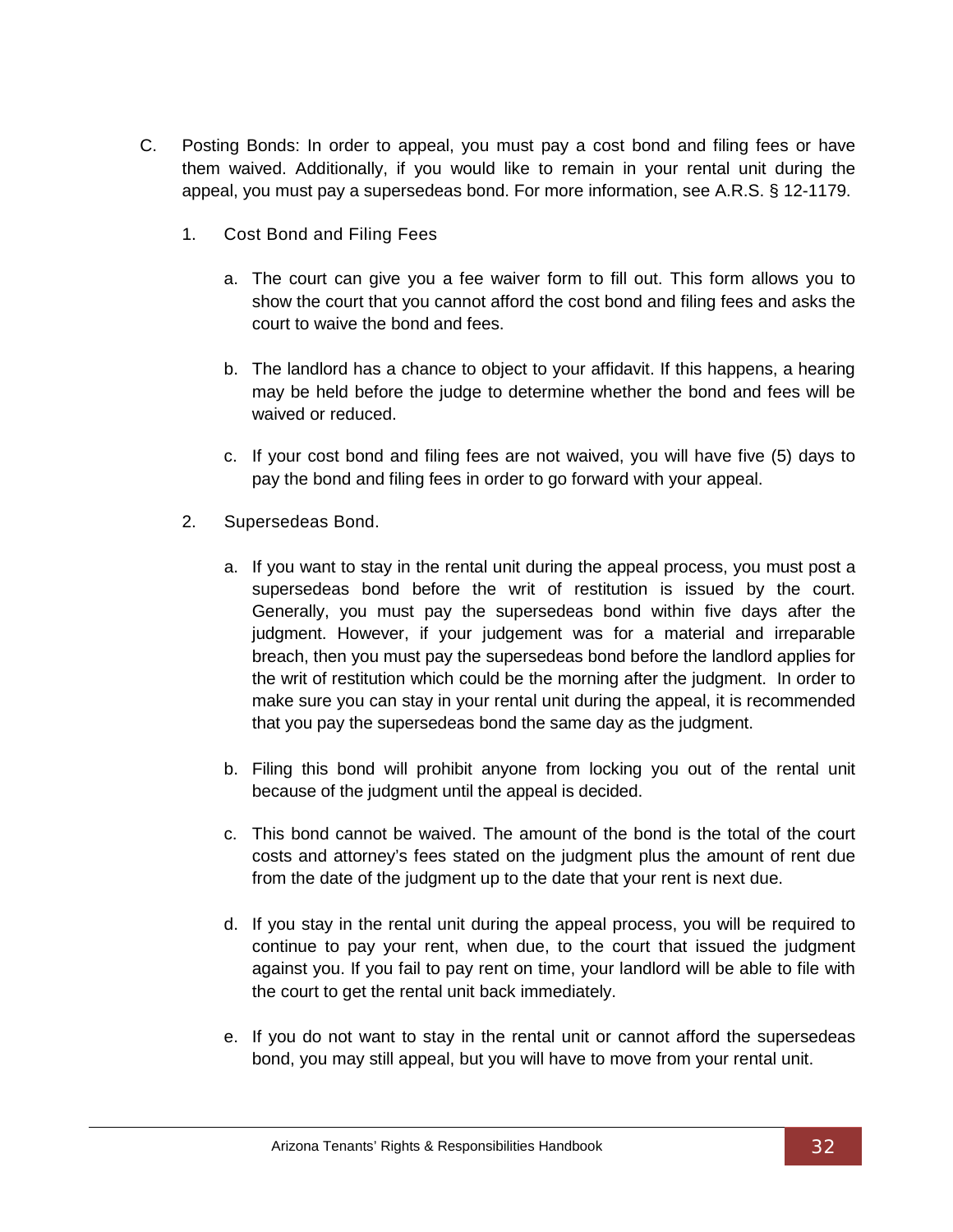f. If you live in subsidized housing, special rules apply concerning your supersedeas bonds. However, generally, tenants are only required to post bonds concerning their portion of the rent and not the portion paid by a third party.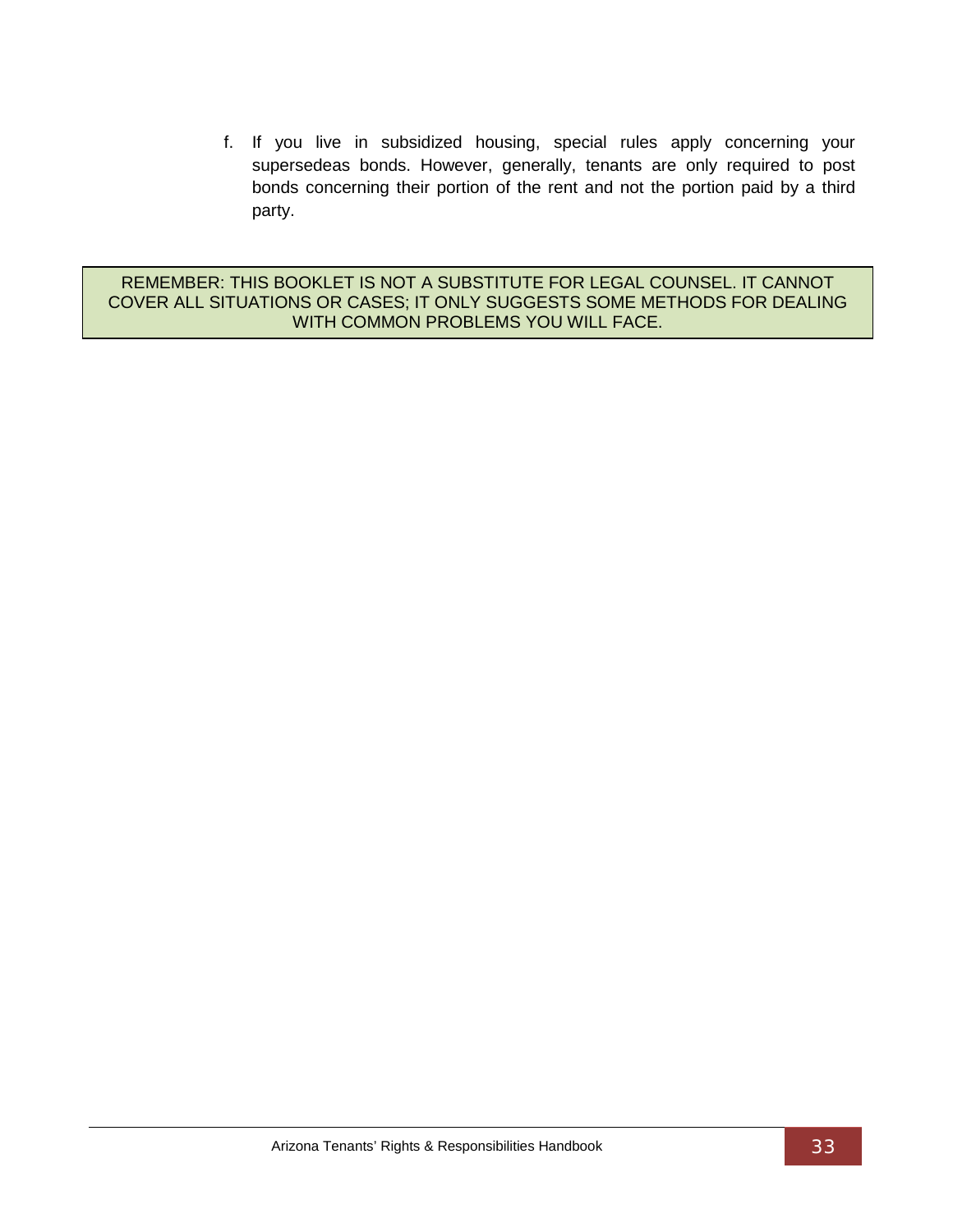## *PART THIRTEEN:*

### <span id="page-37-1"></span><span id="page-37-0"></span>*Bed Bugs*

#### **(For More Information, see A.R.S. § 33-1319)**

Bed bugs are an increasingly frequent problem for tenants in Arizona. In response, the legislature added specific provisions to the Arizona Residential Landlord and Tenant Act.

- A. Landlord obligations:
	- 1. Your landlord must provide you with informational material about bed bugs.
	- 2. A landlord may not lease you a rental unit if that unit is infested with bed bugs.
- B. Tenant obligations:
	- 1. You may not knowingly bring bed bugs, or any item infested with bed bugs into your home.
	- 2. You must provide written notice to the landlord if bed bugs are discovered.
- C. Tenant remedies:

After providing written notice to the landlord, you may follow the procedures set out in A.R.S. § 33-1361 described in this handbook at Part 5, "Landlord Failure to Maintain Unit."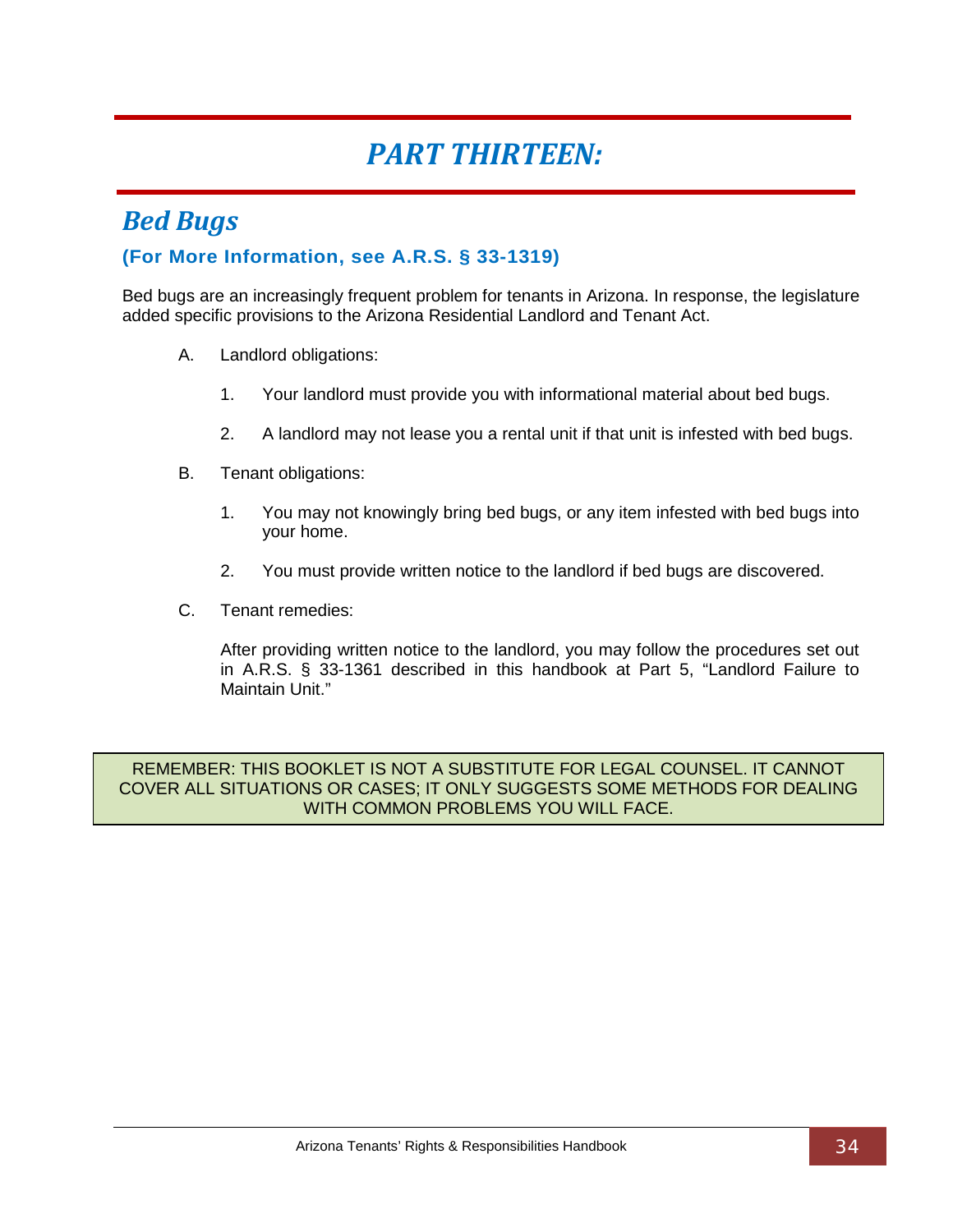## *GLOSSARY:*

- <span id="page-38-0"></span>• **Affidavit**: A document signed by a person who swears under oath that the information in the document is true. An affidavit must also be notarized by a notary public to show that the person signing the document has given proof of his identity.
- **Appeal**: A process in which a higher court reviews a lower court's decision for possible error. An appeal from the justice court is reviewed by the Superior Court.
- **Claim**: A request made to a court to enforce a person's rights. For example, a landlord may make a claim asking the court to enforce his right to unpaid rent. See also Counterclaim.
- **Complaint**: The document filed in court which begins a lawsuit. The complaint will state the claim or claims and will ask the court for relief.
- **Cost Bond**: Money paid into the court to ensure the payment of court costs. For example, if you appeal a court's decision against you, you will need to post a **cost bond** to cover the costs of the court hearing the Appeal. The bond money may be returned to you if the court rules in your favor.
- **Counterclaim**: A claim made by a defendant. For instance, if a landlord sues for nonpayment of rent, the tenant may have a counterclaim for failure to make repairs.
- **Damages**: Money claimed by, or ordered to be paid to, a person to compensate for losses. Damages can include actual costs paid out by the injured person as well as compensation for lost wages or pain and suffering.
- **Eviction**: The process of legally revoking a tenant's rights to occupy a home. Evictions can also be called **Forcible Entry and Detainer** or **Special Detainer**  actions. Tenants can be evicted for non-payment of rent, for violations of the lease, or for violations that threaten health and safety.
- **Fee waiver**: Permission from a court to waive a required filing fee. For example, you may request a fee waiver from Superior Court to waive filing fees for hearing an Appeal.
- **Injunction**: A court order which either commands or prohibits an action. A court may issue an injunction for a landlord to make a repair, or for a landlord not to do something which threatens your use and enjoyment of the property.
- **Lease (or Rental Agreement)**: An agreement to rent for a specific period of time. A lease can be written or oral. Both you and the landlord commit to the terms in the lease, including the amount of rent and other rules.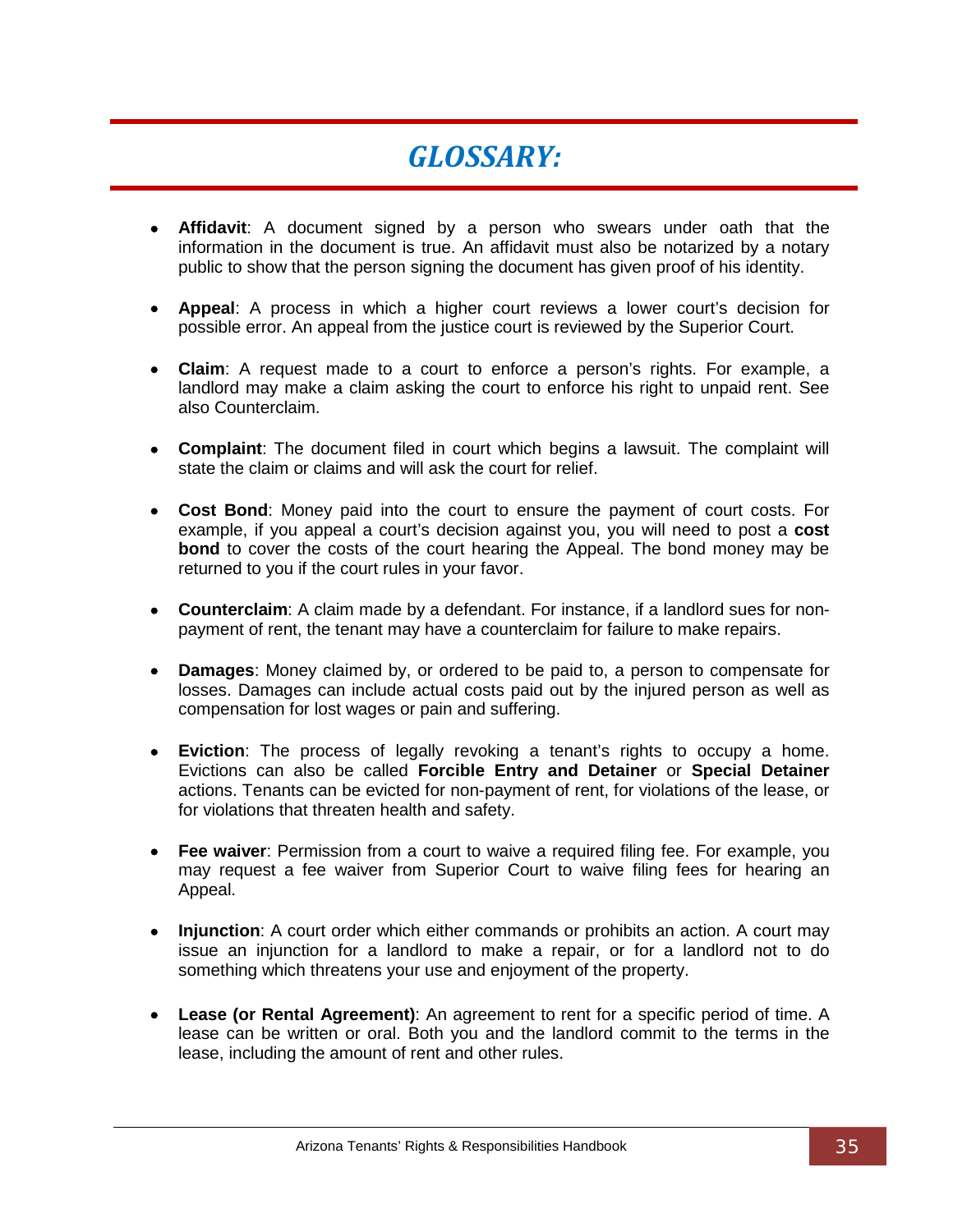- **Material and Irreparable Breach**: A significant rule violation, usually threatening health and safety, which allows a landlord to require a tenant's removal within twentyfour (24) hours.
- **Notice of Appeal:** A document filed with a court stating an intention to appeal that court's judgment. The Appeal process starts when you file the notice with the court and have copies delivered to the other parties. If you wish to appeal an eviction, you must file this notice within five (5) calendar days of the judgment.
- **Rental Agreement (or Lease)**: An agreement to rent for a specific period of time. A lease can be written or oral. Both you and the landlord commit to the terms in the rental agreement, including the amount of rent and other rules.
- **Supersedeas Bond**: Money paid into the court to cover a judgment against you while you appeal that judgment. For instance, if the court issues a judgment which requires you to pay your landlord, and you appeal that judgment, you will need to turn that money over to the court to be available in the event that your appeal fails. If you appeal an eviction, you will need to pay your disputed rent into the court in order to hold off an eviction during the appeal.
- **Waiver of lien**: A contractor's agreement to waive the right to secure payment from the landlord for a repair. You would have a contractor sign a **waiver of lien** if you are using self-help and you pay the contractor, yourself, to make a necessary repair. The **waiver of lien** and your itemized receipt are the proof to your landlord of the costs you covered.
- **Writ of Restitution:** A court's written order enforcing an eviction action. A writ of restitution gives the Sheriff or Constable authority to forcibly remove you and your belongings from the landlord's property.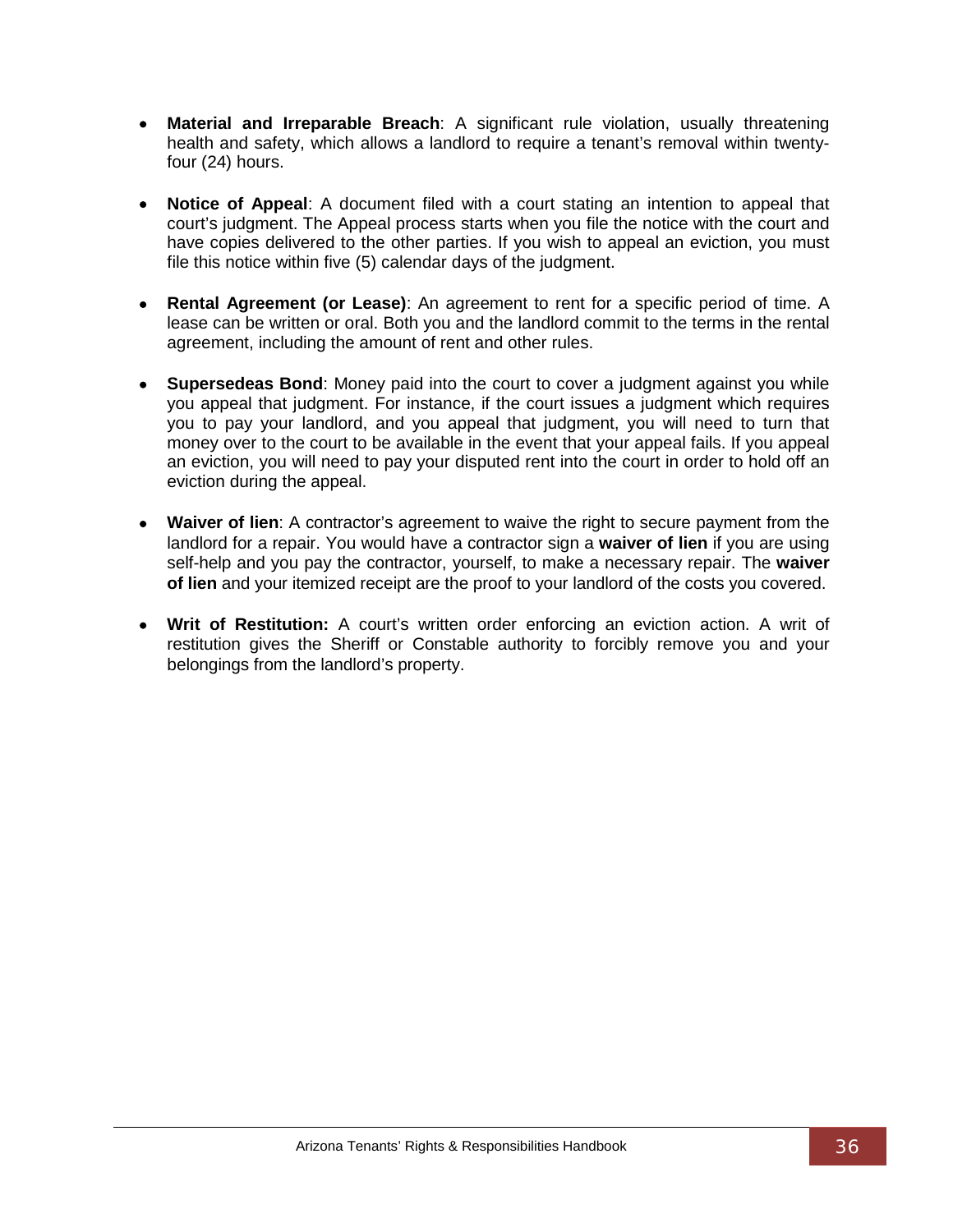# *WHERE TO GET HELP:*

#### <span id="page-40-0"></span>*For Books and Self-Help Guides:*

**Maricopa County Superior Court Law Library**, East Court Building, 101 W. Jefferson St., Phoenix, AZ. 85003 (602) 506-3461 <http://www.superiorcourt.maricopa.gov/SuperiorCourt/CivilDepartment/>

*For Complaint Filing and Court Locations:*

**Maricopa County Superior Court,** Central Court Building (CCB), 201 W. Jefferson St., Phoenix, AZ. 85003-2205, Civil Court Administration (602) 506-1497

**Maricopa County Superior Court,** Northeast Regional Center (NE), 18380 N. 40th Street, Phoenix, AZ. 85032 (602) 372-5375

**Maricopa County Superior Court,** Southeast Court (SE), 222 E. Javelina Ave., Mesa, AZ. 85210- 6234 (602) 506-5375

The court websites will also give you access to forms, filing instructions, and the locations of the Justice Courts.

See http://justicecourts.maricopa.gov/CaseTypes/civilsuits.aspx#

*For Discrimination in Rental Practices:*

Your local **City Attorney's Office**, see the blue pages of your phonebook.

**Arizona Attorney General's Office**, Civil Rights Division, 1275 W. Washington St., Phoenix, AZ, 85007 (602) 542-5263; Online at [www.azag.gov/civil-rights.](http://www.azag.gov/civil-rights)

**U.S. Department of Housing and Urban Development**, Online at [www.hud.gov.](http://www.hud.gov/) Phoenix Field Office, One N. Central Ave., Suite 600, Phoenix, AZ 85004, (602-379-7100

*For Extreme or Ongoing Code Violations:*

Your local **City Housing/Building Inspector**, see the blue pages of your phonebook.

**Phoenix Housing Department**, 251 W. Washington St., Phoenix, AZ 85003 (602) 262-6794.

#### *For Forms:*

**AZLawHelp.org**, Housing: Forms and Letters:

Landlord and Tenant Rights and Responsibilities <http://www.azlawhelp.org/viewresults.cfm?mc=3&sc=24>

#### *For Legal Assistance:*

**Arizona State University College of Law**, Clinical Program – Civil Justice Clinic, Tempe, AZ,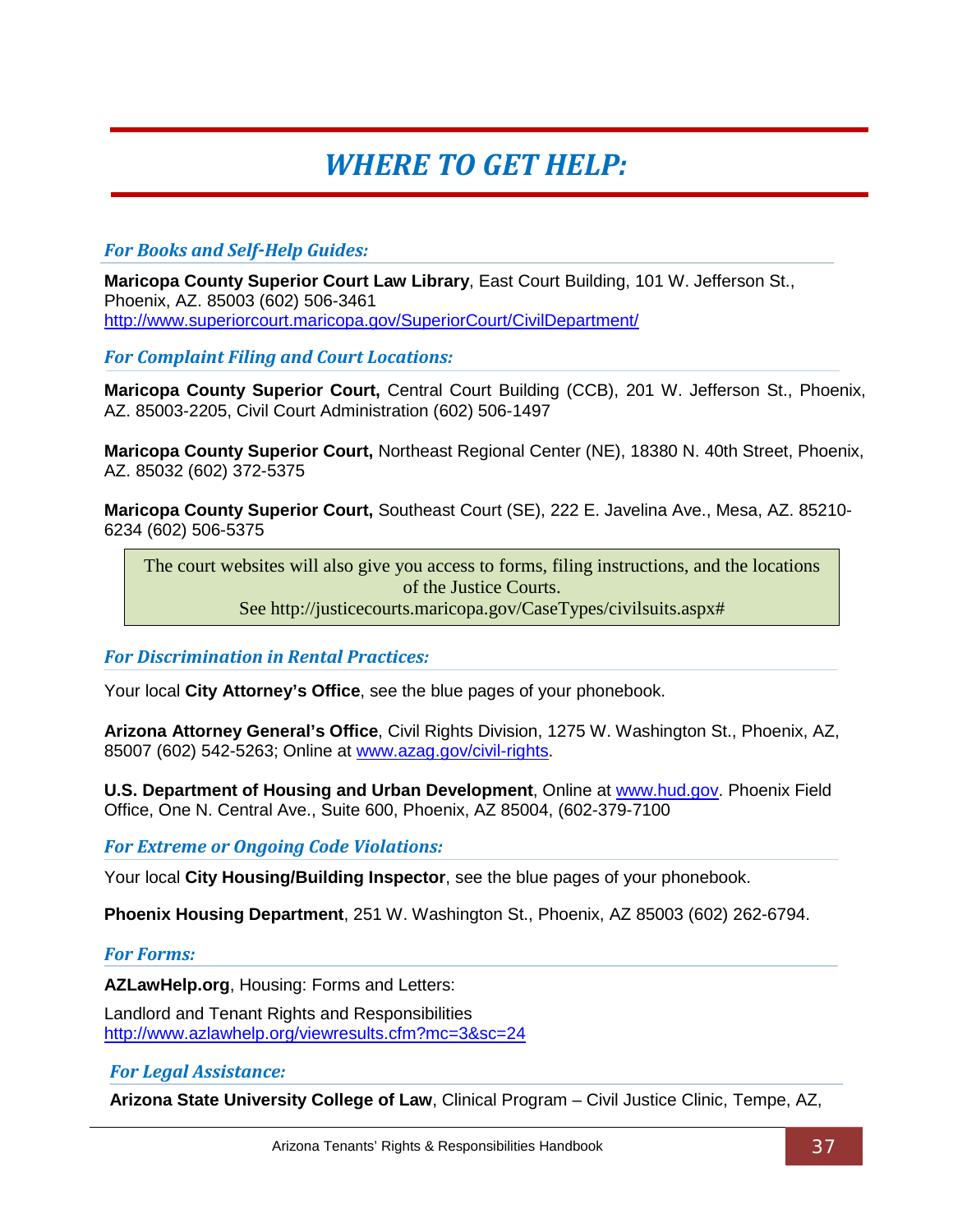85287; (480) 965-6968

**Community Legal Services** Maricopa County Central Office, P.O. Box 21538, 305 S. 2nd Ave., Phoenix, AZ, 85036; (602) 258-3434

Maricopa County East Valley Office, 1220 S. Alma School Rd., Suite 206, Mesa, 85201; (480) 833-1442

Mohave County—Kingman Office, 2701 E. Andy Devine, Suite 400, Kingman, AZ 86401; (928) 753-1177

Yavapai County—Prescott Office, 148 N. Summit Ave., Prescott, AZ 86301; (928) 445-9240

Yuma County—Yuma Office, 204 South 1<sup>st</sup> Avenue, Yuma, AZ 85364; (928) 782-7511

Farmworker Program, P.O. Box 21538, 305 S. 2nd Ave., Phoenix, AZ 85036; (602) 258-3434

Volunteer Lawyers Program, P.O. Box 21538, 305 S. 2nd Ave., Phoenix, AZ 85036; (602) 258 3434

**Landlord/Tenant Counseling**, 200 W. Washington St., 4th Floor, Phoenix, AZ, 85003; (602) 262-7210,<https://www.phoenix.gov/nsd/programs/landlord-tenant-counseling>

#### *For Copies of the Landlord Tenant Act*

**Landlord and Tenant Act**, *Arizona Revised Statutes* (A.R.S.), Arizona Residential Landlord and Tenant Act, Volume 11, beginning with § 33-1301.

Available in the reference sections of most public libraries or law libraries in the state.

Available online at: [http://www.azleg.state.az.us/ArizonaRevisedStatutes.asp?Title=33,](http://www.azleg.state.az.us/ArizonaRevisedStatutes.asp?Title=33) or <https://housing.az.gov/general-public/arizona-residential-landlord-and-tenant-act>

> Community Legal Services, Inc., does not discriminate on the basis of race, religion, sex, age, disability or national origin in its relations with service applicants or employees. This brochure can be made available in alternate formats. Call 602‐258‐3434.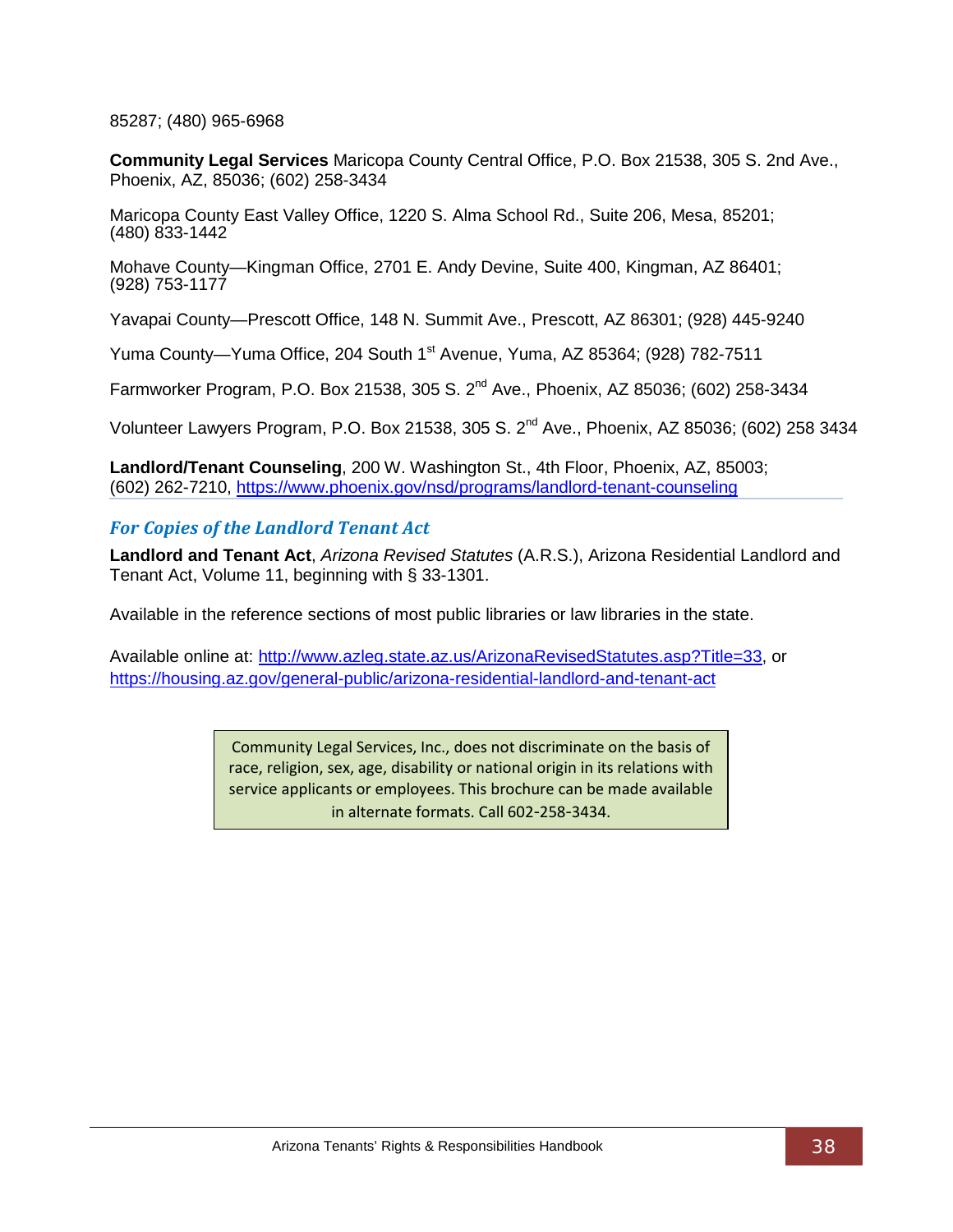## **(FORM A)**

### **Checklist for Walk-Through Inspection**

| Tenant Name:             | $-1 -$ |  |
|--------------------------|--------|--|
| <b>Dwelling Address:</b> |        |  |

*Note the condition of each area and document any needed repairs. You may want to take photographs of the conditions. Be sure to keep any photographs and this signed form for your records.*

| <b>ROOM</b>        | <b>Comments -- Move-In Date:</b> | <b>Comments -- Move-Out Date:</b> |
|--------------------|----------------------------------|-----------------------------------|
| <b>KITCHEN</b>     |                                  |                                   |
| Stove/oven         |                                  |                                   |
| Refrigerator       |                                  |                                   |
| Sink               |                                  |                                   |
| Cabinets           |                                  |                                   |
| Light fixtures     |                                  |                                   |
| Floor              |                                  |                                   |
| Walls/ceiling      |                                  |                                   |
| <b>LIVING ROOM</b> |                                  |                                   |
| Carpeting          |                                  |                                   |
| Walls/ceiling      |                                  |                                   |
| Curtains or blinds |                                  |                                   |
| Windows/screens    |                                  |                                   |
| <b>BEDROOM1</b>    |                                  |                                   |
| Carpeting          |                                  |                                   |
| Walls/ceiling      |                                  |                                   |
| Curtains or blinds |                                  |                                   |
| Windows/screens    |                                  |                                   |
| Light fixtures     |                                  |                                   |
| Closet             |                                  |                                   |
| <b>BEDROOM2</b>    |                                  |                                   |
| Carpeting          |                                  |                                   |
| Walls/ceiling      |                                  |                                   |
| Curtains or blinds |                                  |                                   |
| Windows/screens    |                                  |                                   |
| Light fixtures     |                                  |                                   |
| Closet             |                                  |                                   |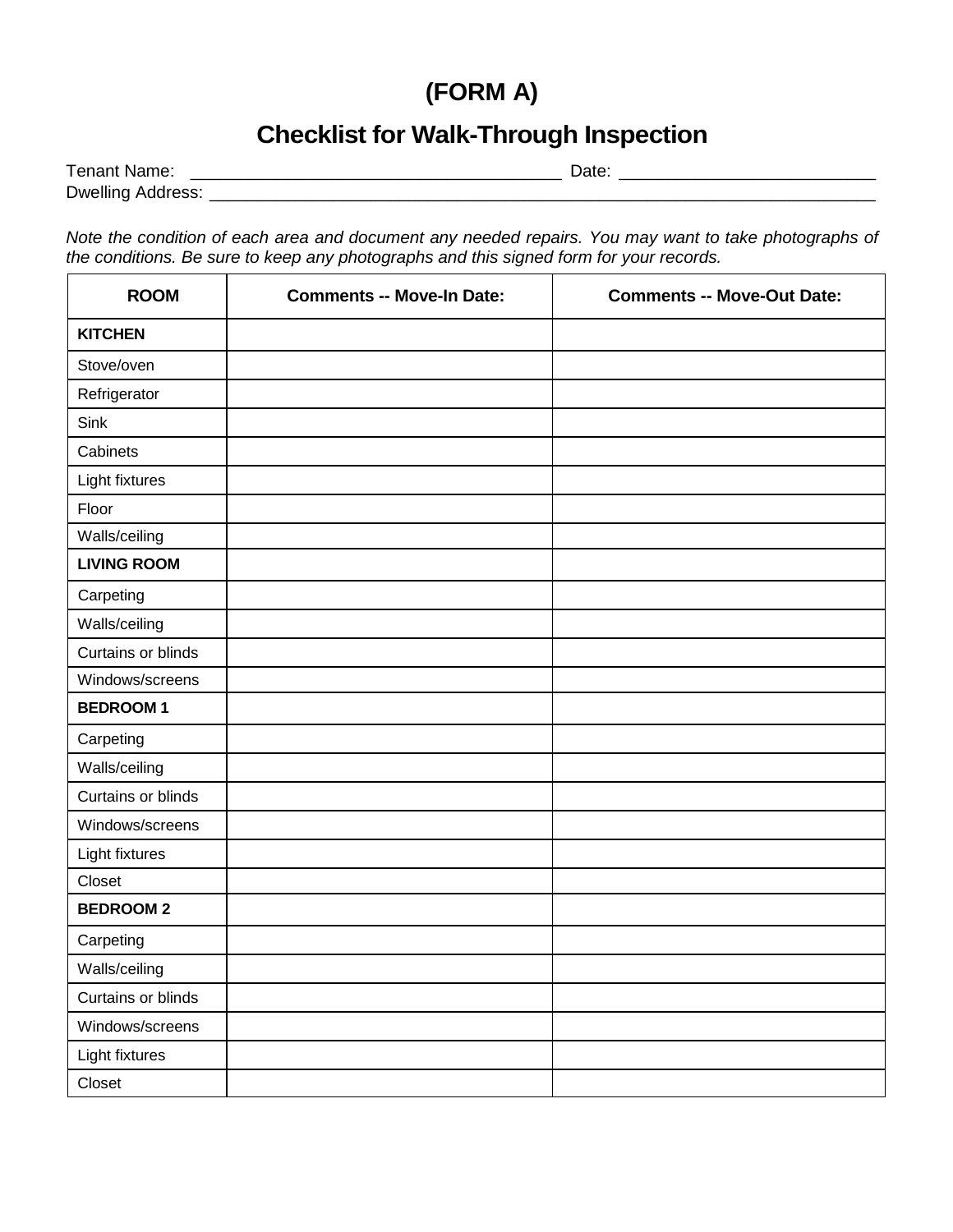| <b>ROOM</b>                                | <b>Comments -- Move-In Date:</b>                                                                                                                                                                                               | <b>Comments -- Move-Out Date:</b> |  |
|--------------------------------------------|--------------------------------------------------------------------------------------------------------------------------------------------------------------------------------------------------------------------------------|-----------------------------------|--|
| <b>BATHROOM1</b>                           |                                                                                                                                                                                                                                |                                   |  |
| Tub/shower                                 |                                                                                                                                                                                                                                |                                   |  |
| Floor                                      |                                                                                                                                                                                                                                |                                   |  |
| Sink                                       |                                                                                                                                                                                                                                |                                   |  |
| Medicine cabinet                           |                                                                                                                                                                                                                                |                                   |  |
| Toilet                                     |                                                                                                                                                                                                                                |                                   |  |
| Walls/ceiling                              |                                                                                                                                                                                                                                |                                   |  |
| <b>BATHROOM 2</b>                          |                                                                                                                                                                                                                                |                                   |  |
| Tub/shower                                 |                                                                                                                                                                                                                                |                                   |  |
| Floor                                      |                                                                                                                                                                                                                                |                                   |  |
| Sink                                       |                                                                                                                                                                                                                                |                                   |  |
| Medicine cabinet                           |                                                                                                                                                                                                                                |                                   |  |
| Toilet                                     |                                                                                                                                                                                                                                |                                   |  |
| Walls/ceiling                              |                                                                                                                                                                                                                                |                                   |  |
| <b>OTHER</b>                               |                                                                                                                                                                                                                                |                                   |  |
| <b>Electrical outlets</b>                  |                                                                                                                                                                                                                                |                                   |  |
| Plumbing                                   |                                                                                                                                                                                                                                |                                   |  |
| Vents                                      |                                                                                                                                                                                                                                |                                   |  |
| Thermostat                                 |                                                                                                                                                                                                                                |                                   |  |
| Smoke alarm                                |                                                                                                                                                                                                                                |                                   |  |
| Water heater                               |                                                                                                                                                                                                                                |                                   |  |
| Cooler or A/C                              |                                                                                                                                                                                                                                |                                   |  |
|                                            | Doors and locks and the state of the state of the state of the state of the state of the state of the state of the state of the state of the state of the state of the state of the state of the state of the state of the sta |                                   |  |
|                                            |                                                                                                                                                                                                                                |                                   |  |
| <b>Move-in Inspection</b>                  |                                                                                                                                                                                                                                |                                   |  |
| <b>Landlord Signature</b><br>Date ________ |                                                                                                                                                                                                                                |                                   |  |

|                            | Date |  |
|----------------------------|------|--|
| <b>Move-out Inspection</b> |      |  |
|                            | Date |  |
|                            | Date |  |
|                            |      |  |

(*Attach additional sheets if necessary)*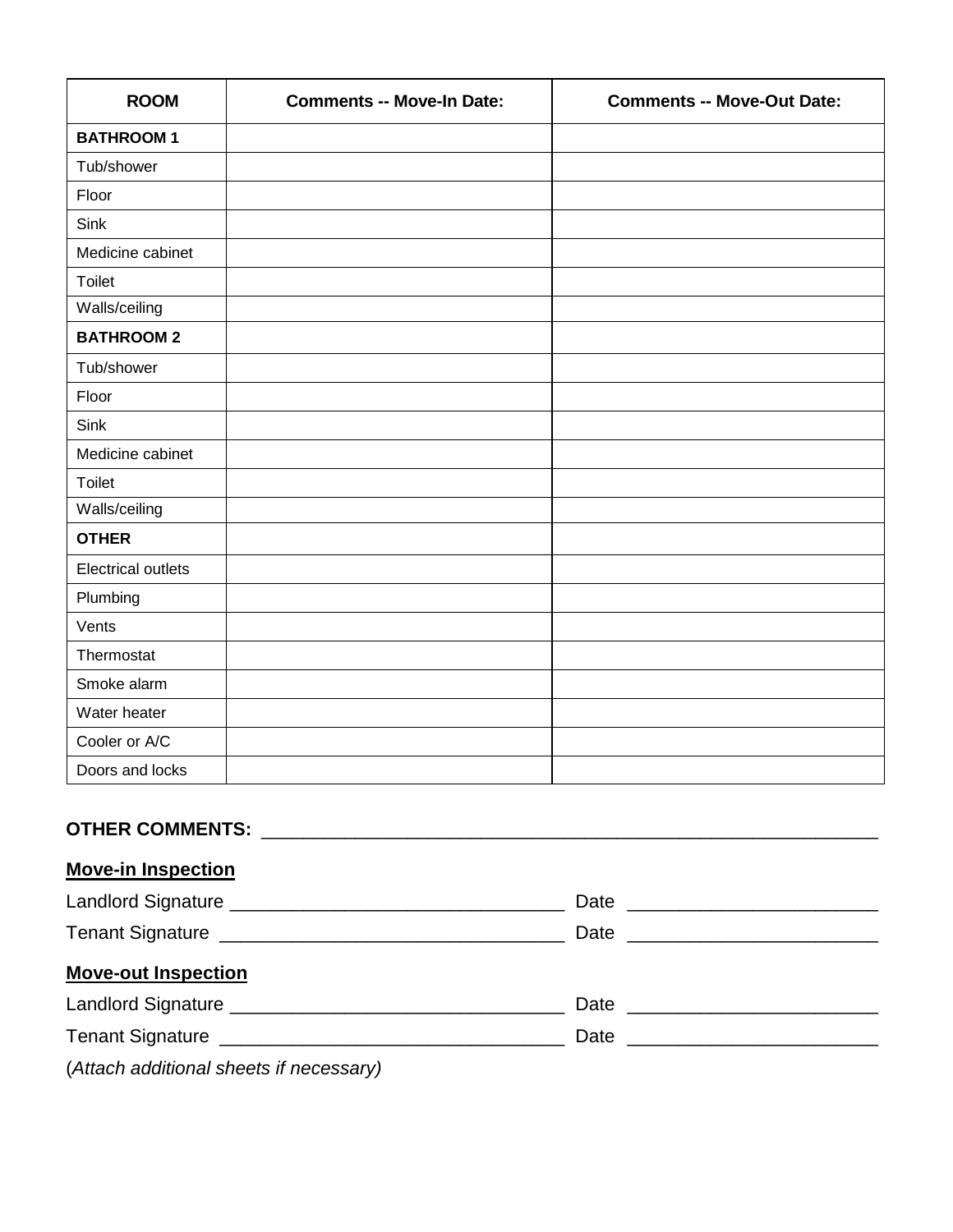### **(FORM B)**

## **10-day Request for Repairs**

Dear Landlord:

Arizona law at A.R.S. § 33-1324 requires you to maintain my rental unit in a fit and habitable condition and in reasonable repair. I am writing to inform you of the need for repairs as follows:

The above conditions are a material non-compliance with the rental agreement and/or law. Please take action on these matters within ten (10) days as required by law under A.R.S. § 33-1361(A), or I will pursue (without further notice) the following options:

(Please check any that apply)

I will terminate my rental agreement as of \_\_\_\_\_\_\_\_\_\_\_\_\_\_\_\_ (date must be at least eleven (11) days from landlord's receipt of notice);

 $\Box$  I will sue for damages due to your failure to make repairs;

 $\Box$  I will sue for injunctive relief to obtain repairs.

| Sincerely, Sincerely, Signature] |  |  |
|----------------------------------|--|--|
|                                  |  |  |
|                                  |  |  |
|                                  |  |  |
|                                  |  |  |
|                                  |  |  |
|                                  |  |  |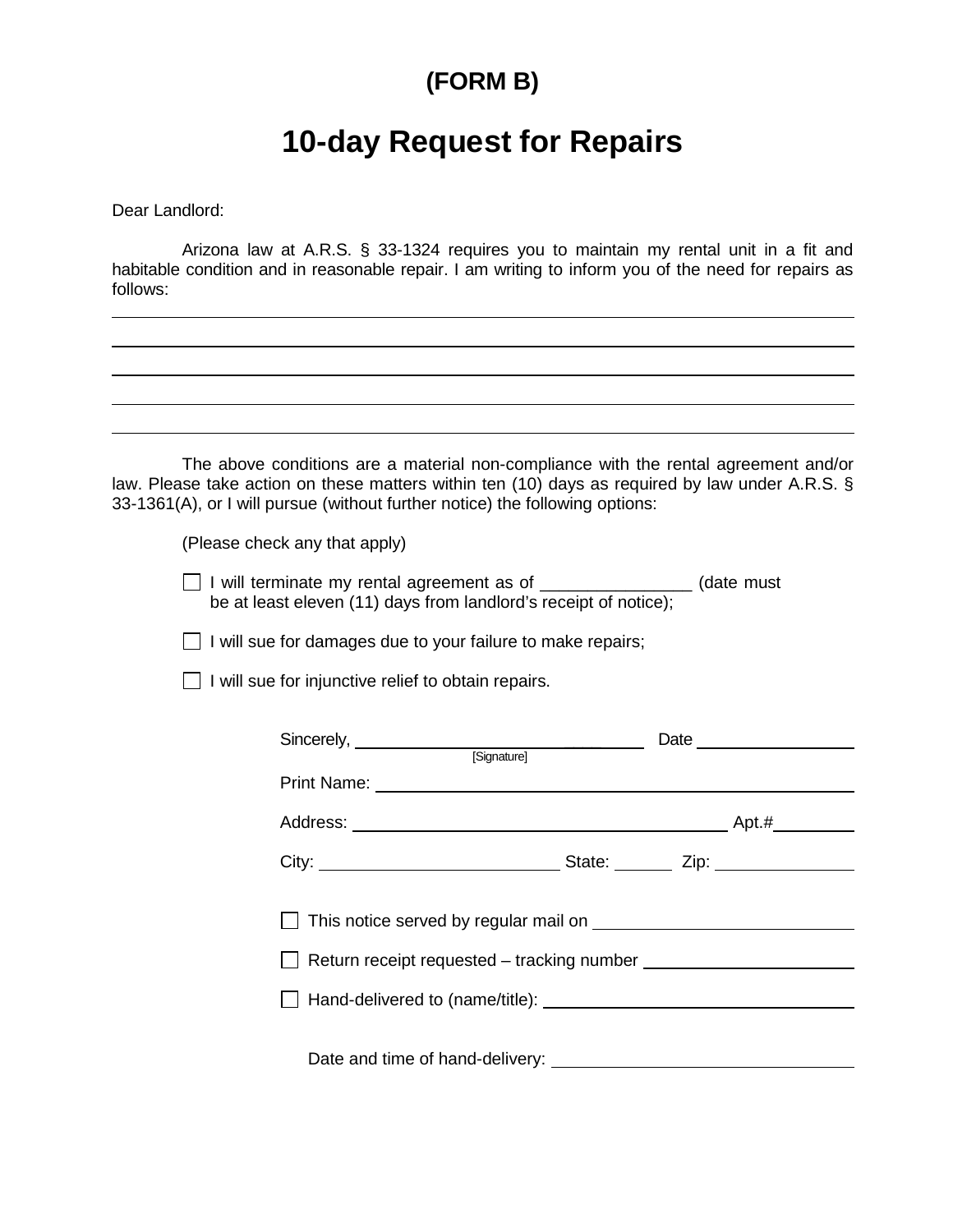### **(FORM C)**

## **5-day Request for Repairs (Health and Safety Issues)**

Dear Landlord:

My rental unit has certain conditions that materially affect the health and safety. Since Arizona law A.R.S. § 33-1324 requires you to maintain my rental unit in a fit and habitable condition, I am writing to inform you of the following problems to be repaired:

| The above conditions are a material non-compliance with the rental agreement and/or<br>law which materially affect health and safety. Please take action on these matters within five (5)<br>days as required by law under A.R.S. § 33-1361(A), or I will pursue (without further notice) the<br>following options: |
|---------------------------------------------------------------------------------------------------------------------------------------------------------------------------------------------------------------------------------------------------------------------------------------------------------------------|
| (Please check any that apply)                                                                                                                                                                                                                                                                                       |
| □ I will terminate my rental agreement as of _________________ (date must<br>be at least six (6) days from landlord's receipt of notice);                                                                                                                                                                           |
| $\Box$ I will sue for damages due to your failure to make repairs;                                                                                                                                                                                                                                                  |
| $\Box$ I will sue for injunctive relief to obtain repairs.                                                                                                                                                                                                                                                          |
|                                                                                                                                                                                                                                                                                                                     |
| Sincerely, Sincerely, Signature Signature Contract Date Contract Date Contract of Signature Contract Date Contract Date Contract On the Contract On the Contract On the Contract On the Contract On the Contract On the Contra                                                                                      |
| Print Name: <u>Discovery and the second contract of the second contract of the second contract of the second contract of the second contract of the second contract of the second contract of the second contract of the second </u>                                                                                |
|                                                                                                                                                                                                                                                                                                                     |
|                                                                                                                                                                                                                                                                                                                     |
|                                                                                                                                                                                                                                                                                                                     |
|                                                                                                                                                                                                                                                                                                                     |
|                                                                                                                                                                                                                                                                                                                     |
|                                                                                                                                                                                                                                                                                                                     |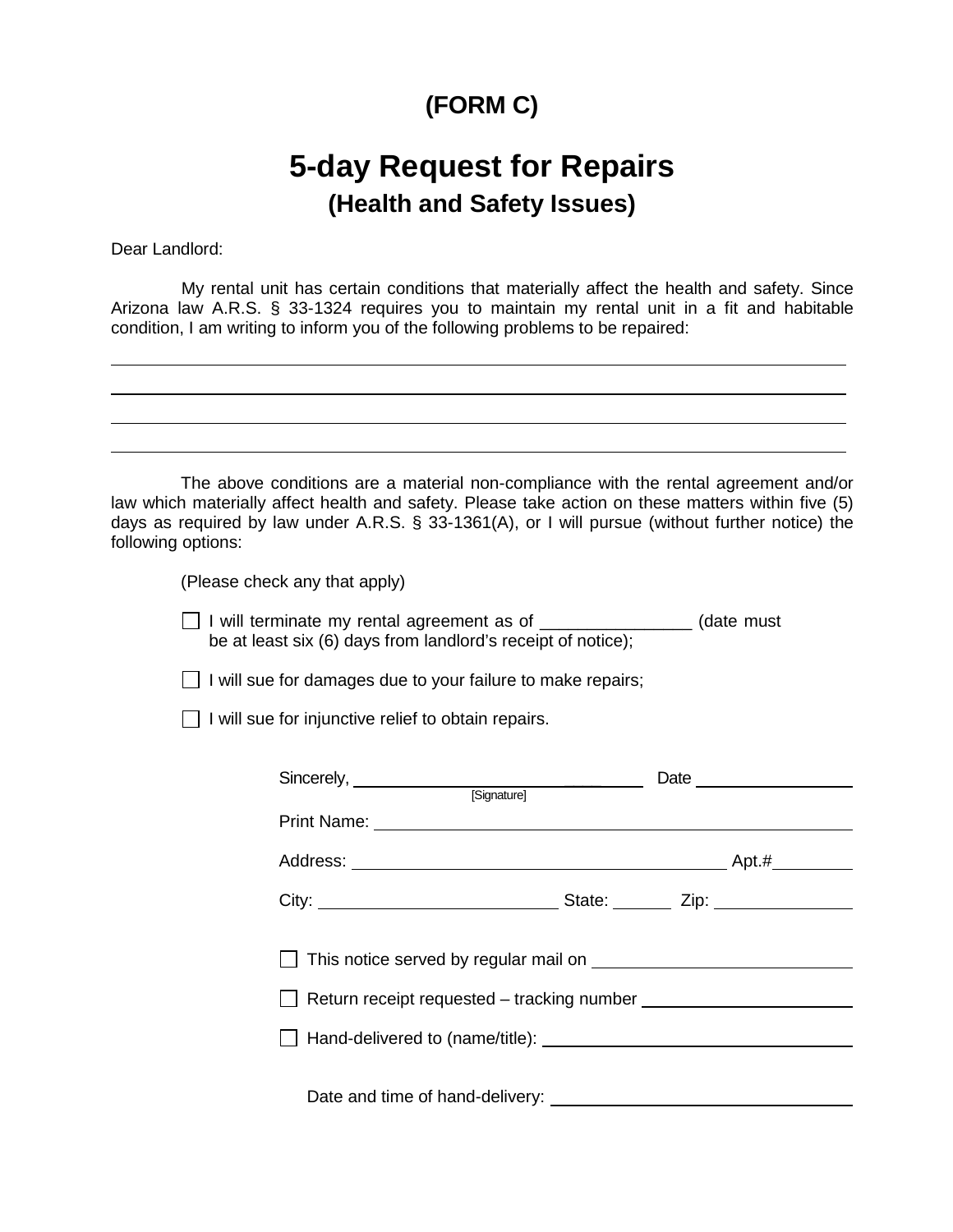### **(FORM D-1)**

## **Request for Repairs with Self-Help Option**

Dear Landlord:

Since Arizona law A.R.S. § 33-1324 requires you to maintain my dwelling in a fit and habitable condition and in reasonable repair, I am writing to inform you of the need for repairs as follows:

The above conditions are a material non-compliance with the rental agreement. Please take action on these matters within ten (10) days, or fewer in the case of an emergency, as required by law under, or I will, without further notice, do one or more of the following:

 $\Box$  Sue for damages for your failure to timely make repairs.

 $\Box$  Have the repairs made by a licensed contractor. At that time, I will provide to you an itemized statement and a waiver of lien, and I will deduct the actual and reasonable cost of repairs (up to \$300.00 or half of my monthly rent) from my next rental payment. A.R.S. § 33-1363(A).

| Sincerely, <u>successively</u> and some strategies are produced as a set of strategies of strategies and strategies are produced as a set of strategies of strategies and strategies are produced as a set of strategies and strate | Date <u>experience</u> |  |
|-------------------------------------------------------------------------------------------------------------------------------------------------------------------------------------------------------------------------------------|------------------------|--|
|                                                                                                                                                                                                                                     |                        |  |
|                                                                                                                                                                                                                                     |                        |  |
|                                                                                                                                                                                                                                     |                        |  |
|                                                                                                                                                                                                                                     |                        |  |
|                                                                                                                                                                                                                                     |                        |  |
|                                                                                                                                                                                                                                     |                        |  |
|                                                                                                                                                                                                                                     |                        |  |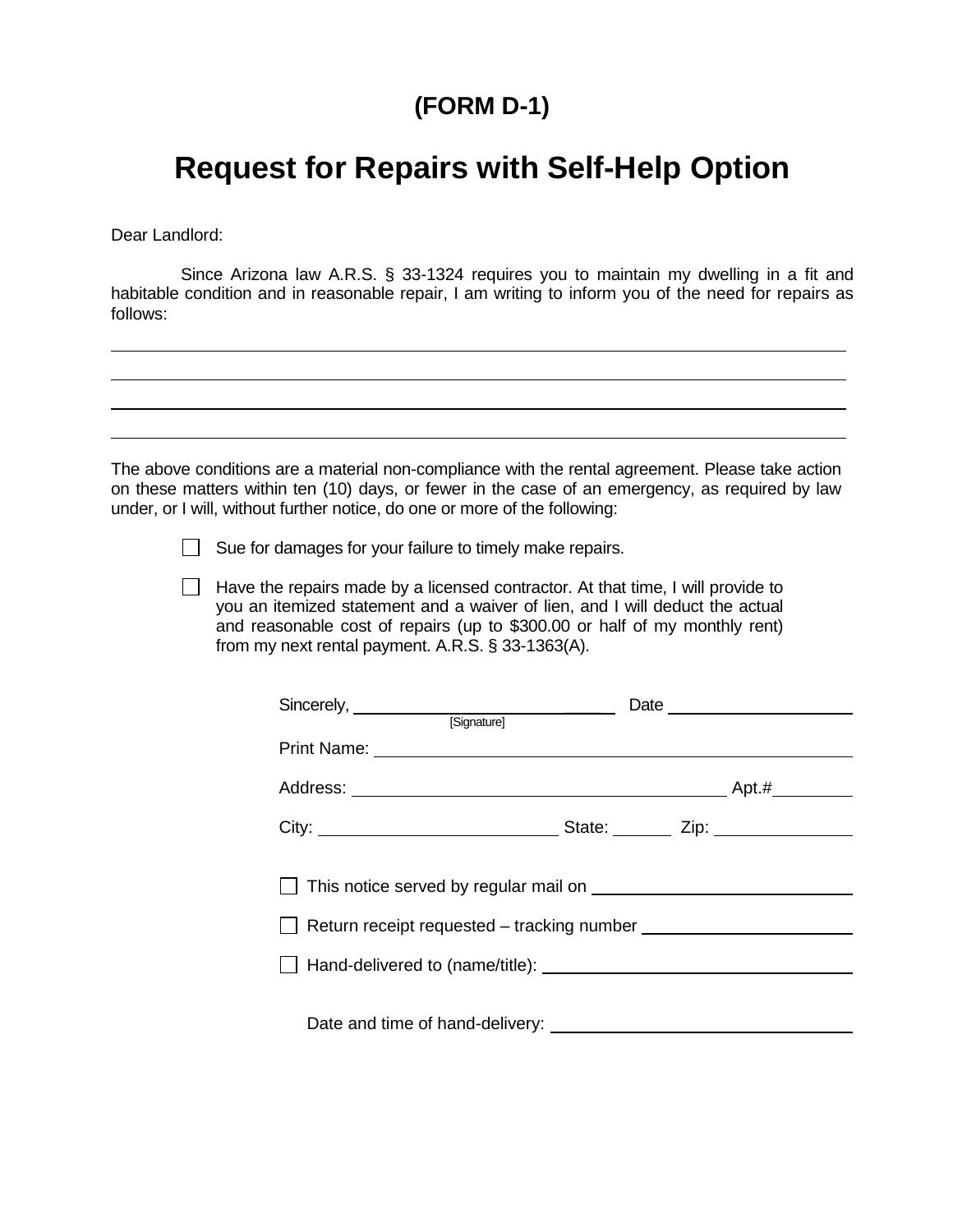## **(FORM D-2)**

# **Waiver of Lien**

#### *To be completed by the licensed contractor performing the work*

|                 |             | By signing this, I hereby waive any lien I may have for work performed on:<br><u> 1989 - Andrea Santa Andrea Santa Andrea Santa Andrea Santa Andrea Santa Andrea Santa Andrea Santa Andrea San</u> |  |
|-----------------|-------------|----------------------------------------------------------------------------------------------------------------------------------------------------------------------------------------------------|--|
|                 |             |                                                                                                                                                                                                    |  |
|                 |             |                                                                                                                                                                                                    |  |
|                 | [Signature] |                                                                                                                                                                                                    |  |
|                 |             |                                                                                                                                                                                                    |  |
|                 |             |                                                                                                                                                                                                    |  |
| Date Work Done: |             | <u> 1989 - Jan Stein Stein, fransk politik (d. 1989)</u>                                                                                                                                           |  |
| License Number: |             |                                                                                                                                                                                                    |  |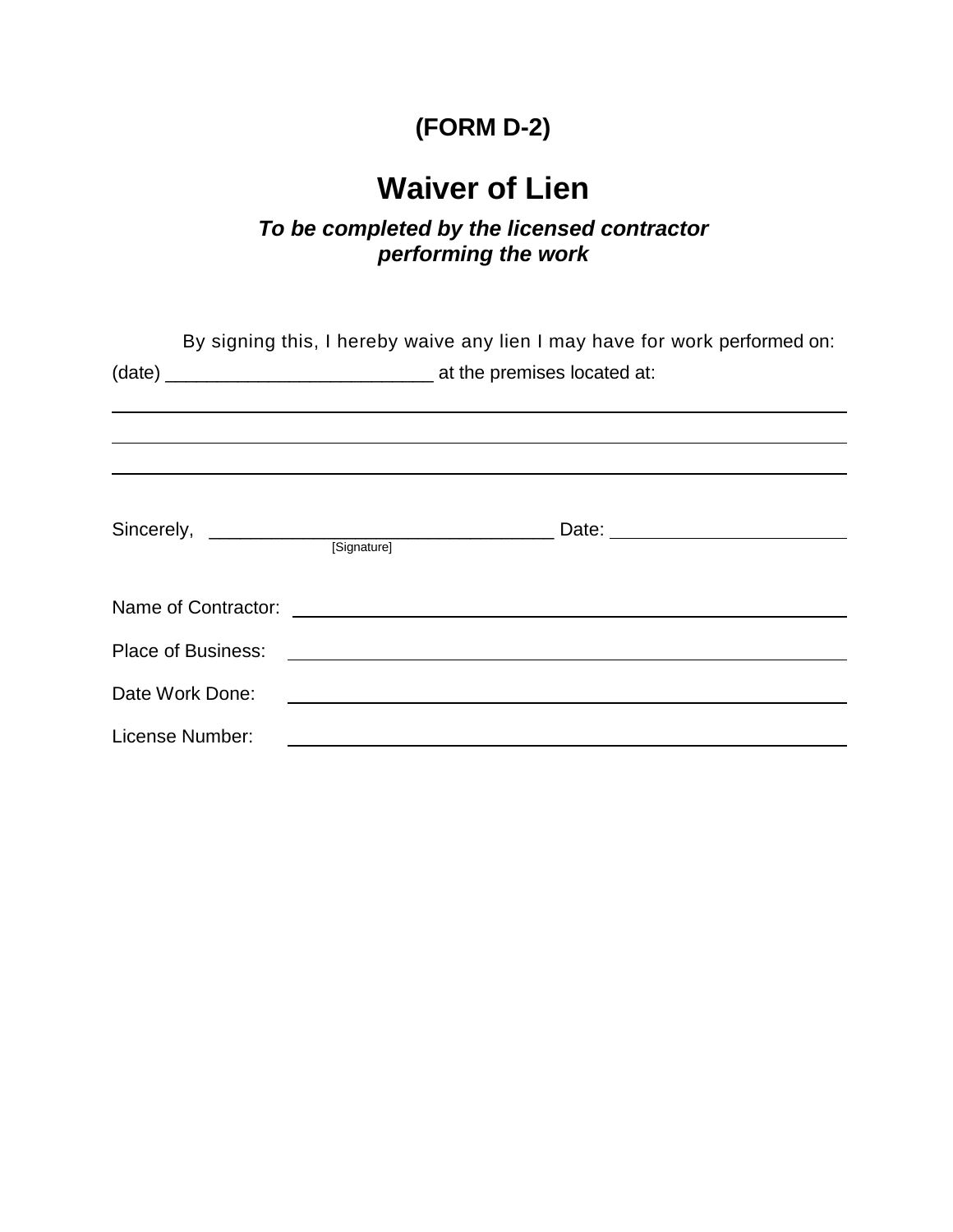### **(FORM D-3)**

## **Self-Help Remedy: Completion**

Dear Landlord:

On , I notified you of my intent to use the [Date] self-help remedy pursuant to A.R.S. § 33-1363(A) if certain repairs were not made. After you failed to respond and make the repairs, I hired a licensed contractor to do the repairs and paid the contractor. Please find attached to this notice, my rent payment of the amount I owe following appropriate deductions, a copy of the bill marked paid which itemizes the work done, and a copy of the lien waiver filled out by the contractor.

| Sincerely, <u>successively</u> and some state of the set of the set of the set of the set of the set of the set of the set of the set of the set of the set of the set of the set of the set of the set of the set of the set of th |  |  |
|-------------------------------------------------------------------------------------------------------------------------------------------------------------------------------------------------------------------------------------|--|--|
|                                                                                                                                                                                                                                     |  |  |
|                                                                                                                                                                                                                                     |  |  |
|                                                                                                                                                                                                                                     |  |  |
|                                                                                                                                                                                                                                     |  |  |
|                                                                                                                                                                                                                                     |  |  |
|                                                                                                                                                                                                                                     |  |  |
|                                                                                                                                                                                                                                     |  |  |
|                                                                                                                                                                                                                                     |  |  |
|                                                                                                                                                                                                                                     |  |  |
|                                                                                                                                                                                                                                     |  |  |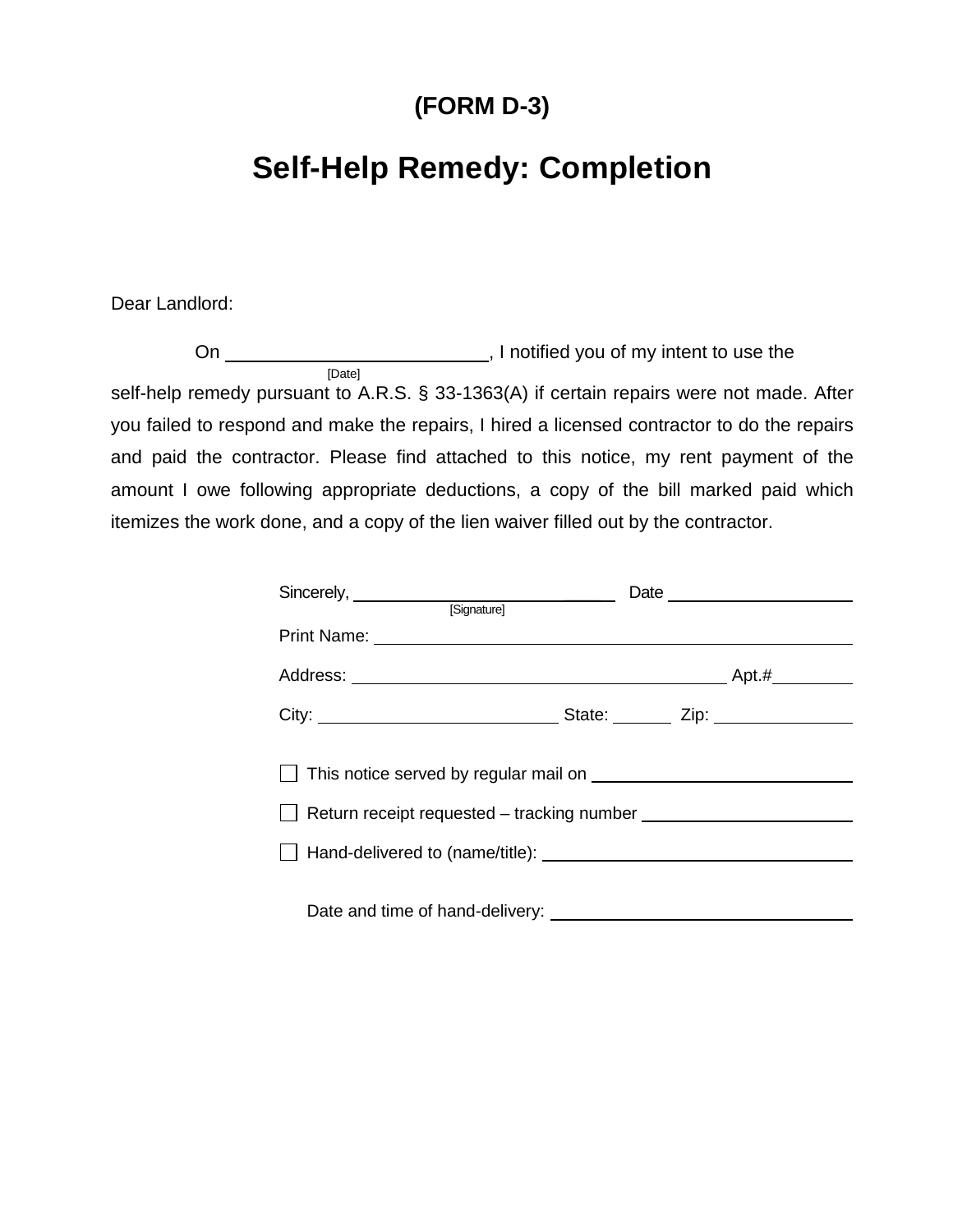# **(FORM E)**

# **Notice of Unlawful Utility Shut-off**

Dear Landlord:

|           |                                                   |                                                                                  | On ______________________________, the following utilities for my rental unit located<br>[Date]                                                                                        |
|-----------|---------------------------------------------------|----------------------------------------------------------------------------------|----------------------------------------------------------------------------------------------------------------------------------------------------------------------------------------|
|           |                                                   |                                                                                  |                                                                                                                                                                                        |
|           |                                                   |                                                                                  |                                                                                                                                                                                        |
|           | were turned off (check all that apply):           |                                                                                  |                                                                                                                                                                                        |
| _l gas    | $ $ electric<br>$ $ water                         |                                                                                  |                                                                                                                                                                                        |
|           | restored, I will do one or more of the following: |                                                                                  | These actions are in violation of Arizona law (A.R.S. §§ 33-1364, 1367 and 1374). I<br>request that you <i>immediately</i> restore utility services to my rental unit. If they are not |
|           | (Please check any that apply)                     |                                                                                  |                                                                                                                                                                                        |
| services; |                                                   | $\Box$ I will sue for an injunction requiring the restoration of these essential |                                                                                                                                                                                        |
|           |                                                   | □ I will terminate my rental agreement as of ________________________;           |                                                                                                                                                                                        |
|           | $\Box$ I will sue for damages.                    |                                                                                  |                                                                                                                                                                                        |
|           |                                                   |                                                                                  |                                                                                                                                                                                        |
|           |                                                   |                                                                                  | Sincerely, Sincerely, Signature] Date <b>Date</b>                                                                                                                                      |
|           |                                                   |                                                                                  |                                                                                                                                                                                        |
|           |                                                   |                                                                                  |                                                                                                                                                                                        |
|           |                                                   |                                                                                  |                                                                                                                                                                                        |
|           |                                                   |                                                                                  |                                                                                                                                                                                        |
|           |                                                   |                                                                                  |                                                                                                                                                                                        |
|           |                                                   |                                                                                  |                                                                                                                                                                                        |
|           |                                                   |                                                                                  |                                                                                                                                                                                        |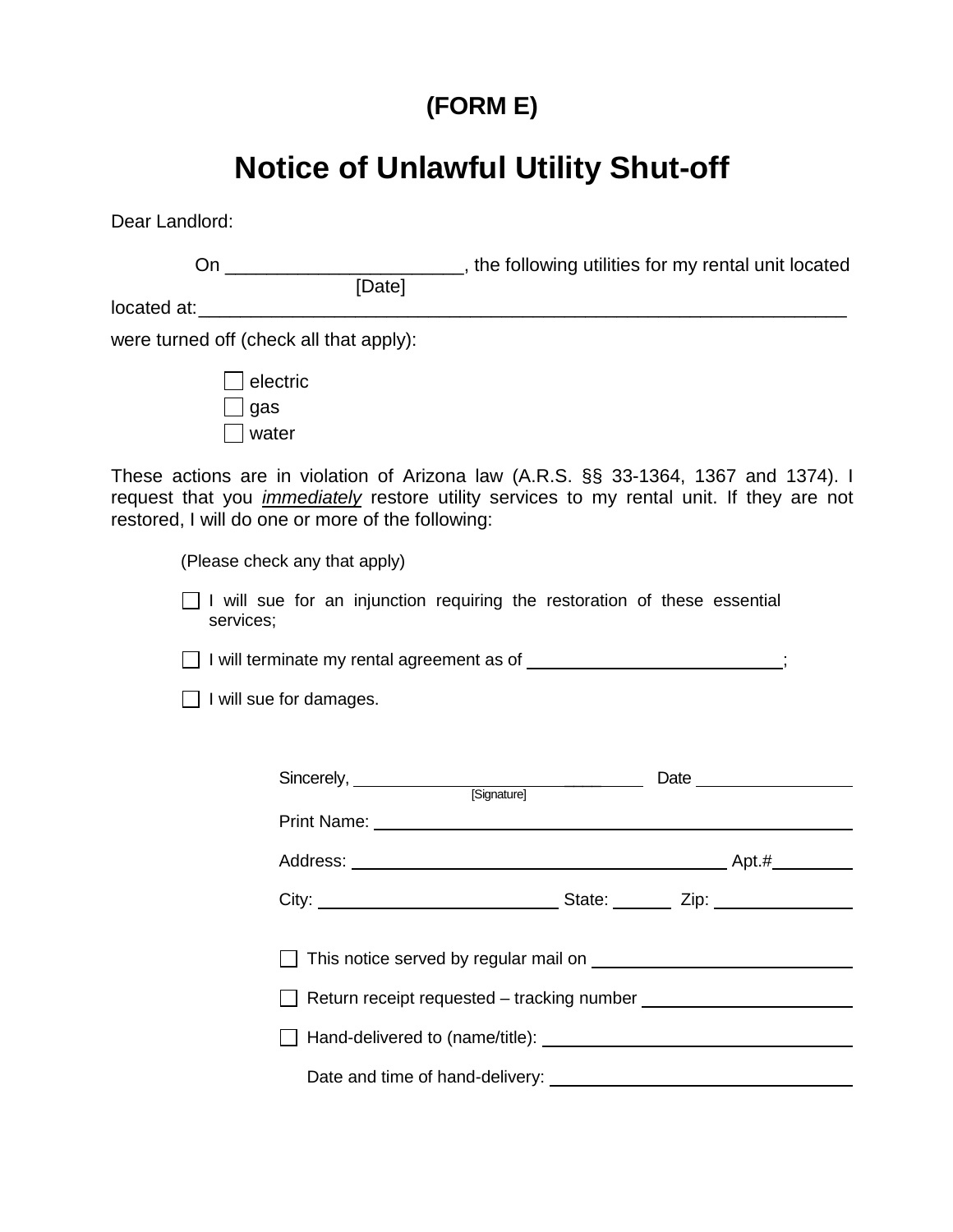### **(FORM F)**

## **Unlawful Seizure or Possession of Personal Property**

| Dear Landlord:                                          |        |                                                                                                                         |  |  |
|---------------------------------------------------------|--------|-------------------------------------------------------------------------------------------------------------------------|--|--|
|                                                         | [Date] |                                                                                                                         |  |  |
| from my rental unit:                                    |        | <u> The Communication of the Communication of the Communication of the Communication of the Communication of the Co</u> |  |  |
|                                                         |        | <u> 1989 - Andrea Santa Andrea Santa Andrea Santa Andrea Santa Andrea Santa Andrea Santa Andrea Santa Andrea San</u>    |  |  |
|                                                         |        | Your seizure and or possession of my property is in violation of the law because:                                       |  |  |
|                                                         |        |                                                                                                                         |  |  |
|                                                         |        |                                                                                                                         |  |  |
| to take legal action against you for costs and damages. |        | Release my personal property immediately. If this request is denied, I will be forced                                   |  |  |
|                                                         |        | Sincerely, Signature]                                                                                                   |  |  |
|                                                         |        |                                                                                                                         |  |  |
|                                                         |        |                                                                                                                         |  |  |
|                                                         |        |                                                                                                                         |  |  |
|                                                         |        |                                                                                                                         |  |  |

| $\Box$ Return receipt requested – tracking number |  |
|---------------------------------------------------|--|
|                                                   |  |

- Hand-delivered to (name/title):
	- Date and time of hand-delivery: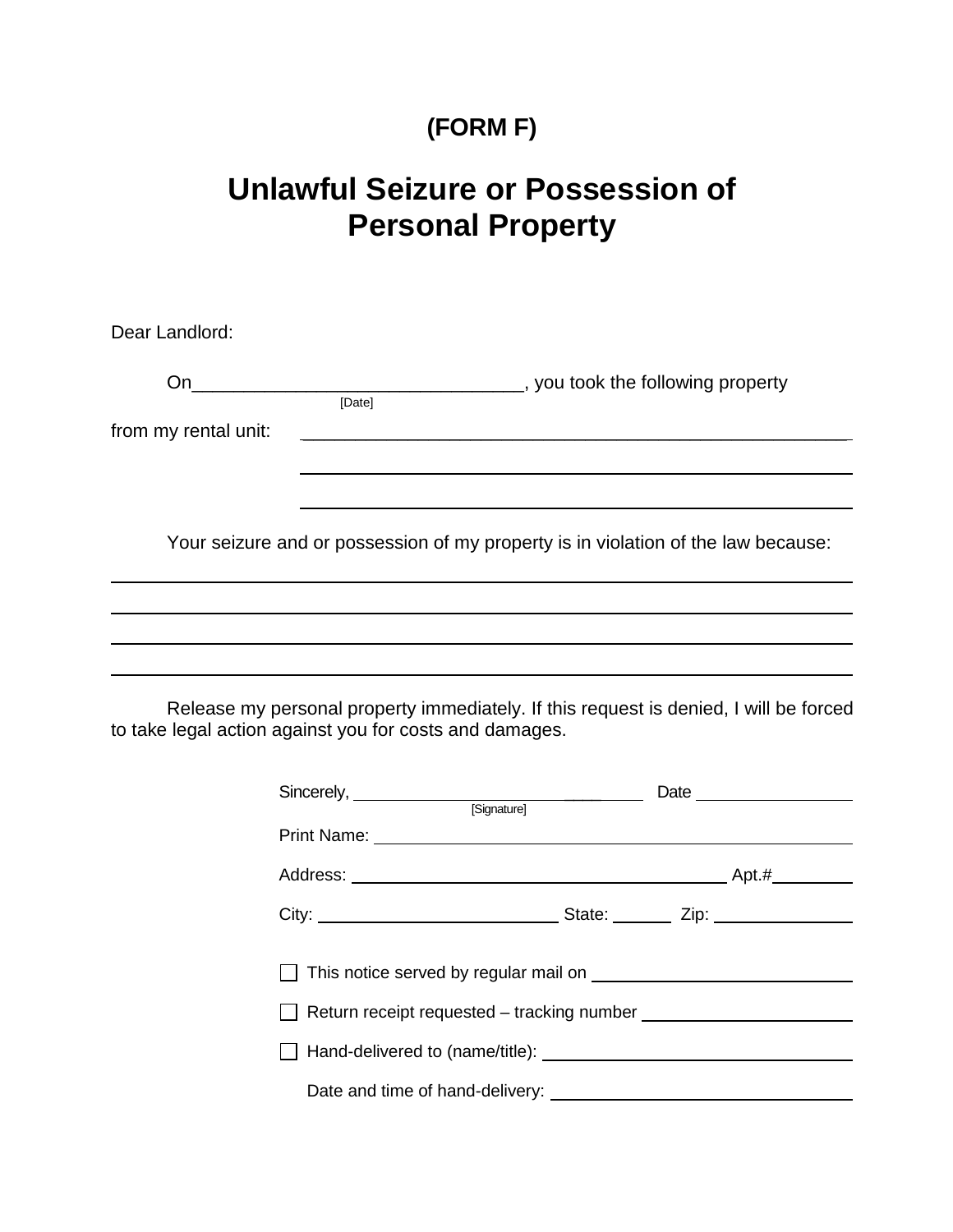#### **(FORM G)**

## **Notice of Invalid Late Charges**

Dear Landlord:

Your demand for \$ representing late charges is invalid under Arizona law, A.R.S. § 33-1368(B). Pursuant to A.R.S. § 33-1368(B), a late fee may only be charged if it is provided for in a written rental agreement and is reasonable. I do not owe the amount you are demanding for the following reasons:

(please check all that apply)

 $\Box$  There is no written rental agreement;

 $\Box$  The written rental agreement does not provide for late fees;

□ Your calculations are wrong. The correct amount I owe is the following:

| ı |  |
|---|--|
| l |  |
|   |  |

| Sincerely, Sincerely, Signature]                                                |  |
|---------------------------------------------------------------------------------|--|
|                                                                                 |  |
|                                                                                 |  |
|                                                                                 |  |
| □ Return receipt requested - tracking number __________________________________ |  |
|                                                                                 |  |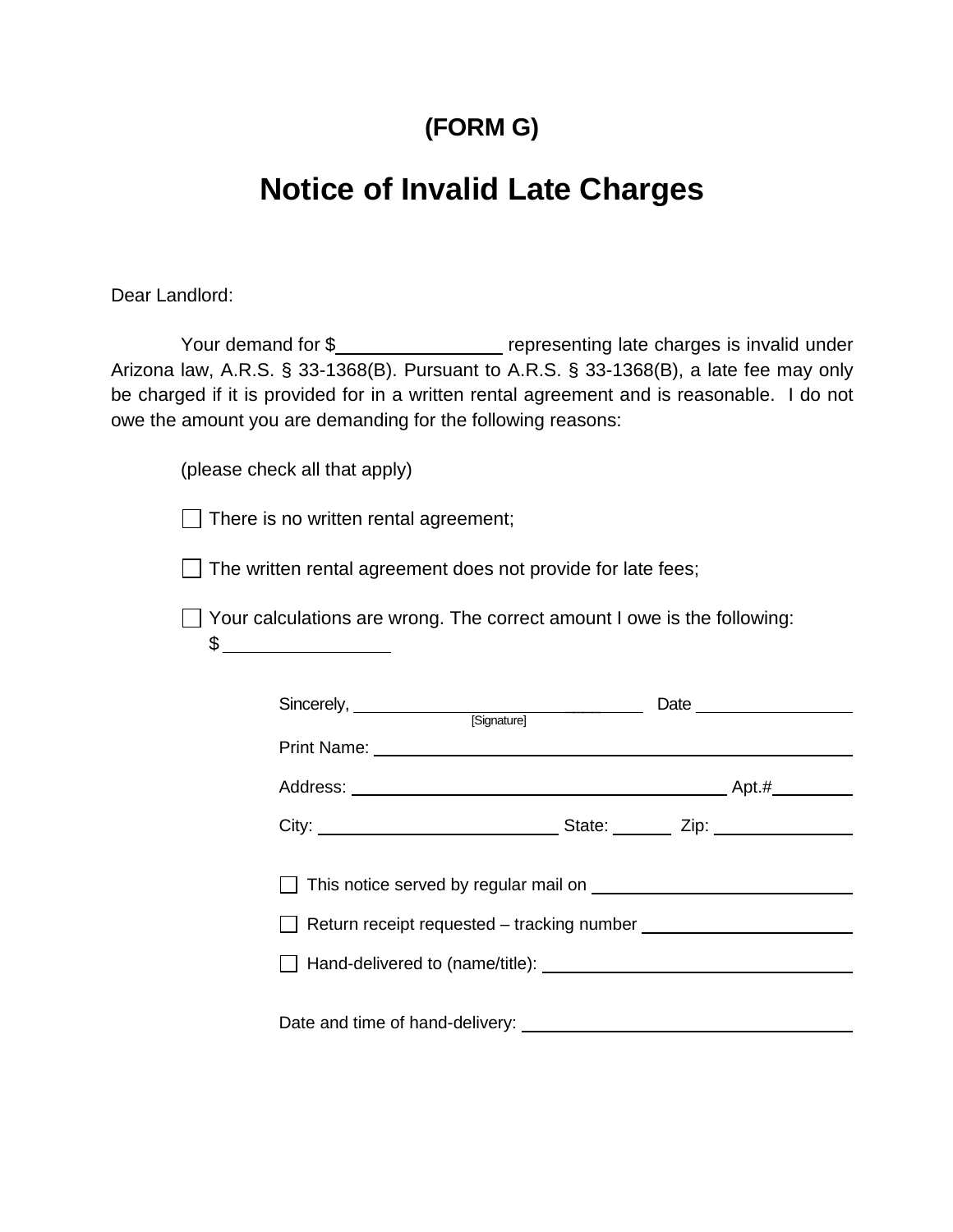### **(FORM H)**

## **Notice of Lock-Out**

Dear Landlord:

| าn ิ |               | I was locked out of my rental unit located |
|------|---------------|--------------------------------------------|
|      | <b>IDatel</b> |                                            |
| at   |               | Apt.#                                      |

You are in violation of Arizona Law, A.R.S. § 33-1367. Pursuant to A.R.S. § 33-1367, you may be liable for statutory damages of two (2) months' rent or twice the actual damages, if proved. Remove the locks immediately and let me back into my home.

| Sincerely, Sincerely, Signature |  |
|---------------------------------|--|
|                                 |  |
|                                 |  |
|                                 |  |
|                                 |  |
|                                 |  |
|                                 |  |
|                                 |  |
|                                 |  |
|                                 |  |
|                                 |  |
|                                 |  |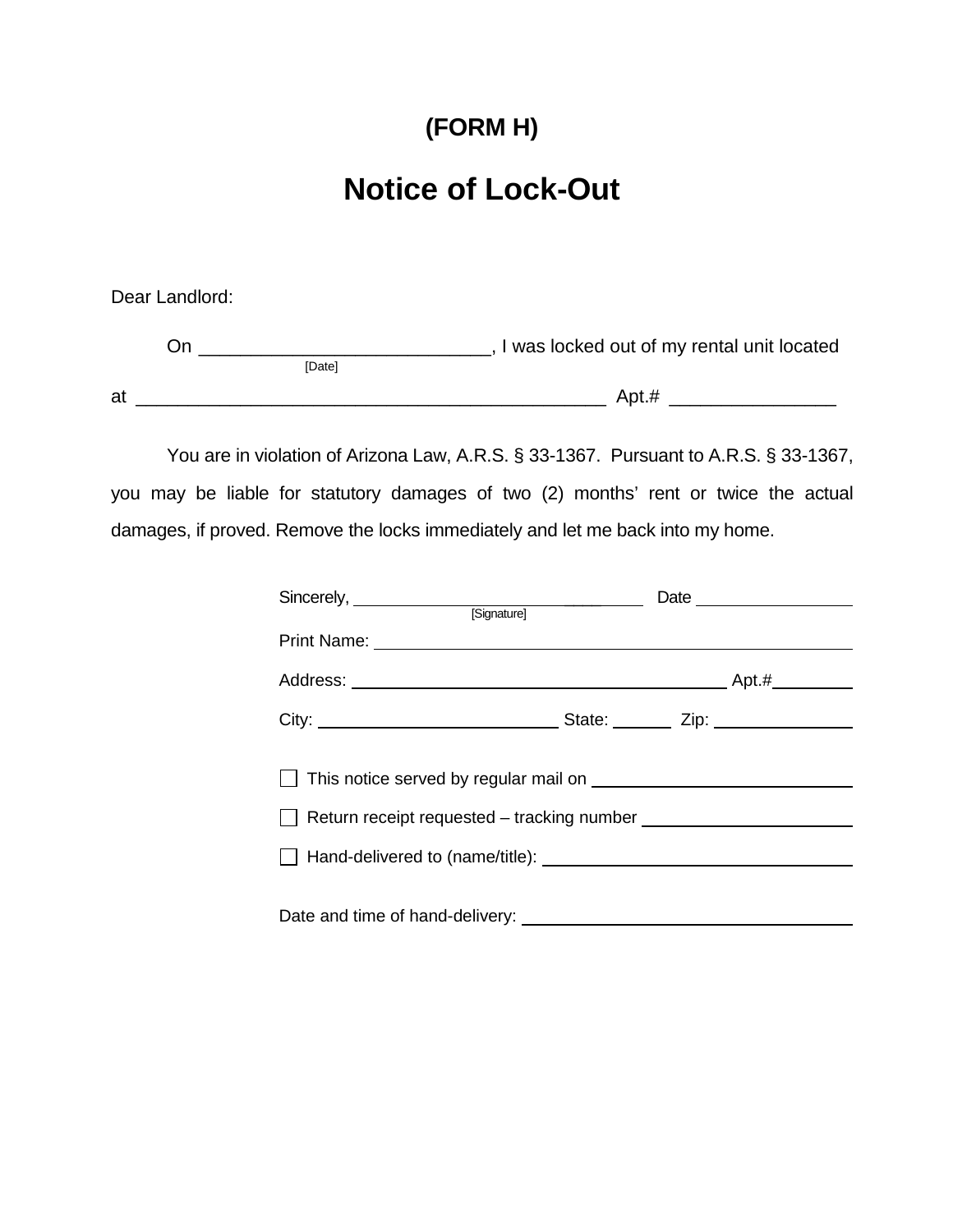## **(FORM I)**

## **Abuse of Access**

Dear Landlord:

On \_\_\_\_\_\_\_\_\_\_\_\_\_\_\_\_\_\_\_\_\_\_, you entered my rental unit located at: Street: Apt.#: City: State: Zip:

You did not provide prior notice, there was not an emergency and there was not a request for repairs for my rental unit.

You are in violation of Arizona Law, A.R.S. § 33-1343, which states that it is illegal to abuse your limited right to enter my home. Pursuant to A.R.S. § 33-1376(B), you may be liable for minimum statutory damages of one (1) month's rent per incidence. Please discontinue this unlawful practice, or I will take legal action to obtain a court order requiring you to stop.

| [Signature]                                                                                                                                                                                                                    |  |
|--------------------------------------------------------------------------------------------------------------------------------------------------------------------------------------------------------------------------------|--|
| Print Name: Name: Name of Alberta Alberta Alberta Alberta Alberta Alberta Alberta Alberta Alberta Alberta Alberta Alberta Alberta Alberta Alberta Alberta Alberta Alberta Alberta Alberta Alberta Alberta Alberta Alberta Albe |  |
|                                                                                                                                                                                                                                |  |
|                                                                                                                                                                                                                                |  |
| $\Box$ This notice served by regular mail on $\Box$                                                                                                                                                                            |  |
|                                                                                                                                                                                                                                |  |
|                                                                                                                                                                                                                                |  |
|                                                                                                                                                                                                                                |  |
|                                                                                                                                                                                                                                |  |
|                                                                                                                                                                                                                                |  |
|                                                                                                                                                                                                                                |  |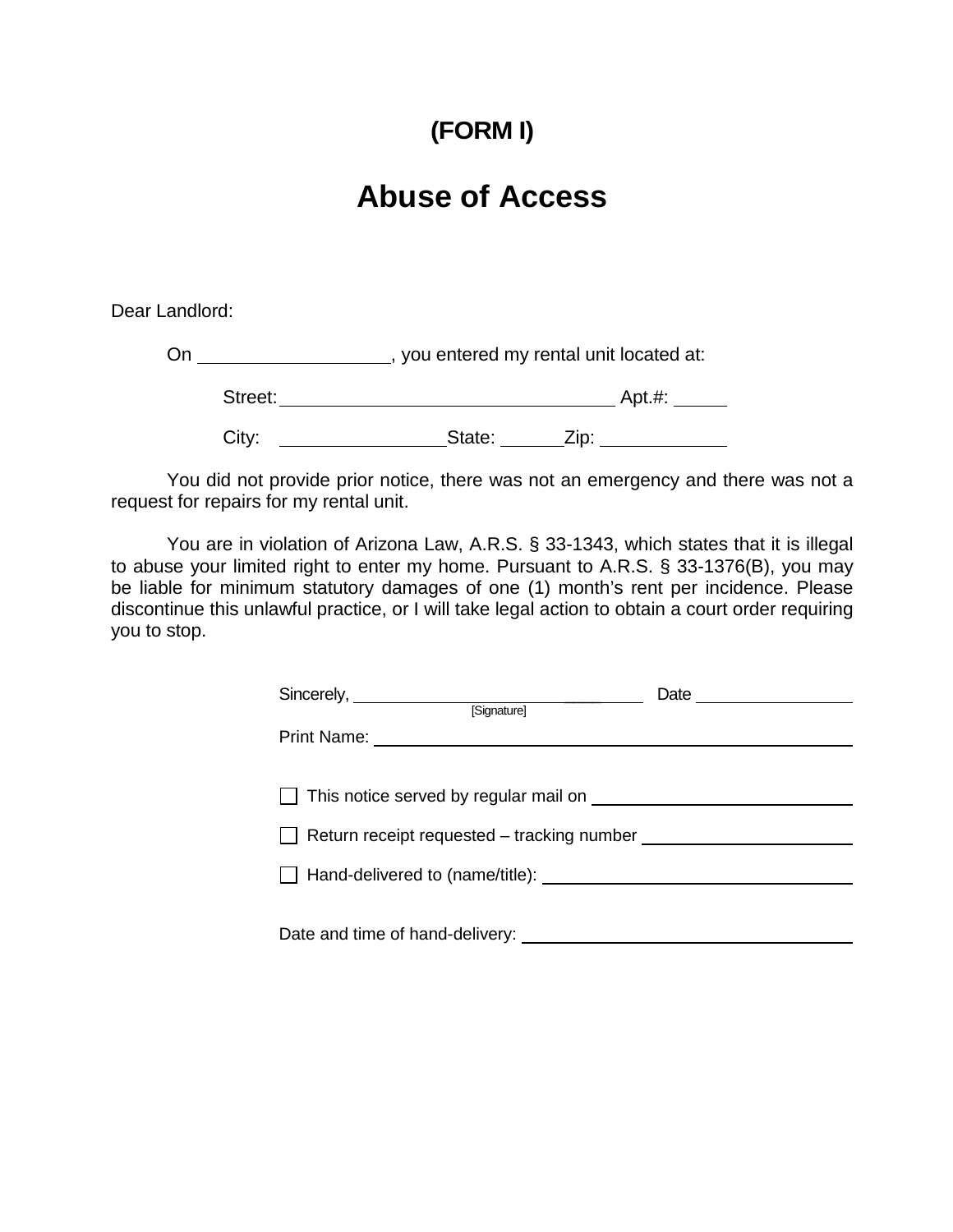### **(FORM J)**

# **Notice of Vacating and Request for Inspection**

Dear Landlord:

I intend to vacate the dwelling located at

| Street: |        |        |      | Apt. #: |
|---------|--------|--------|------|---------|
| City:   |        | State: | Zip: |         |
| as of   |        |        |      |         |
|         | [Date] |        |      |         |

Before I return the keys on my move-out date, I request that you inform me of the date and time of the move out inspection

| Sincerely, <u>example and the set of the set of the set of the set of the set of the set of the set of the set of the set of the set of the set of the set of the set of the set of the set of the set of the set of the set of </u> |  |
|--------------------------------------------------------------------------------------------------------------------------------------------------------------------------------------------------------------------------------------|--|
| [Signature]                                                                                                                                                                                                                          |  |
|                                                                                                                                                                                                                                      |  |
|                                                                                                                                                                                                                                      |  |
|                                                                                                                                                                                                                                      |  |
|                                                                                                                                                                                                                                      |  |
|                                                                                                                                                                                                                                      |  |
|                                                                                                                                                                                                                                      |  |
|                                                                                                                                                                                                                                      |  |
|                                                                                                                                                                                                                                      |  |
|                                                                                                                                                                                                                                      |  |